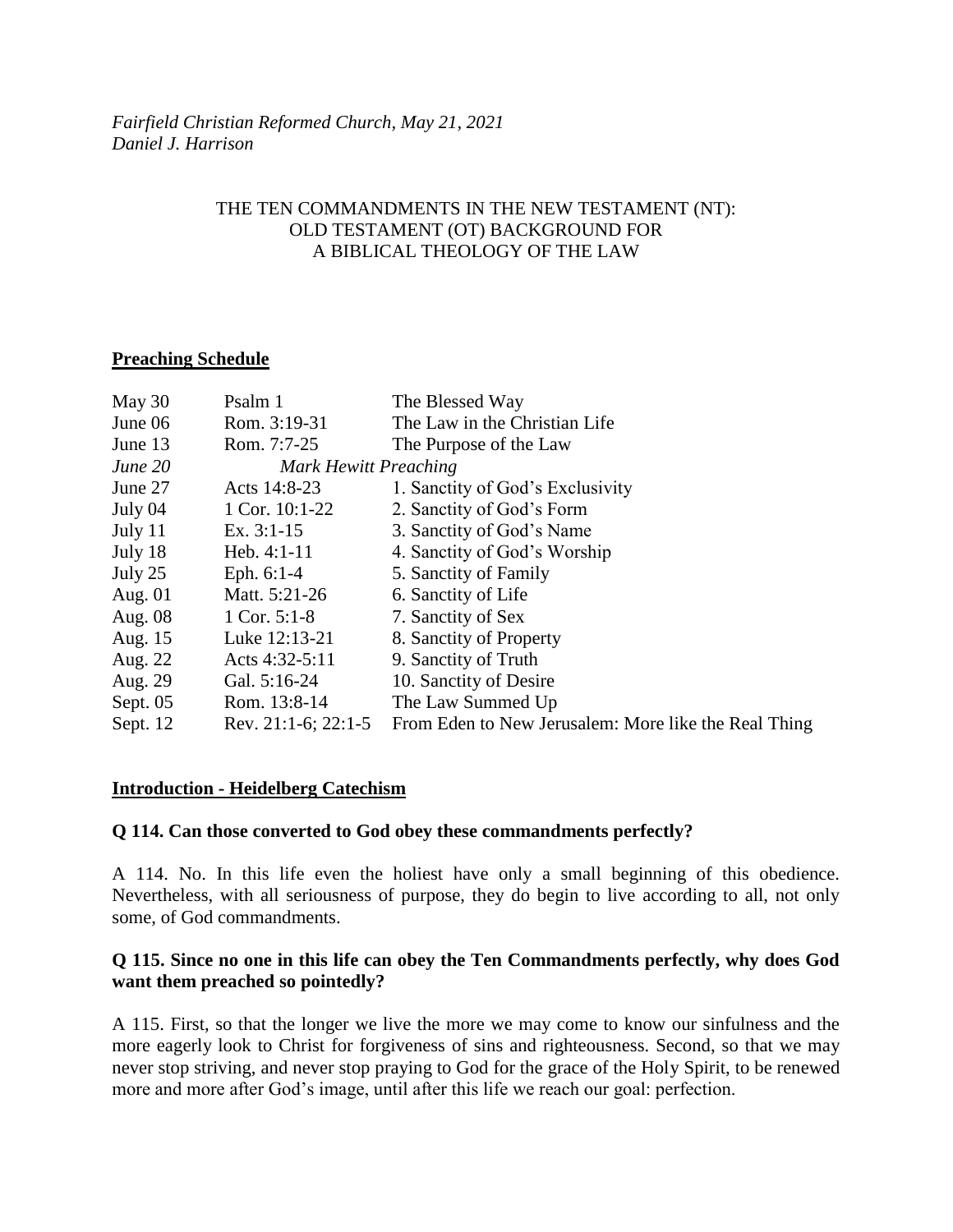#### **Musings on the Contemporary Application of the OT Law**

Jesus summarizes the Law and Prophets as commands to love God and love our neighbors (Matt. 22:37-40). All of the OT laws are case-laws flowing out of the *values* communicated in the Ten Commandments. The OT Law did not establish Jewish society, but rather regulated Jewish identity within their covenant relationship to YHWH in accordance with these values.<sup>1</sup> As such, there are certain laws that contemporary Christians simply cannot follow verbatim due to circumstantial differences; nevertheless, they require our study for they inform our understanding of the underlying values of YHWH. Moreover, while those ceremonial laws that found their fulfillment in the atonement of Christ need not be replicated (Heb. 10:1-18), they also require our study to inform our understanding of the underlying values of YHWH and a fuller picture of what they typologically shadowed and prefigured. Yet, since our *telos* is of an eschatological nature, beyond merely positive ethics, obedience to the Law ought to always be in view of our eschatological *telos* of life in the presence of YHWH forever.

While applying all of the laws verbatim may not be possible, applying them nonetheless is possible. The Ten Commandments are apodictic laws, meaning they are formulated as absolutes. Most laws outside of the Ten Commandments are in a casuistic (if...then) formulation, in which case they are circumstantial and assume already existing societal practices.<sup>2</sup> The casuistic laws in the OT *regulate* existing societal practices in such a way that incrementally moves in a redemptive trajectory.<sup>3</sup> In most cases, casuistic laws are introduced with one of two critical words: *kee* or *im*. Laws beginning with a *kee* "when" statements establish major case-law whereas the subsequent *im* "if" statements further elaborate on the major case-law through minor case-law.<sup>4</sup> RSV, ESV, and CSB are the only major, modern English translations that adequately capture this distinction in the Hebrew between *kee* and *im* case-law.

Understanding the Law can be intimidating because of the extreme penalties attached, most notably death. Helpful background for this, though, is Rom. 3:20; 7:7-25; and Gal. 3:19. The Law convicts us of our moral violations. The Law does not provide a moral remedy for violations, even if it provides immediate tangible/material remedies for interpersonal reconciliation. For Israel, keeping the Law was a consequence of their covenant with YHWH, *not a precondition of it*. The prologue of the Ten Commandments established what work was a condition for the covenant and it was *the work of YHWH freeing them from slavery*. The Pharisees and *Mishnah* get this wrong by instituting legalism as if the Law could save them by means of remedying moral violations. They insisted on interpreting the Law on a case by case nature; however, Jesus' approach to interpreting individual laws was never out of sight of the entire Law. While many laws are formulated as negative commands, implicit in them are positive values. When the Pharisees insisted in engaging Jesus about the specifics of an individual divorce law formulated as a negative response, Jesus engaged by bringing into the discussion God's overarching *positive* intention for marriage as a whole, recognizing the fallen state yet still

<sup>&</sup>lt;sup>1</sup> Roy Gane, *Old Testament Law for Christians: Original Context and Enduring Application*. Grand Rapids: Baker, 2017.

<sup>2</sup> R.K. Harrison, *Introduction to the Old Testament*. Grand Rapids: Eerdmans, 1969. Gerhard von Rad, *Old Testament Theology: Volume 1*. London: SCM Press, 1973.

<sup>3</sup> Joe Sprinkle, *The Book of the Covenant: A Literary Approach*. Sheffield: JSOT Press, 1994. William Webb, *Slaves, Women, and Homosexuals: Exploring the Hermeneutics of Cultural Analysis*. Downers Grove: IV Press, 2001. 4 Jan Verbruggen. Personal Notes from Course OT 670, "The Christian and the Old Testament Law." *Western* 

*Seminary,* Spring 2021.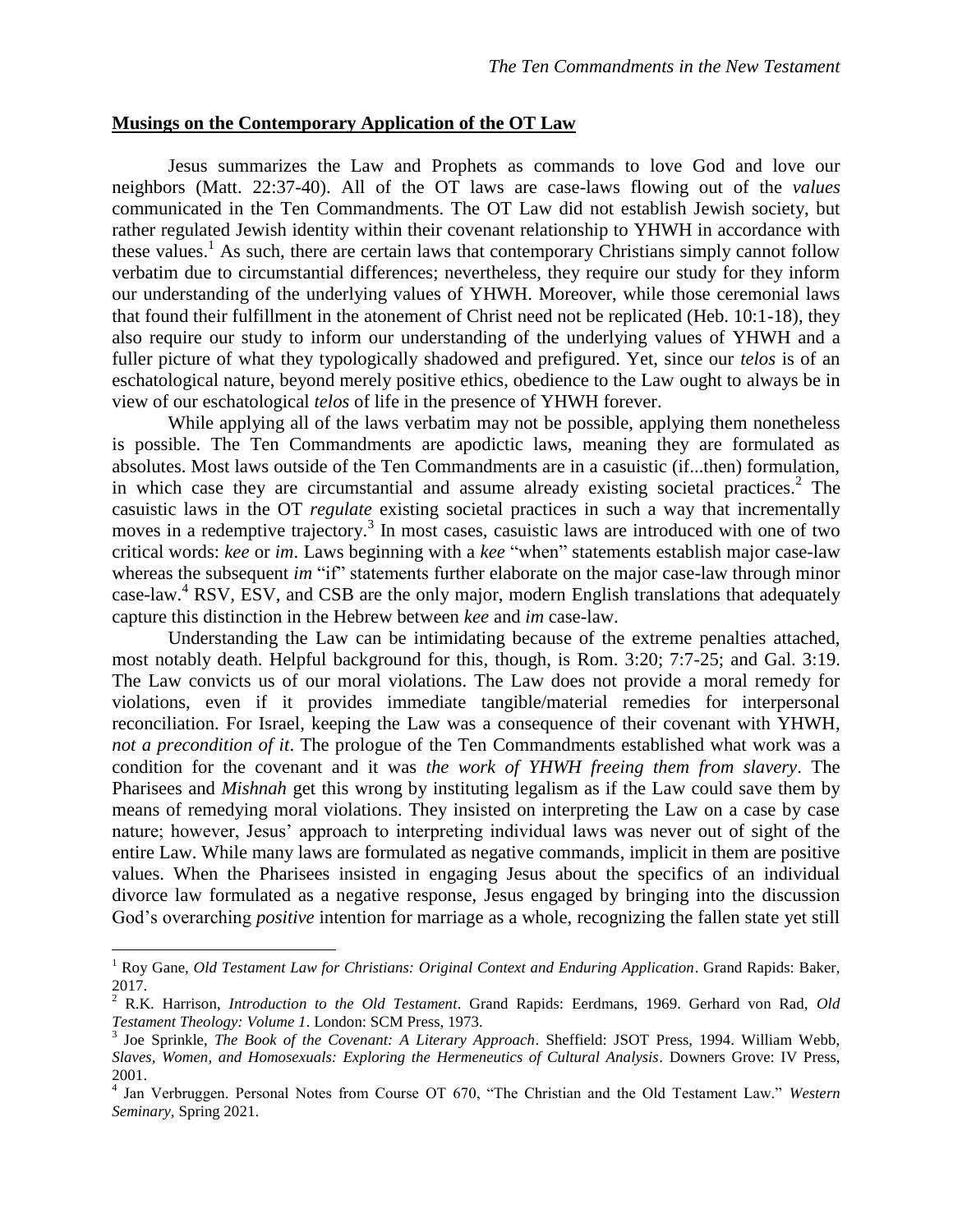appealing to the creation account as the basis for what marriage ought to be, not merely what divorce ought to be (Matt. 19:3-10).

As such, the death penalties, while seemingly extreme, show the *deserved* penalty for these violations in light of the spirit of the whole Law. But what kind of death do they deserve? We commonly read these death sentences as physical death, which certainly happened, but not as often as we may think. In the OT, on a thematic level, exile is death. When Adam and Eve violated God's one Law, the stated punishment was death that very day, yet they do not physically die for many centuries. This has led to a number of biblical scholars to concede that the serpent was technically correct. <sup>5</sup> Yet, in his punishment *after* the violation, God *also* tells Adam he will return to the dust, an idiom for physical death. So while all humanity experiences physical and spiritual death, *the threat of spiritual death is what is attached to the Law*, and it is spiritual death (or exile) that is clearly worse than physical death (cf. Cain's response to his impending exile in Gen. 4). Just like with Adam, when physical death is in view, it is spelled out more clearly and distinct from spiritual death, or what I will hereafter call estrangement.

There is *some* overlap between *muth* "death" and *kareth* "cut off," although these are ultimately distinct concepts; in some cases, violation includes penalties of both. Death is more appropriately understood as primarily a spiritual estrangement from the covenant community in the present life. Occasionally physical death is prescribed, in which case more specifics are given as to the manner, such as by stoning. The complexities of these overlapping terms can be seen in Lev. 20:1-6. To be cut off from one's own people sometimes refers to a punishment in this life, such as dying young or childless, but is more appropriately understood as an eschatological loss of spiritual inheritance. The opposite of being cut off from one's people is to be gathered to one's own people, such as how the deaths of major patriarchs and good kings of Israel are described. The penalty of being cut off results from exclusively willful violations of certain egregious laws without any future repentance. *Mishnah* applies the penalty of being cut off to only 36 violations, most of which deal with sexual immorality and improper eating. The penalty of being cut off is clearly more severe than physical death.

To be sure, physical death was a penalty for egregious crime, but they didn't have a prison system as we do, so physical death was the only way to provide a total exile from the covenant community.<sup>6</sup> In our society, violators of certain crimes are exiled from the community behind bars either for a time or even life without necessarily ending their physical life. Interestingly, Paul in 1 Cor. 5:1-5 rebukes a special form of sexual perversion, for which OT Law prescribes a penalty of death; yet, Paul "changes" the penalty to *disfellowship* from the church community. Disfellowship is the NT form of covenant exile; therefore, I suggest that Paul's "change" in penalty is not an actually change. This backs up my assertion that the sentence of death for the guilty thematically established the *deserved* penalty of spiritual estrangement as a result of violating the Law.

Finally on penalties, it has been clearly demonstrated in the scholarly literature that *lex talionis* (retaliatory) laws of eye for eye, tooth for tooth, etc. were not literal physical retribution but rather spoke of a monetary/financial restitution equal to the value of the physical loss.<sup>7</sup>

<sup>5</sup> Dru Johnson, *The Universal Story: Genesis 1-11*. Bellingham: Lexham Press, 2018. Arthur Pink, *Gleanings in Genesis*. Watchmaker Publishing, 1951. Pg. 44. R.W.L. Moberly, "Did the Serpent Get it Right?" *JETS*, Vol. 39, 1988.

<sup>6</sup> Daniel Bediako, "Sabbath Worship and 'Sinning Willfully' in Hebrews 10:26-31. *Valley View University Journal of Theology*, Vol. 5, 2018.

<sup>7</sup> Raymond Westbrook and Bruce Wells, *Everyday Law in Biblical Israel: An Introduction*. Louisville: Westminster John Knox Press, 2009. Maimonides cited in Stuart West, "The Lex Talionis in the Torah." *Jewish Bible Quarterly*,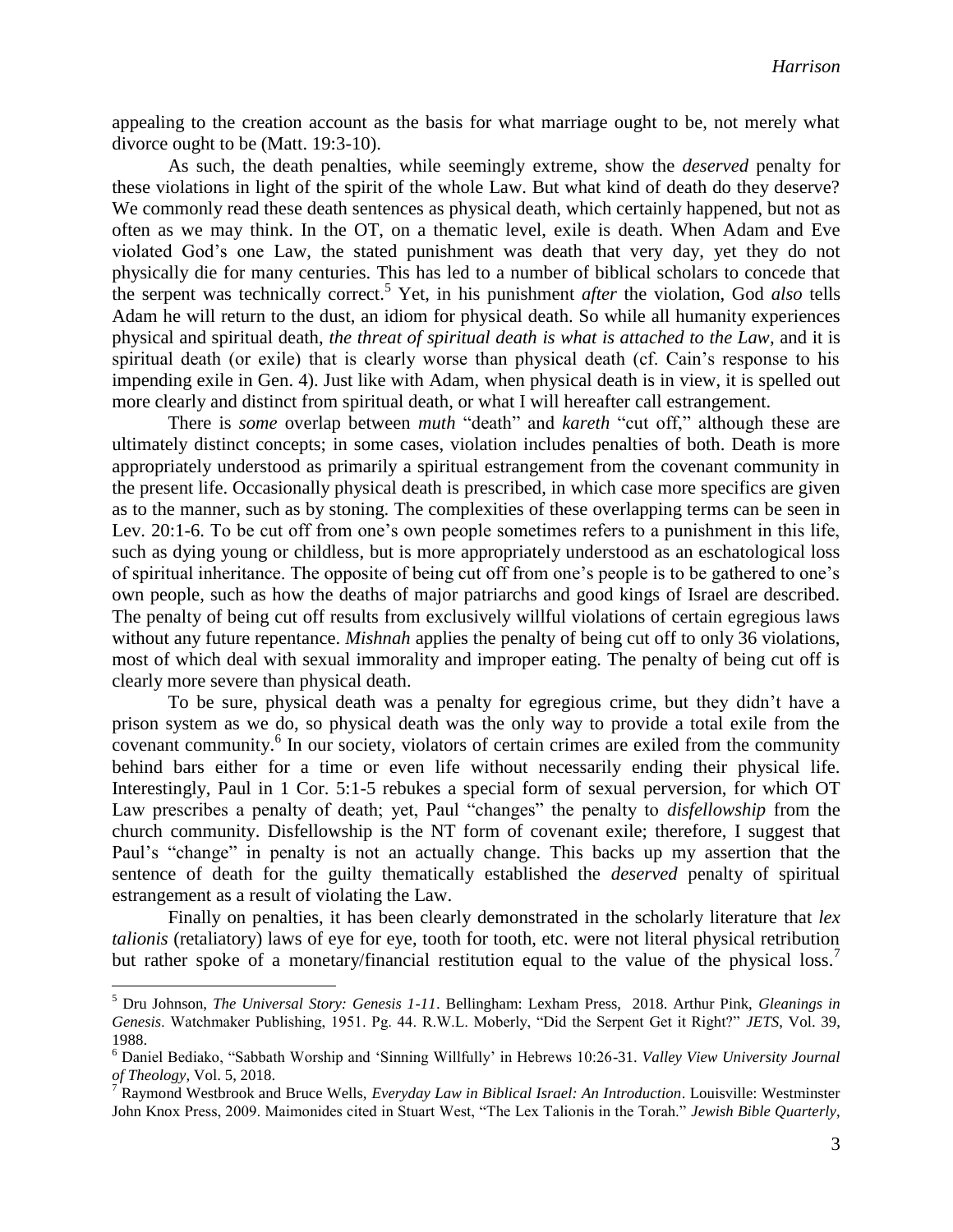Interestingly, in one of the *lex talionis* passages, where "life for life" is explicitly provided, the punishment of physical death is also mentioned in the same context, clearly differentiated from "life for life" (Lev. 24:17-21). If "life for life" meant physical retribution, then there would be no need for the differentiation. The differentiation shows that "life for life" was understood as transcending physical retribution.

In addition to Deut. 19:15-21, *lex talionis* is established also in Ex. 21:23-25 and Lev. 24:17-21, meaning each of the three major OT Law codes (Covenant, Holiness, and Deuteronomic) establish *lex talionis*. The following is a brief exposition of these other two:

In the casuistic laws laid out in Ex. 21:22-27, a hypothetical scenario is presented about two men who are fighting. While the pregnant woman who loses her baby appears to be the primary subject due to her prominence in the passage, it is nevertheless the fighting men who are the actual subjects. There are many open-ended questions relating to this law, such as why the woman was there in the first place and what level her participation in the matter actually was? Considering it is multiple *men* who are fighting, but *one* who pays according to the *husband* of the struck, pregnant woman, it is likely that the woman was an *innocent bystander*. 8 I disagree with Bruce Waltke, who sees a differentiation between the life of a fetus and the life of a born person. The text speaks of a pregnant woman whose child is brought forth or born *without injury*.<sup>9</sup> This suggests that the birth—albeit premature—of the woman who was struck resulted in no injury for her or her child, and a husband—mediated through a judicial body—may impose necessary compensation for such a premature birth.<sup>10</sup> However, if there is an injury—with the presumption that this possibility applies to the woman and/or her prematurely born child—then the *lex talionis* enters the picture.

As is noted above, *lex talionis* laws did not refer to physical mutilation but rather to compensation of a proportional level. Each ANE society established its own criteria for compensation levels.<sup> $11$ </sup> Num. 35 forbids, though, the payment of compensation for two specific purposes: compensation to offset the death penalty for murder; and compensation to return to one's land and possession from a city of refuge prior to the high priest's death. That these exceptions are provided suggests retaliatory compensation was a normal judicial assessment. The final verses of the Exodus passage provide a glimpse into the numeration of certain defects. For a slave, both his eye and tooth carry the same retaliatory compensation from a master who has harmed them: their freedom. Considering the slave in YHWH's economy was working toward freedom in the Sabbath year, an injury sustained by a master would expedite their freedom. This is one example of how *freedom* is the *telos* of slavery in the Bible.

Vol. 21, 1993. Robert Alter, *The Hebrew Bible: Volume 1: The Five Books of Moses: Torah: A Translation with Commentary*. London: Norton & Co., 2019. See also Sprinkle; Gane; Verbruggen (2021).

<sup>8</sup> Jacques Koppel Mikliszanski, "The Law of Retaliation and the Pentateuch." *Journal of Biblical Literature*, Vol. 66, 1947. Pg. 296.

<sup>9</sup> Bruce Waltke, "Old Testament Texts Bearing on Abortion." *Christianity Today*, Vol. 13, 1968.

<sup>&</sup>lt;sup>10</sup> Meredith Kline, "Les Talionis and the Human Fetus." *JETS*, Vol. 20, 1977.

<sup>11</sup> Charles Cruise, "A Methodology for Detecting and Mitigating Hyperbole in Matthew 5:38-42." *JETS*, Vol. 61, 2018.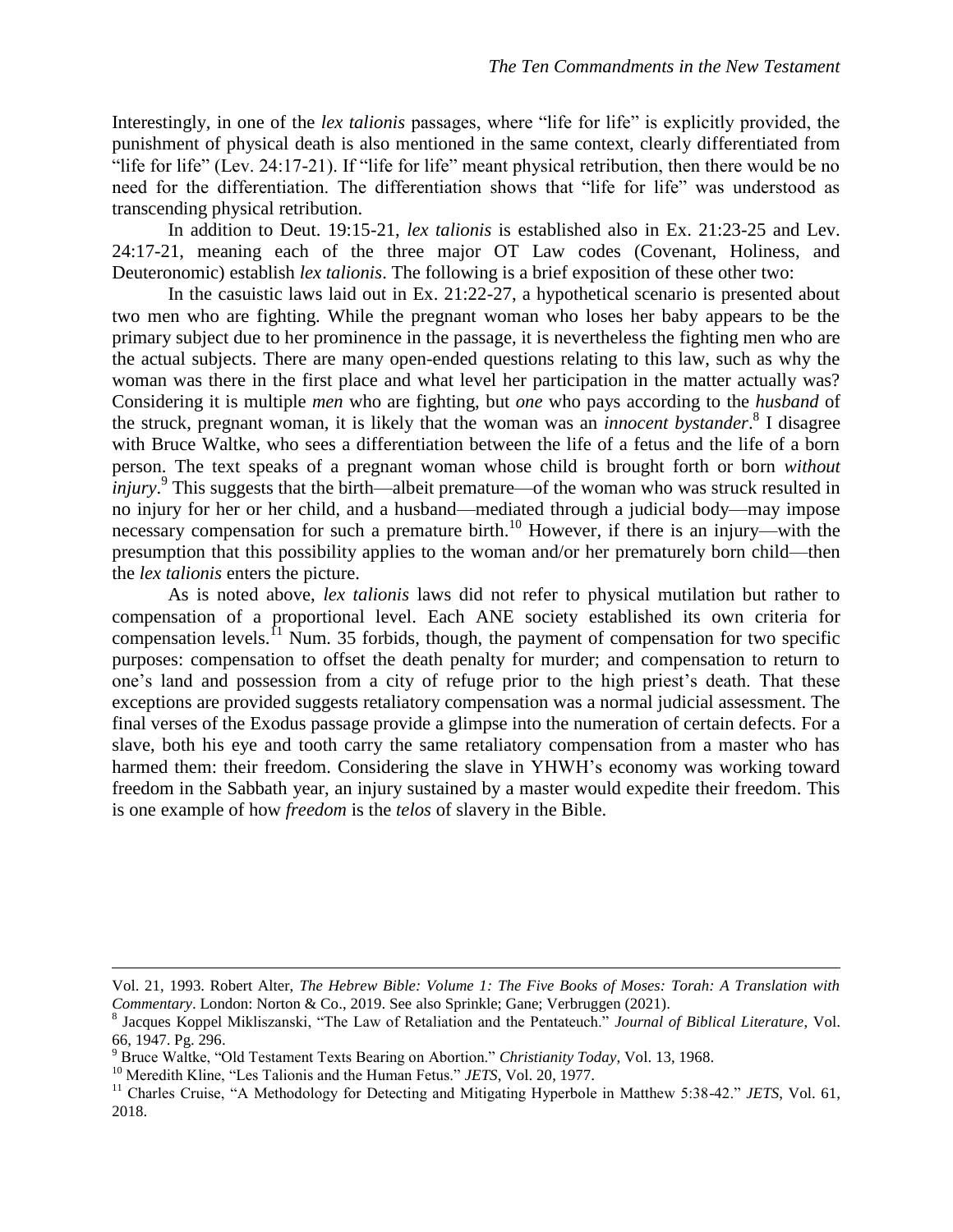Lev. 24:17-21 is presented in a chiasm, seen below: $12$ 

A1 But whoever kills a person shall be put to death

B1 and he who kills the life of an animal is to make it right, creature for creature

C1 If a man causes his neighbor's defect, as he has done so shall it be done to him D1 Fracture for fracture, eye for eye, tooth for tooth

C2 as he has caused a man's defect so shall it be done to him

B2 and whoever kills an animal shall make it right

A2 But whoever kills a person shall be put to death.

 $\overline{a}$ 

The *lex talionis* is situated at the most prominent position in this chiasm, setting the standard for the rest of the passage, which is inherently proportional. The one who kills shall be killed. The one who takes the life of an animal is to make it right *with another animal*. The one who causes a defect shall have it done to him. The outer edge of this chiasm sets this passage in step with the other passages we have thus far evaluated in that it establishes the death penalty for the taking of life. There is one omission and one vocabulary shift in the second half of the chiasm: B2 provides no addition of "creature for creature" and C2 is a simplified, single-clause version of C1. Neither of these changes holds any significance to the structure of the chiasm.

The prescription of death for anyone who kills another from the outer edge cannot be meted out as precisely as black-and-white as the passage would suggest, or there would not be a need in Deut. 19 to differentiate between the *intentional* and the *unintentional* taking of life. Nevertheless, this law provides a level of proportional reciprocity in judicial assessment of penalties emphasized in chiastic form in order to "make it right" in B1 and B2, both derived from the root *shalom*.

Jesus only utilizes two of the *lex talionis* examples: eye and tooth. These two are the only examples that appear in all three OT passages, making it improbable to pinpoint which of the three passages he is referencing; however, that may not be relevant considering *lex talionis* was established in all three major Law collections, and his introductions of *lex talionis* was for the purpose of taking it in a different direction altogether. By citing the two examples that appear in all three Law codes, Jesus makes clear that this new direction is a rebuttal to *lex talionis* altogether, rather than one specific law.

In Jesus' change of direction for *lex talionis*, he provides five illustrations of what it means not to resist the wicked.<sup>13</sup> The first example deals with physical harm, the third deals with physical activity and time, and the second, fourth, and fifth deal with financial matters. That a majority of Jesus' illustrations for his change to *lex talionis* still nonetheless deal with matters of financial compensation is significant and telling of what normal judicial assessment was. The

<sup>12</sup> W. Justin Iboudo, "The Lex Talionis in the Hebrew Bible and the Jewish Tradition." *Boston College School of Theology and Ministry*.

<sup>&</sup>lt;sup>13</sup> Although I am arguing that Jesus changes the direction but nonetheless keeps it in effect, David Van Drunen states that "Jesus abolishes the lex talionis…" "Bearing the Swird in the State, Turning Cheek in the Church: A Reformed Two-Kingdoms Interpretation of Matthew 5:38-42." *Themelios*, Vol. 34, 2009. Pg. 325. In agreement with Van Drunen is Charles Erdman, *The Book of Deuteronomy*. London: Fleming Revell Company, 1951. Pg. 126. I am not willing to make that jump and am in agreement with J. Daryl Charles who states "Jesus does not question the legitimacy of moral retribution as a principle of justice…" "Do Not Suppose That I Have Come: The Ethic of the Sermon on the Mount Reconsidered." *Southwestern Journal of Theology*, Vol. 46, 2004. Pg. 62. In agreement with Charles is Craig Blomberg, "Matthew" in *Commentary on the New Testament Use of the Old Testament*, ed. G.K. Beale and D.A. Carson. Grand Rapids: Baker, 2007. Pg. 27.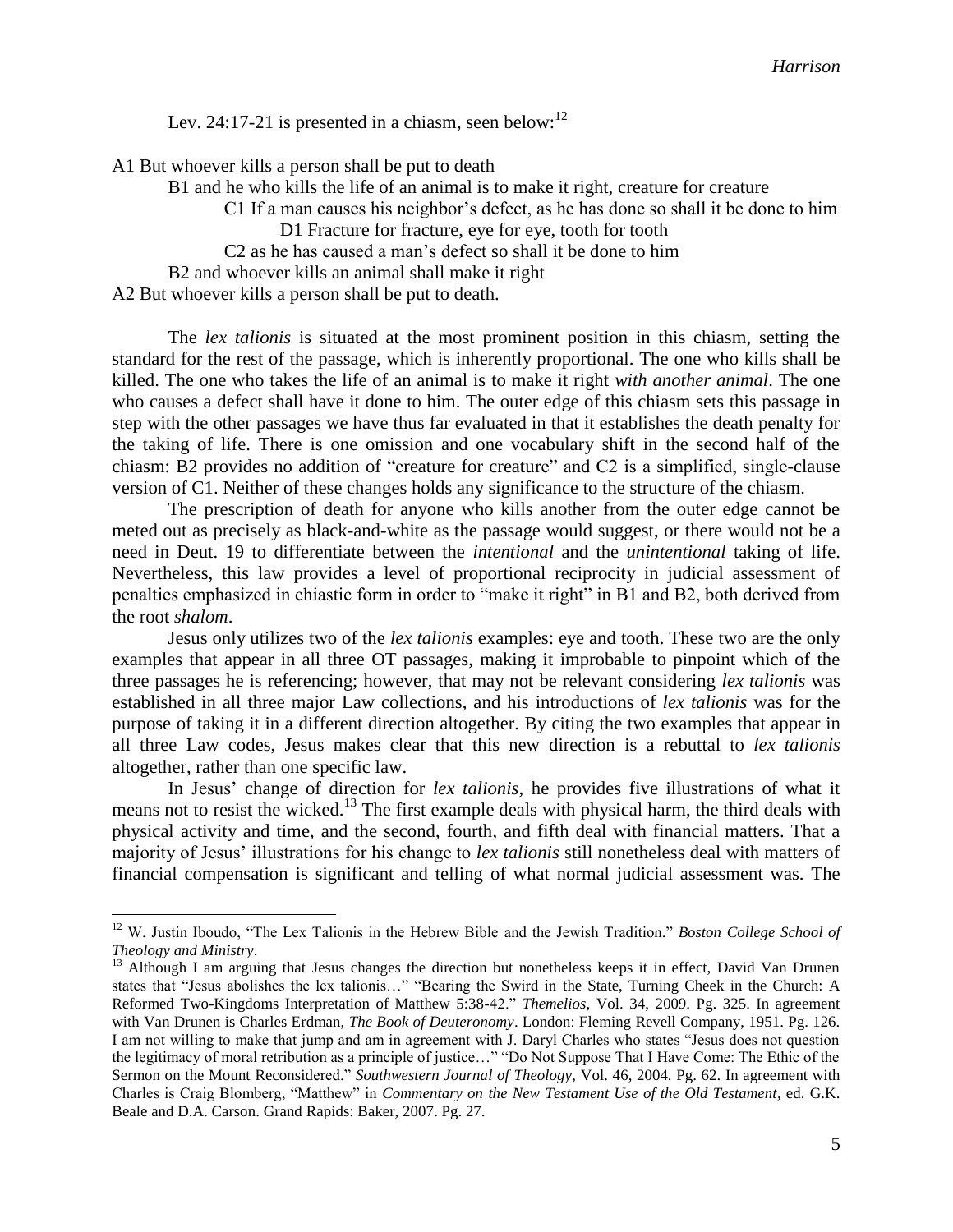core principle of *lex talionis* was that if person-A has harmed person-B in a non-murderous way, then person-B is entitled to a proportionally fair level of compensation. The change Jesus introduced is not dismantling this proportional compensation; rather instead of the harmed party receiving the compensation, it is the harming party that receives compensation for their own harm. If person-A has harmed person-B, then instead of person-B being entitled to proportional compensation, person-B ought to provide their due compensation to person-A, or in other words, to "resolve to revoke revenge," by which Sam Storms defines forgiveness.<sup>14</sup>

Jesus takes *lex talionis* in a different direction of providing compensation payment from the harmed to the harmer, rather than the harmer to the harmed. Just as the application of *lex talionis* in the OT ultimately pointed toward God's desire for his people to be free (cf. Jubilee), the application of Jesus' reworking of *lex talionis* ultimately points toward God's desire for his people to suffer on the earth through forgiving their enemies for the sake of glorifying him.

YHWH's redemptive plan for the ethics of his people has not changed. The Ten Commandments were given in response to his redemption of them from Egypt. Despite their sinfulness and grumblings, YHWH's redemption of them was motivated by his own remembrance of his own previous covenant. Lev. 26:12-13 supplies a helpful summary of this dynamic: "I will walk among you and be your God, and you will be my people. I am YHWH your God, who brought you out of the land of Egypt, so that you would no longer be their slaves. I broke the bars of your yoke and *enabled you to live in freedom*." Legalism states that one must change their behavior before they can be redeemed. YHWH's redemptive plan in Israel's exodus from Egypt, Israel's exodus from Babylon, and True Israel's exodus from the dominion of sin through Christ is that one must be redeemed *as the basis for their change in behavior*. A person must *belong* before they can *behave*. Redemption precedes transformation. I have identified no fewer than 97 times in the OT when YHWH or his prophets explicitly and verbally remind Israel that YHWH redeemed them from Egypt in connection with an expectation of them. This excludes mention of the exodus for purposes of marking time, general narration, instances when Israel or their representatives mention the exodus, or when foreign kingdoms/officials are quoted as mentioning the exodus; otherwise, the number would be well over 200. An example of this is Deut. 24:21-22, a law about leaving the excess crop for the resident alien. The reason is given in vs. 22: "Remember that you were a slave in the land of Egypt. *Therefore* I am commanding you to do this." Their redemption from Egypt was the *basis for their expected behavior*.

NT epistolary ethics are saturated with direct connections to the Gospel, specifically ethics inaugurated and rooted in Christ's resurrection. Getting the order wrong will lead to the incorrect application of the enduring values of YHWH's Law. Getting the order right will allow YHWH's people to not just *be* free but to *live* free. In other words, (and in general agreement with the New Perspective on Paul) obedience to the Law is not to join the covenant community, but rather to live as one *already part* of the covenant community.<sup>15</sup> The legitimate appropriation of the OT Law, therefore, must always be framed with *obedience as a response to YHWH's redemption of us through the Gospel*.

The Gospel is the person and work of Jesus Christ, the specifics of which the People of God need to be constantly reminded, just as the nation of Israel needed to be constantly reminded. Contemporary Christians are no less forgetful than the generation of Israel who crossed the Sea of Reeds. A critical messianic theme in Isaiah emphasized in John is of Jesus as

<sup>&</sup>lt;sup>14</sup> Sam Storms, "Forgiveness: What Is It and What is It Not?" *Acts* 29, 2011.

<sup>15</sup> E.P. Sanders, *Paul and Palestinian Judaism*. Philadelphia: Fortress Press, 2017. James D.G. Dunn, *The New Perspective on Paul*. Grand Rapids: Eerdmans, 2005.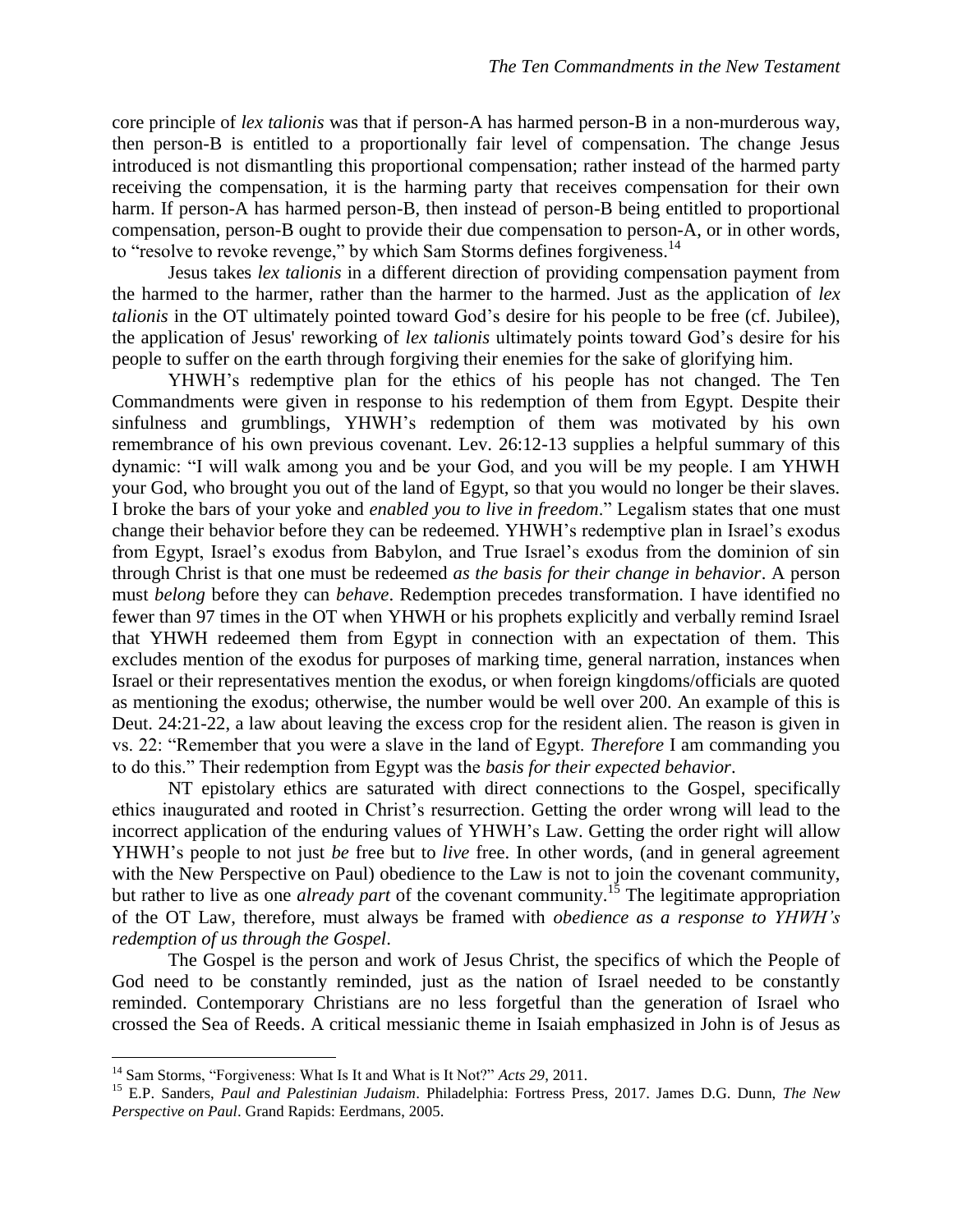the sent one. To separate the one who is sent from that which he is sent to do is a non-sequitur. Or in other words, to separate the person of Jesus from the work of Jesus is to misunderstand the Gospel altogether. Although further clarification should be given of each of the below points, especially point two, the Gospel can be summarized and alliteratively memorized in seven points:

- 1. Virgin Birth
- 2. Virtuous Life
- 3. Vicarious Death
- 4. Victorious Resurrection
- 5. Visible Ascension
- 6. Vindicating Exaltation
- 7. Vowed Return

In a recent book, Andy Stanley makes his position on the "relevancy" and applicability of the OT Law abundantly clear when he boldly asserts: "The Ten Commandments have no authority over you. None. To be clear: Thou shalt not obey the Ten Commandments."<sup>16</sup> I reject Stanley's view and think all Christians should too. To be clear, there is a tension in the NT on defining the applicability of the OT Law for Christians, especially Gentile Christians.<sup>17</sup> In some passages, the Law is depicted negatively but in others continued obedience is expected. Paul's words on the OT Law are therefore complicated, considering the OT Law forms a major backdrop for the ethical teachings throughout his writings, Ephesians especially.<sup>18</sup> Moreover, James has been identified as the "Proverbs" of the NT, yet so much of James is reliant upon the values of the OT Law.<sup>19</sup> Therefore, reading the OT Law allows us to evaluate the values YHWH wishes his covenant people to live by and it leads us to understand our spiritual estrangement from YHWH's holiness, while also providing us opportunities to obey through applying those values to our lives. By reading the OT Law in this manner, I believe we strike the appropriate balance of the continuity-discontinuity tension of the purpose of the OT Law, specifically the Ten Commandments, for Christians today.

To summarize, the OT Law is good, because it...

- 1. Reveals YHWH's character
- 2. Reveals the values by which YHWH wants his people to live
- 3. Objectively establishes a standard of what is sin without the possibility of us selfjustifying sinful behavior outside an intentional twisting of Scripture
- 4. Convicts us, therefore, of sin with the purpose of leading us to repentance
- 5. Provides the People of God with opportunities to willingly obey him as a result of his redemption of them
- 6. Tells of the ethical reality of the eschatological Day to come

7. Enables the People of God to start living now the ethics of the eschatological Day

Specific to the Ten Commandments, some explanation of its form is warranted. What is clear is that there are *ten words*; however, there are some issues with numbering them. The commands: "do not have any gods besides me" and "do not make an idol for yourself… [and] do

<sup>&</sup>lt;sup>16</sup> Andy Stanley, *Irresistible: Reclaiming the New that Jesus Unleashed for the World*. Grand Rapids: Zondervan, 2020. Pg. 136.

<sup>17</sup> Some examples include: Matt. 5:17-19; Rom. 6:14; 7:7-15, 22-25; 10:4; 1 Cor. 7:19; Gal. 3; 5:18; 2 Tim. 3:16-17; 1 John 1:8-10; 5:3; Rev. 12:17; 14:12.

<sup>&</sup>lt;sup>18</sup> Gane, chapter one.

<sup>&</sup>lt;sup>19</sup> Tim Mackie, "Overview: James." *The Bible Project*, published on YouTube, 2016.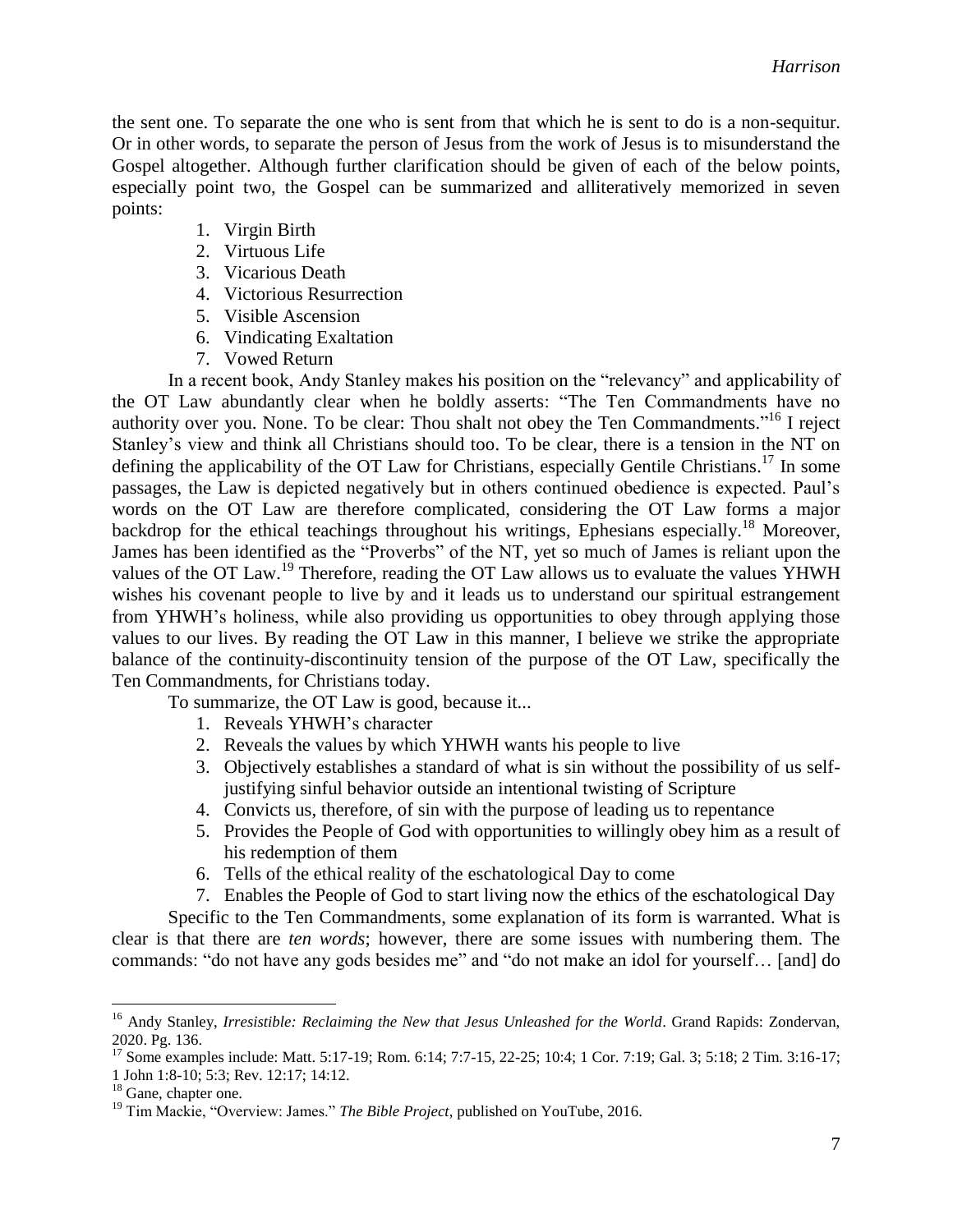not bow in worship to them" are written in Hebrew as two separate commands. Likewise, the commands: "do not covet your neighbor's house" and "do not covet your neighbor's wife" are written in Hebrew as two separate commands. What is clear from the text is that there are *ten words*; however, various theological traditions have clashed over the numbering trying to resolve the apparent eleven commands. Some theological traditions combine the first two into one, thus keeping the distinction between the two types of coveting; yet, other theological traditions combine the latter two into one, thus keeping the distinction between worshipping other gods and making idols of the true God. I find the latter more convincing, as the underlying *value*  motivating the two covet commands is identical and superfluously duplicated if separate, whereas the former two may overlap a little but ultimately have different underlying values.

There are some differences between the two versions of the Ten Commandments (Ex. 20; Deut. 5) that will be noted in the appropriate sections. Interestingly, there are some LXX manuscripts of the Deuteronomy version that switch the order of murder and adultery, which has led some to speculate if a faulty version was in wide circulation in the first century considering Paul and James both flip the order in Rom. 13:9 and Jas. 2:11. Contrary to this, though, Jesus interacts with both of these commands in the otherwise normal order in the Sermon on the Mount (Matt. 5:21-30). Therefore, I find the argument for a widely circulated faulty manuscript in the first century to be weak and primarily fueled by conjecture, and offer no theory for why Paul flipped those two commands.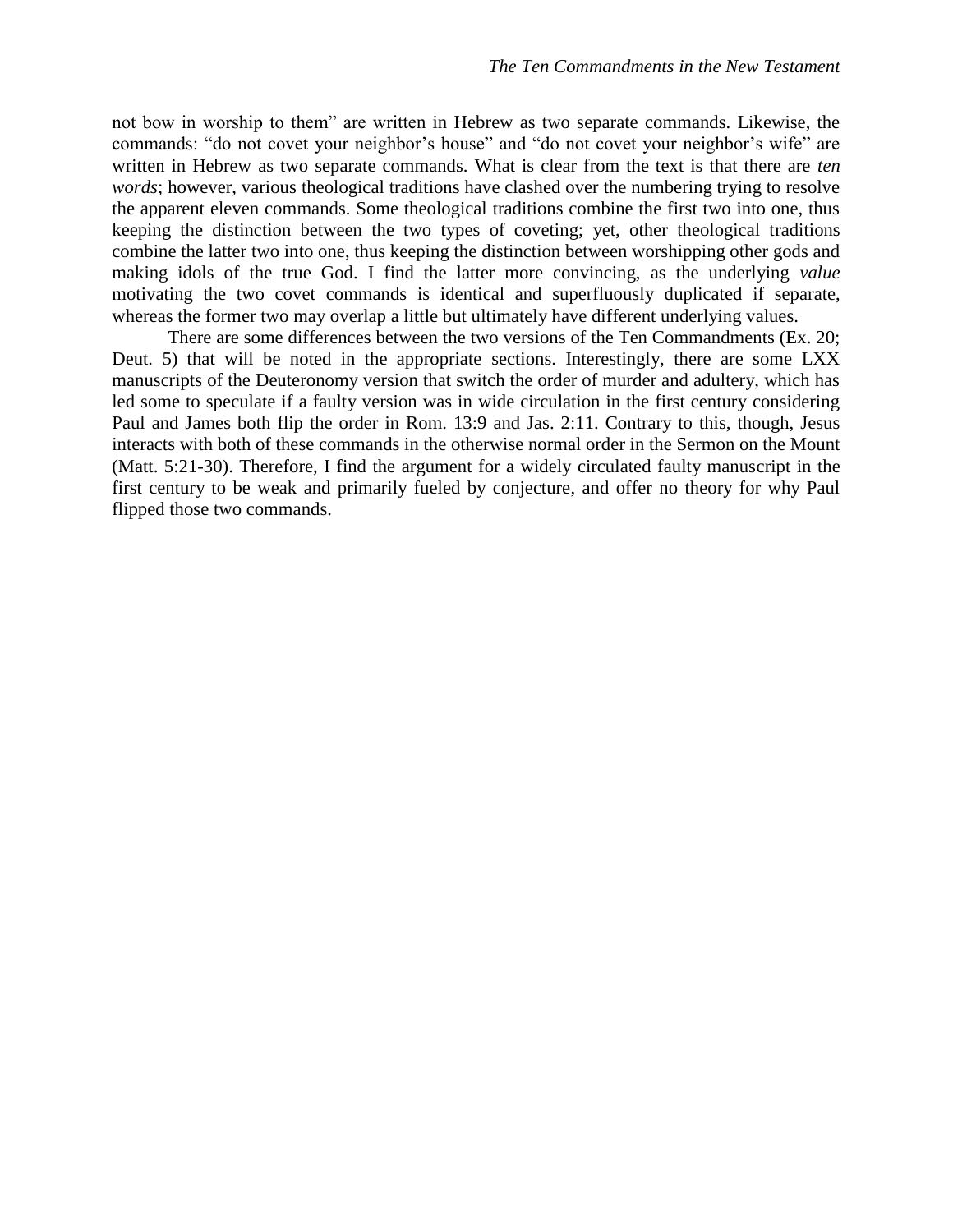# **The First Word: The Sanctity of God's Exclusivity**

### The Command - Ex. 20:2-3

"I am YHWH your God, who brought you out of the land of Egypt, out of the place of slavery. Do not have any gods besides me."

*There are no major or minor differences with the second version in Deut. 5:6-7.*

### Heidelberg Catechism

# **Q. 94 - What does the Lord require in the first commandment?**

A. 94 - That I, not wanting to endanger my own salvation, avoid and shun all idolatry, sorcery, superstitious rites, and prayer to saints or to other creatures. That I rightly know the only true God, trust him alone, and look to God for every good thing humbly and patiently, and love, fear, and honor God with all my heart. In short, that I give up anything rather than go against God's will in any way.

### **Summary**

The beginning of the Ten Commandments is critical to understanding all of them. Obedience to the commands that follow is expected by the covenant community on the grounds of YHWH's redemption of them from Egypt. The only work the Israelites did toward their redemption from Egypt was following Moses after YHWH directed them. Redemption precedes transformation.

Roy Gane offers helpful insight for this redemption-then-transformation dynamic, and also helpful background on the type of covenant the people and YHWH enter into in Ex. 19. "Like the historical prologue of an ANE treaty formulation, this introduction identifies the superior party to the covenant (YHWH) and what he has graciously done for the lesser party (the Israelites). His merciful and miraculous deliverance was to call forth their profound gratitude, from which their loyal obedience to his covenant stipulations/commandments could be expected to naturally flow."<sup>20</sup> While this prologue is not actually part of the "command," it nevertheless sets the tone and answers the "why?" from the start.

The first commandment itself is very simple: do not have any gods besides me. Their worship was to be exclusive to one deity. This is in sharp contrast with every other ANE religion that surrounded them that had gods galore. Ex. 20:23 reflects this call for exclusivity when it commands not to make gods that *rival* YHWH. The value of the exclusivity of YHWH is reflected in other laws dealing with worshipping or sacrificing to other gods (Ex. 22:20; 23:24; 34:14). Even to set up an Asherah (a worship tool for the female deity who supposedly mothered Baal) *in proximity to YHWH's altar* was a violation of this exclusivity (Deut. 16:21). In fact, to worship other gods was to profane the name of YHWH (Lev. 18:21; more on this later). Moreover, intermarriage was prohibited not because of racial or ethnic discrimination but in order for Israel not to be persuaded to worship other gods (Deut. 7:3-4).

The exclusivity of YHWH is perhaps most clearly and famously articulated in the *Shema* prayer: "Hear, O Israel: YHWH is our God, YHWH *alone*. You shall love YHWH your God

 $20$  Gane, 241.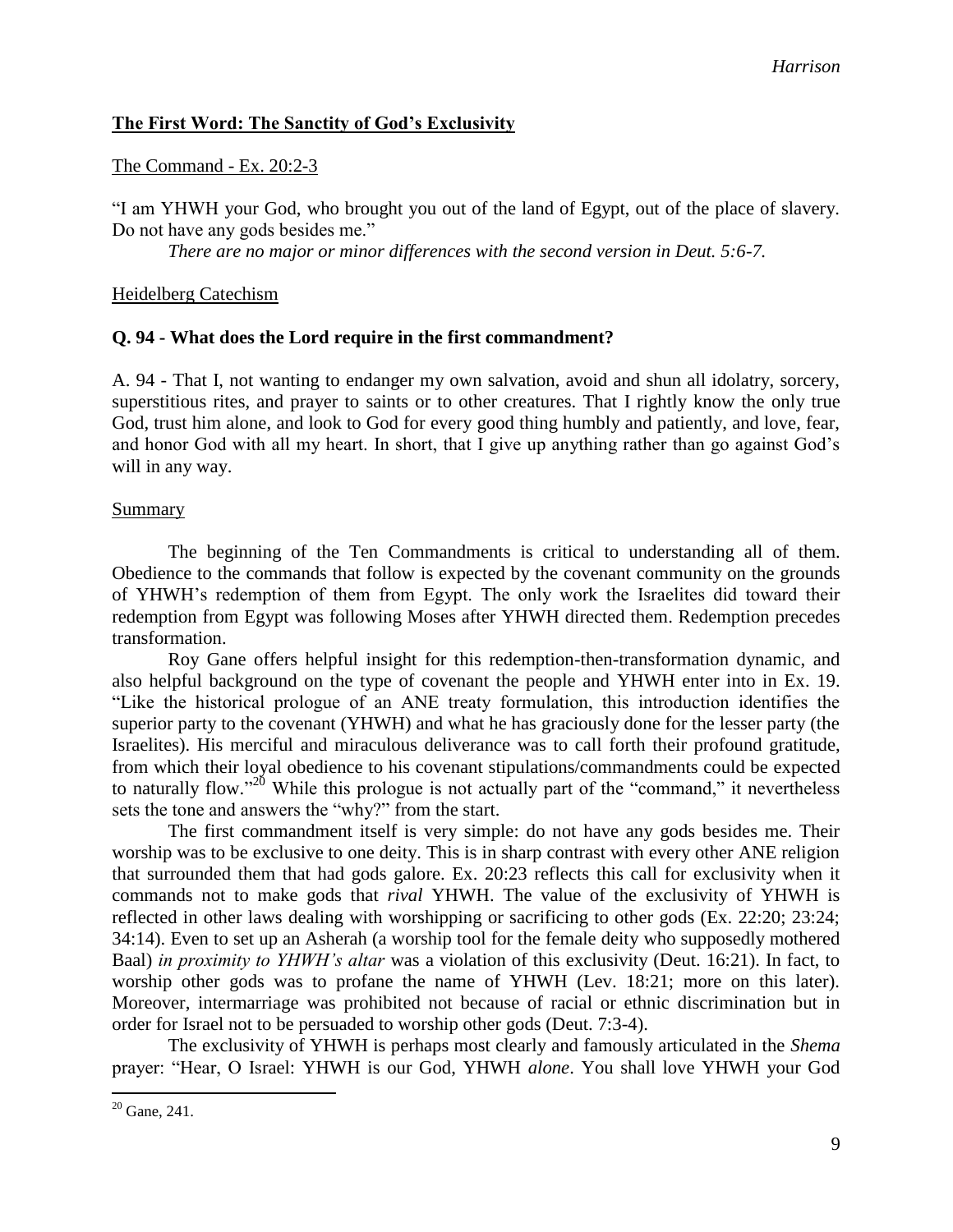with all your heart and with all your soul and with all your might. And these words that I command you today shall be on your heart…" (Deut. 6:4-15).

The value of the sanctity of God's exclusivity pops up all around the Bible. Deutero-Isaiah records in direct connection with the Servant, who would bring forth a second exodus, the exclusivity of YHWH. YHWH alone declares and saves; no gods were before YHWH and there will be none after (Isa. 43:10-12). And again, YHWH is the first and the last, beside which there are no other gods (Isa. 44:6). And again, YHWH is the one who created everything, therefore he is the only God; there are none besides him (Isa. 45:5-6; 18-21).

In Num. 25:1-15, many Israelites were enticed by Moabite women to worship other gods, exactly as was warned in the prohibition against intermarriage. Phinehas, however, acted in accordance with the YHWH's righteous *jealousy* by piercing two of the violators dead. In describing him, YHWH said "Phinehas...was jealous with my jealousy among them, so that I did not consume the people of Israel in my jealousy" (vs. 11). As a result, Phinehas was awarded a covenant of peace and a perpetual priestly family line.

In regards to Hezekiah's goodness, Isaiah describes his reign as one that destroyed the idols and worship of other gods that had plagued Judah. When Sennacherib of Assyria came against Judah, his pre-war speech castigated Hezekiah for relying on one God. Assyria recounts all the nations whose gods failed them, insisting that Judah would need *more* gods than any of the others if they wanted to defeat him (Isa. 36:4-20). Hezekiah did not budge, though, and relied on YHWH alone. Isaiah 37:36-38 records the result: the angel of the Lord wiped out 185,000 Assyrian soldiers in one night, and when the king of Assyria went home to worship his gods, while worshipping, he was assassinated by his own sons. A similar showdown takes place between Elijah and the prophets of Baal to prove to Israel that they must choose between YHWH or Baal, not both (1 Kings 18:21). As a result of Elijah calling on YHWH alone, the prophets of Baal were humiliated and killed by Israel who were left awestruck by the manifestation of YHWH's sheer power (1 Kings 18:22-40).

In the NT, the exclusivity of YHWH gets complicated with a more thorough explanation of the complexities of what has historically been termed the Trinity. But the doctrine of the Trinity does not contradict YHWH's exclusivity.<sup>21</sup> In the NT, the exclusivity of YHWH continues. When tempted by Satan to worship Satan, Jesus responds by quoting Deut. 6:13 (part of the *Shema*), which emphasizes the worship of YHWH *alone* (Matt. 4:10; Luke 4:8). Jesus continues this in another context when he says nobody can serve two masters (Matt. 6:24). Paul, likewise, acknowledges the reality of other gods but insists that Christians submit to one God, the Father, and the one Lord, Jesus Christ (1 Cor. 8:4-6; cf. Gal. 3:20). In other words, Jesus and Paul are representing the sanctity of YHWH's exclusivity embraced by Elijah and Hezekiah above: one cannot worship both; one must choose between YHWH or (fill in the blank).

It is this exclusivity that led to such a sharp reaction by Barnabas and Paul when they were mistaken for gods after healing a man at Lystra (Acts 14:8-17). The two apostles healed a man of faith and then were mistaken for Zeus and Hermes, so much so that the priests at the temple of Zeus are confused and join in on bringing sacrifices to Barnabas and Paul. The two apostles respond to this pluralistic confusion by rebuking them and calling on them to believe in the one God who is distinguished from all other gods in that their God created everything. While vs. 18 (cf. vs. 15) states that Barnabas and Paul's preaching of the Gospel "scarcely restrained" the people from worshipping them, vs. 21-22 suggest their preaching was not in vain because there were disciples at Lystra who later needed strengthening in the faith.

 $2<sup>21</sup>$  For the sake of simplicity, we will not delve into these complexities in this present study.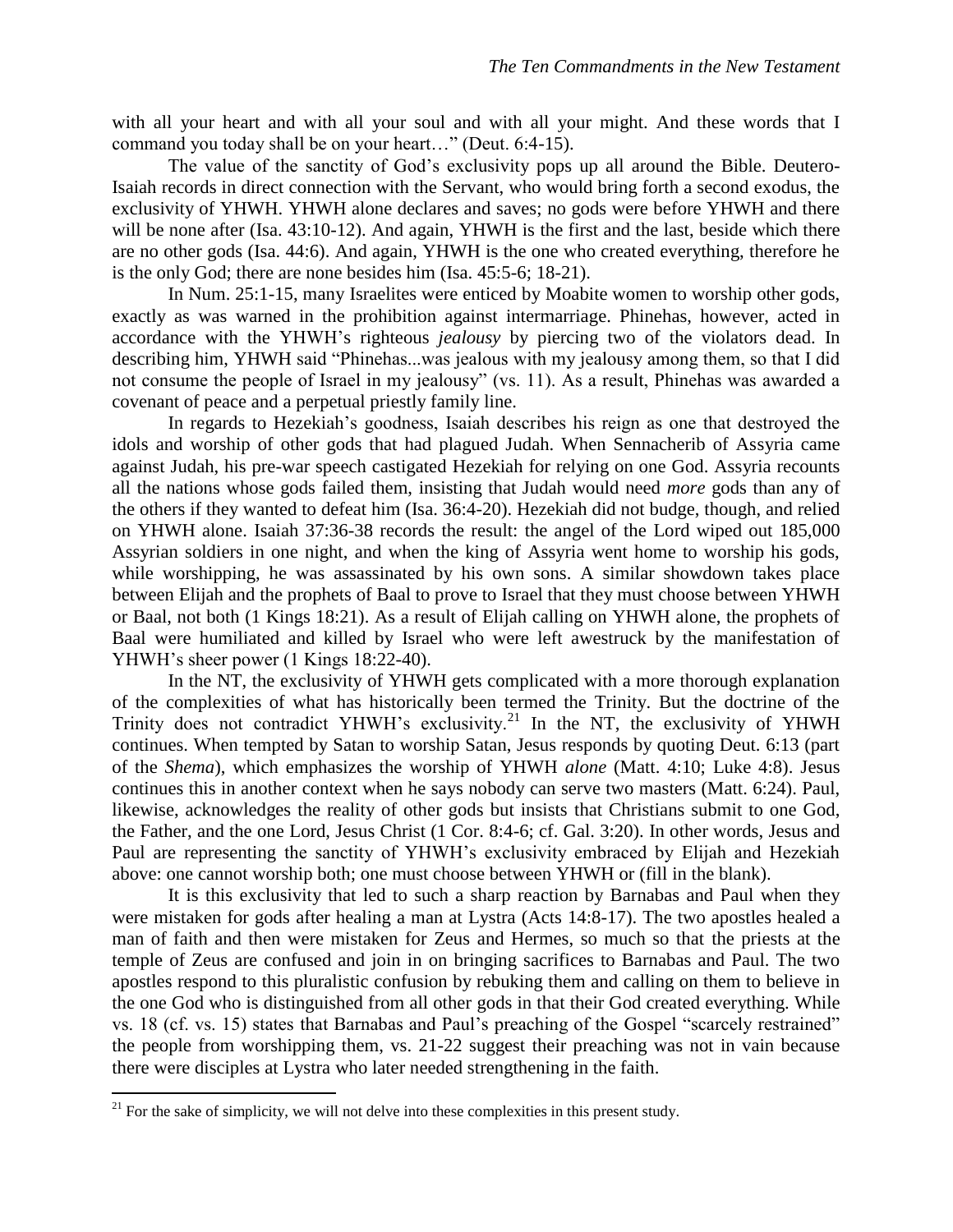# **The Second Word: The Sanctity of God's Form**

#### The Command - Ex. 20:4-6

"Do not make an idol for yourself, whether in the shape of anything in the heavens above or on the earth below or in the waters under the earth. Do not bow in worship to them, and do not serve them; for I, YHWH your God, am a jealous God, bringing the consequences of the father's iniquities on the children to the third and fourth generation of those who hate me, but showing faithful love to [the thousandth generation] of those who love me and keep my commands."

*There are no major or minor differences with the second version in Deut. 5:8-10*.

#### Heidelberg Catechism

### **Q. 95 - What is idolatry?**

A. 95 - Idolatry is having or inventing something in which one trusts in place of or alongside the only true God who has revealed Himself in the word.

### **Q. 96 - What is God's will for us in the second commandment?**

A. 96 - That we in no way make any image of God nor worship him in any other way than has been commanded in God's Word.

#### **Q. 97 - May we then not make any image at all?**

A. 97 - God cannot and may not be visibly portrayed in any way. Although creatures may be portrayed, yet God forbids making or having such images if one's intention is to worship them or to serve God through them.

### **Q. 98 - But may not images be permitted in churches in place of books for the unlearned?**

A. 98 - No, we should not try to be wiser than God. God wants the Christian community instructed by the living preaching of his Word—not by idols that cannot even talk.

#### Summary

It is helpful to begin discussion of this command with the first instance of idols in the Bible: Genesis 1:26-28. God made mankind in his own image. While the Hebrew words are different, the function is identical. Idols in ANE culture represented the representational presence of the deity, so much so that to worship the idol was identical with worshipping the deity. Humans are the idol/image of God's throne on earth. Similar to this, YHWH created the glorious Cosmic Temple and placed his image in the holiest of holiest, the Garden of Eden. In contrast to this, YHWH prohibited the worship of idols/images, as the other nations did (Deut. 12:2-4). What is prohibited in the second commandment, therefore, is twofold: for an image of God to "create" another image; and for anything but YHWH receiving worship.

The second commandment naturally flows out of the first commandment, particularly in terms of the jealousy violation provokes. Throughout the Bible, YHWH's covenant relationship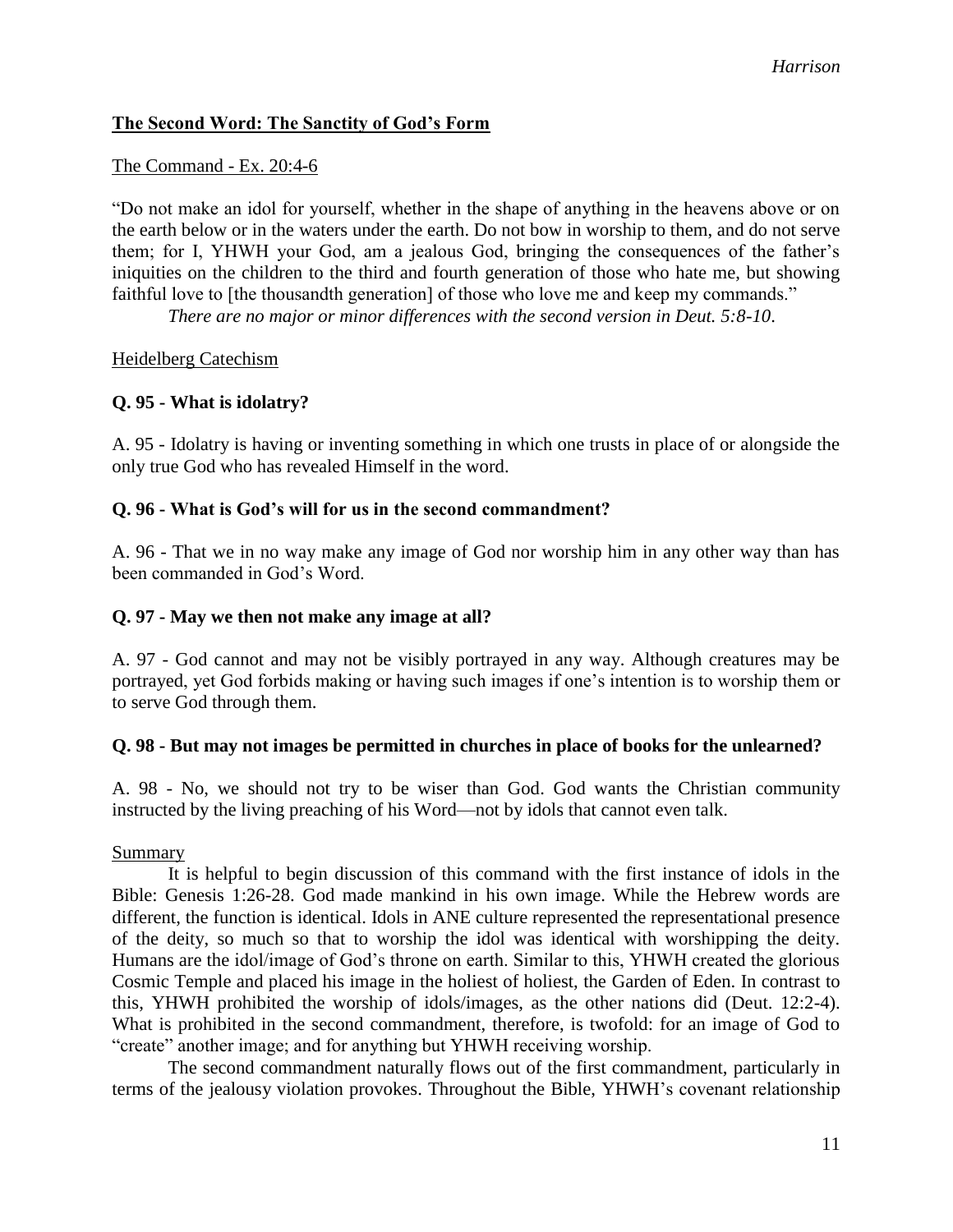is described in terms of a marriage. And so when Israel worships other gods or worships idols, naturally YHWH's wrath is described in terms of jealousy as a result of Israel's marital unfaithfulness (Deut. 32:16; Song 8:6; Ezek. 16:38; Zech. 1:14; 8:2-3; among others). And Israel certainly had an extensive idol problem. David Baker writes that "archaeological evidence to support the existence of idolatry in Israel has been adduced in the discovery of almost a thousand small terracotta figures in Judah dated from the late monarchy period. Most take the form of a woman with large breasts, [representing] the Canaanite goddess Asherah. Israelites were tempted to worship her, as we know from frequent references in the Old Testament (e.g. 1 Kings 14:15, 23; 15:13; 2 Kings 17:10; 21:7)...together with the god Baal."<sup>22</sup> It is no surprise that along with pride, the sin most handled by the prophets was idolatry.

The prophets waste no time when it comes to idolatry. They follow their lead from Lev. 19:4; 26:1; and Deut. 32:21 in rebuking the *worthlessness* of idols and idolatry, using the same word *shav* respectively rendered "vain" or false" in the third and ninth commandments. Isaiah describes the worthlessness of idols in that they are unable to move (Isa. 40:19-20). He describes the worthlessness of idols in that man created them with their own hands so at most they are not even images of God but rather images of man (Isa. 2:8, 18; 44:9-20). Moreover, Jer. 51:17-18 calls those who worship idols stupid for doing so, defining their worthlessness on the basis of the lack of breath in them (cf. Hab. 2:18-19). This is perfectly in line with what I have suggested above: that humanity are the idols God has made of himself for the cosmic temple, within whom he has breathed the breath of life (Gen. 2:7); living idols worthy of reflecting the true God.

The most infamous example of idolatry is the Golden Calf in Ex. 32. It is popularly believed that this incident violated the first and second commandment. However, this conclusion is incorrect, and shows, through careful nuance, the distinction between the underlying values represented by the first and second commandments. When Israel lost track of Moses, Aaron took their gold and crafted a golden image of a calf, and in his dedication, identified it as YHWH, who brought them out of Egypt (vs. 4-5). They had not violated the exclusivity of YHWH, but instead worshipped YHWH in an expressly prohibited way. This same dynamic is present with Jeroboam who crafted two golden calves as images of YHWH who freed Israel from Egypt. Here also is a violation of the second commandment, but not the first.

Another example is the strange tale of the bronze serpent in Num. 21:4-9. In their wilderness wanderings, Israel grumbled against YHWH, actually desiring to go back to slavery in Egypt. YHWH responded by sending fiery serpents among them to bite them. As a result many Israelites died which prompted Israel to rapid repentance and asked Moses to intercede for them. YHWH's response was to instruct Moses to craft a bronze image of a serpent and whoever was bitten but looked at the bronze serpent would be healed. Its purpose was not to be an image of YHWH but to be a source of healing for those who repented of their grumbling and obeyed the command of YHWH in response to their affliction. But this clearly didn't last long, for an interesting detail is added among Hezekiah's early idolatry reforms. Hezekiah "did what was right in the eyes of YHWH, according to all that David his father had done. He removed the high places and broke the pillars and cut down the Asherah. And he broke to pieces the bronze serpent that Moses had made, for until those days the people of Israel had made offerings to it" (2 Kings 18:3-4). Israel had made this thing into an image of worship—on the same level as those who worshipped the Canaanite goddess Asherah—that it needed to be destroyed to purify Judah.

One more example of this is the imagery of the potter and the clay. Isaiah rebukes the people who are clay yet say to God the potter that he did not make, form, or understand them

<sup>22</sup> David Baker, *The Decalogue: Living as the People of God*. Downers Grove: IV Press, 2017. Pg. 55.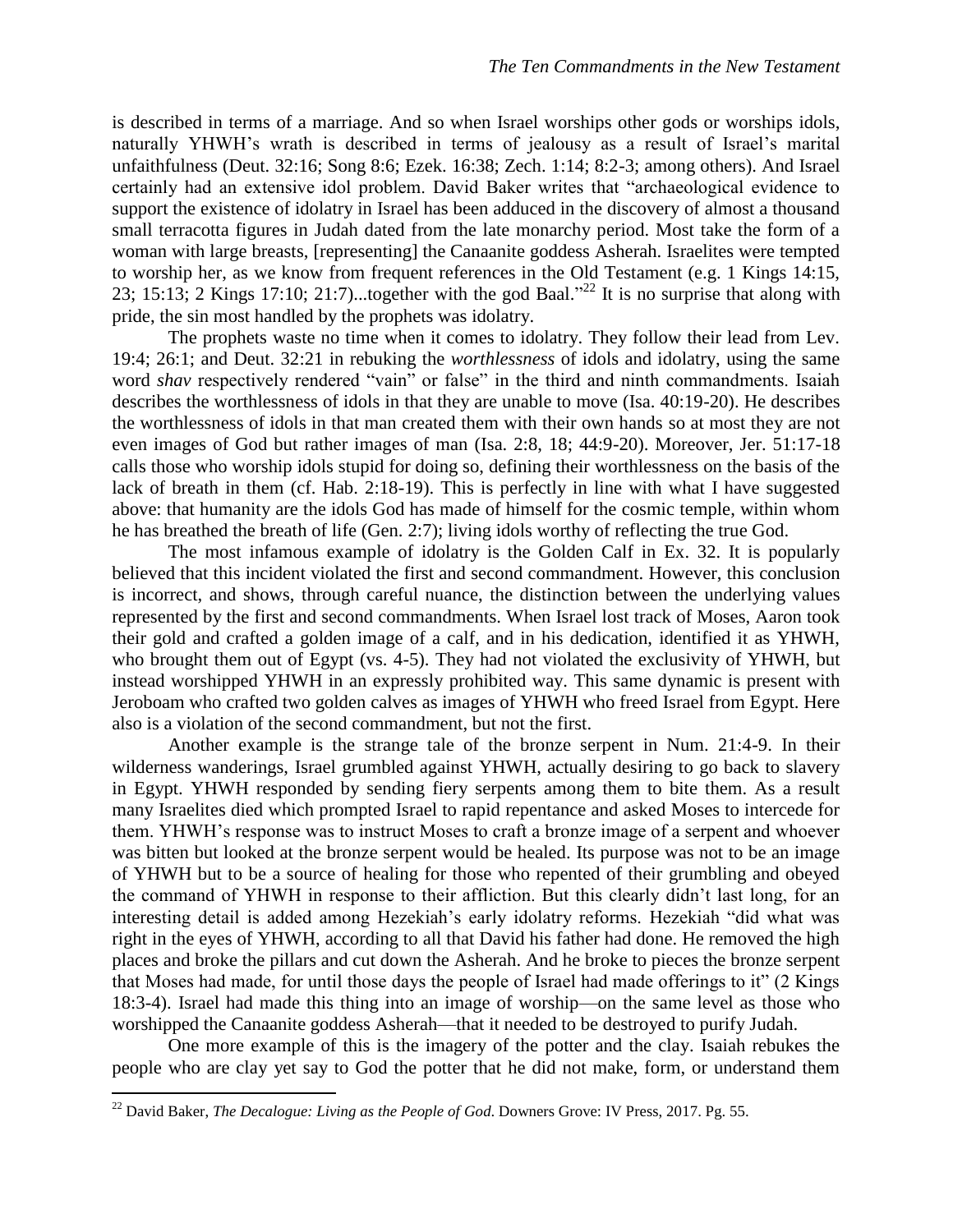(Isa. 29:16). Again, Isaiah rebukes those who argue against their maker, illustrated as clay arguing with the potter that the potter has no hands to make them. Yet, it was YHWH, Israel's maker, who also made the earth with his hands (Isa. 45:8-12). However, in Isaiah's eschatological vision, the remnant of YHWH declares the opposite: "But now, O YHWH, you are our father; we are the clay, and you are the potter; we are all the work of your hands" (Isa. 64:8). The connection between the potter-clay imagery with idolatry is made clearer in Jeremiah 18-19. Jeremiah is told to go to the potter's wheel to hear a word from YHWH about YHWH's right to do as he wants with his own creation, *because he created them*. Why he makes some vessels for destruction/shattering and others for honorable purposes following their repentance from idolatry is his own doing and right as the potter (Jer. 18:1-11; 19:1-12; cf. Rom. 9:19-24). Making and worshipping idols requires clay to take the place of the potter and also to question the creative work of the potter, because the potter has already made sufficient idols/images of himself in humanity, within whom he has already given the breath of life. By crafting further images of God, humanity demonstrates its stupidity in that it renders what God has made insufficient and directs worship away from the potter instead toward the clay. This is why idolatry is an affront to God.

The NT writers did not forget about idolatry, which is described as among the works of the flesh *opposed* to the Spirit (Gal. 5:19-20). After writing extensively on love and obedience to the commands of God, John concludes his first epistle with the call to guard ourselves from idols (1 John 5:21). In the introduction to Romans, Paul writes that God's wrath is revealed against those who suppress the truth about the immortal God, exchanging him for idols; therefore, God will hand such people over to sexual immorality since they worship the created rather than the Creator (Rom. 1:18-25). When the early church was figuring out how to incorporate Gentile believers alongside the Jewish believers, the Council decided not to overburden the Gentile converts and instead to place, initially, just three expectations on them: avoid idols, avoid sexual immorality, and do not eat bloody food, which in some practices was a combination of the first two (Acts 15:20). These three items constitute the gravest threat to Gentile Christians.

This is most clearly articulated by Paul in 1 Cor. 10:1-22, when Paul instructs the Corinthian Christians not to provoke the Lord to *jealousy* by turning to *idolatry*. Instead, we should learn from Israel's failure with idolatry. Several examples from Israel's history are given, including their response to the golden calf (vs. 7; cf. Ex. 32:6), the sexual immorality of intermarriage ended by Phinehas (vs. 8; Num. 25:1-18; Ps. 106:29-31), the fiery snakes (vs. 9; cf. Num. 21:4-9), and the rebellion of Korah (vs. 10; cf. Num. 16). Paul talks about these examples in Israel's history to make a point that no temptation has come except what is common to all humanity and that he will always provide a way of escape. Paul also connects idolatry to the right practice of the Lord's Supper by stating that one cannot partake of the one bread and one cup of Christ if they are also eating food sacrificed to an idol, for such food is actually sacrificed to demons. When we eat food of idols and food of Christ, we provoke the YHWH's *jealousy*.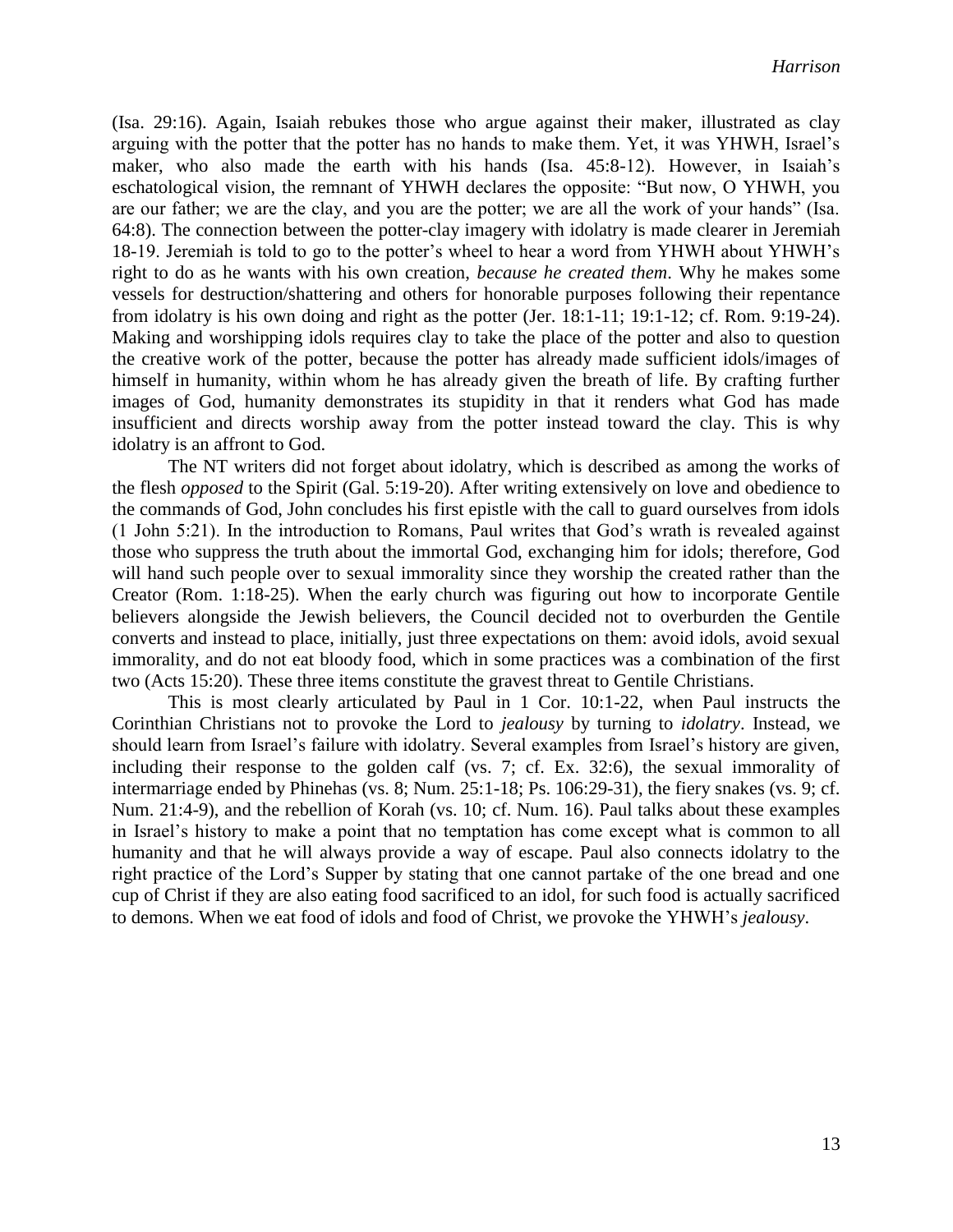# **The Third Word: The Sanctity of God's Name**

# The Command - Ex. 20:7

"Do not use the name of YHWH your God in vain, because YHWH will not leave anyone who uses his name in vain unpunished."

*There are no major or minor differences with the second version in Deut. 5:11.*

### Heidelberg Catechism

# **Q. 99 - What is the aim of the third commandment?**

A. 99 - That we neither blaspheme nor misuse the name of God by cursing, perjury, or unnecessary oaths, nor share in such horrible sins by being silent bystanders. In summary, we should use the holy name of God only with reverence and awe, so that we may properly confess God, pray to God, and glorify God in all our words and works.

### **Q. 100 - Is blasphemy of God's name by swearing and cursing really such serious sin that God is angry also with those who do not do all they can to help prevent and forbid it?**

A. 100 - Yes, indeed. No sin is greater or provokes God's wrath more than blaspheming his name. That is why God commanded it to be punished with death.

# **Q. 101 - But may we swear an oath in God's name if we do it reverently?**

A. 101 - Yes, when the government demands it, or when necessity requires it, in order to maintain and promote truth and trustworthiness for God's glory and our neighbor's good. Such oaths are grounded in God's Word and were rightly used by the People of God in the Old and New Testaments.

# **Q. 102 - May we also swear by saints or other creatures?**

A. 102 - No. A legitimate oath means calling upon God as the only one who knows my heart to witness to my truthfulness and to punish me if I swear falsely. No creature is worthy of such honor.

### **Summary**

To introduce this command, David Baker provides helpful background to ANE culture when he writes that "the introduction to the Babylonian Epic of Creation elevates the importance of names to such an extent that someone or something not yet named can hardly be considered to exist. At the end, the divine assembly bestows fifty names on Marduk, thereby giving him the roles and authority required to act as king of the gods. The significance of a god's name is also evident in Egyptian writings, [sic] In the Legend of Isis and the Name of Re, a wise woman called Isis sets out to discover the secret name of the 'noble god' Re. He is very reluctant to reveal it because knowledge of the name could give others power over him. The story illustrates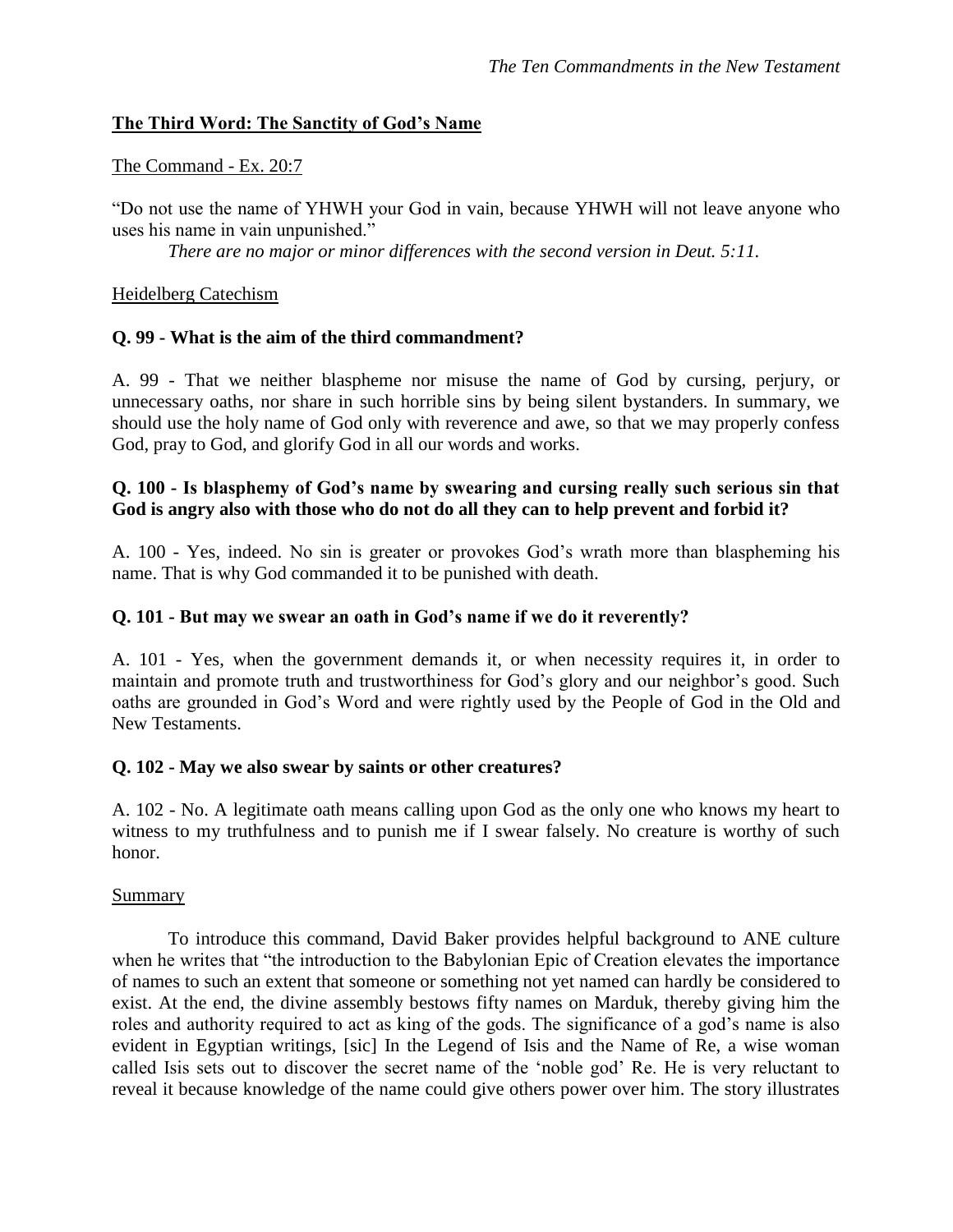the ancient Near Eastern belief that a name does not simply identify a person but also defines who one *is*.<sup>23</sup> Therefore, in following Baker's lead, exploring the name of God must be a quest to define who God is.

Gen. 1:1 begins to unfold who the God of the Bible is: he is *Elohim,* a title for the deity who created everything. The stories of the Bible clarify the identity and character of this Creator. Ex. 2:23 is the beginning of the next big stage of the Bible's revealing who the Creator is. After centuries of slavery in Egypt, the cries of the Israelites went up to the *Elohim* who heard his people who turned to him in their distress and acts in accordance with his covenant to Abraham. Thus the passion of *Elohim* toward Abraham is extended here to the Israelite slaves in Egypt. In Ex. 3:2ff, when the angel of YHWH appeared from within the burning bush, the voice identified itself as the *Elohim* of Abraham, Isaac, and Jacob; or in other words, this deity is identifying itself with the unfolding story.

Moses objects to his proposed commissioning, and in response, the *Elohim* says "I will be with you" (vs. 12). The Hebrew for "I will be" is *ehweh*. Moses objects a second time, and in response, *Elohim* says *ehweh asher ehweh* "I will be what I will be" (vs. 14). This big "I AM THAT I AM" verse does not use the name of the *Elohim*, but instead uses the same word as in verse 12 speaking of what the *Elohim* does. This is when the Hebrew gets fun. The *Elohim* calls itself *ehweh*; but, when it puts its name in the mouth of Moses to speak, Moses is to call it *Yahweh* (I use the more simple 'YHWH' throughout this document). Not just is Moses to call the *Elohim* "Yahweh" but that is to be the name of the *Elohim* for all generations. In Hebrew, the *eh* prefix means "I" and the *ya* prefix means "he." When God says his own name, it is *ehweh* "I will be," and when Moses and anyone says God's name, it is *Yahweh* "He will be."<sup>24</sup>

This is further elaborated in Ex. 34:6-7 when YHWH revealed more of his character in connection with his name. "YHWH passed before him and proclaimed, 'YHWH of YHWHs." When the Bible repeats the same word twice in a row it is especially emphasizing it to the utmost degree. Just like "holy of holies" and "lord of lords," YHWH of YHWHs speaks of God as the one who "will be" par excellence. YHWH is the one who will be a merciful and gracious God. YHWH is the one who will be slow to anger. YHWH is the one who will be abounding in steadfast love and faithfulness, who keeps steadfast love to the thousandth generation. YHWH is the one who will forgive iniquity, transgression, and sin. YHWH is the one who will by no means clear the guilty; visiting the iniquity of the fathers on the children and the children's children, to the third and fourth generation. The defining characteristic of *who God is* is revealed in his name, which from the get go connects the nature and work of God with our trust in God's faithfulness to his own promises. He will be. In the LXX, these words are the Greek *ego eimi*, which Jesus uses particularly in the Gospel of John to very clearly identify himself as God. Jesus did not say "He is" as we are all supposed to say. No, instead, Jesus said "I am." This is why Jesus' use of this event to define *who Jesus is* drew immediate calls of blasphemy.

A farmer will oftentimes brand his cattle with a permanent marking to clearly demarcate that a cow belongs to him. When YHWH places his name on these locations and people, what Scripture is getting at is that YHWH is actively and verbally branding those locations and people.<sup>25</sup> This is why the profaning of the name of YHWH by using it vainly results in such drastic punishments throughout the Biblical narrative. One huge example is in Ezekiel 36 when the prophet outright says the exile is due to the Jews' profaning of the name of YHWH; clearly,

 $^{23}$  Baker, 61.

<sup>&</sup>lt;sup>24</sup> Tim Mackie, "I AM Who I Am: Yahweh is our God." Published on YouTube, 2017.

<sup>25</sup> Carmen Imes, *Bearing God's Name: Why Sinai Still Matters*. Downers Grove: IV Press, 2019.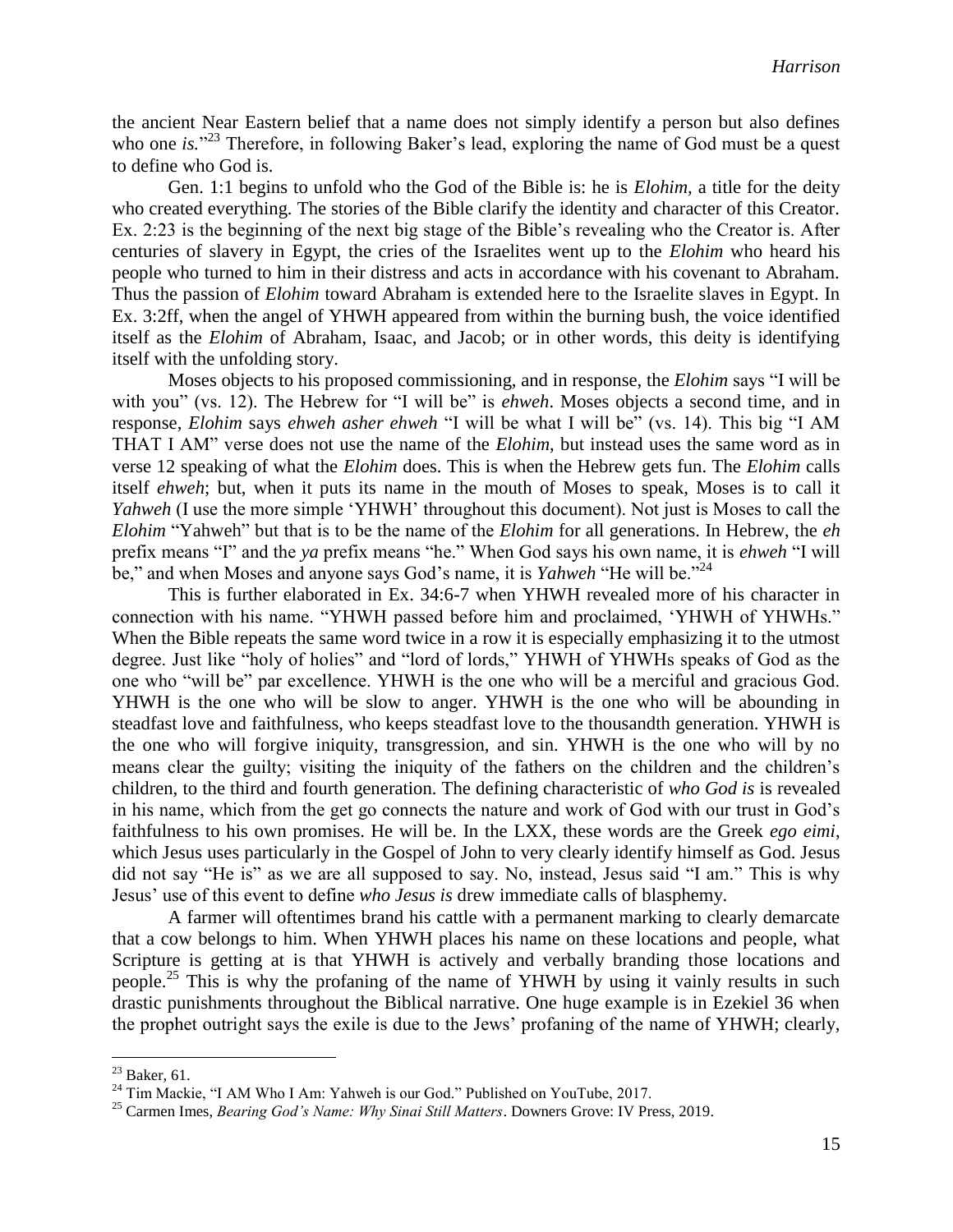transcendent of a word that identifies/labels someone, what is in view is the *reputation* of YHWH that his people carry with them, of which wisdom agrees (Prov. 22:1; Eccles. 7:1).

The most misunderstood feature of the third commandment is that it includes no terminology regarding speech. The typical, erroneous interpretation of this commandment is that phrases such as "Oh my God" are violations. The extreme of this error is evidenced by Jews ancient and modern who refuse to say or write the name of YHWH. Instead, if they have to, they write G-d or say *hashem* "the name." The verb in question is *nasa* "carry" or "to lift up" which should be easy enough to remember through the mnemonic device of a rocket ship. This certainly could involve speech, but more often referred to the outward behavior of one who represents the reputation of another or a thing; *it is the manner in which one carries their allegiance*. In Ex. 28-29, Aaron in his priestly role was to be dressed with twelve stones. As a result, Aaron will *nasa* "carry" the *shem* "name" of the twelve tribes of Israel. In other words, Aaron's ministry was representational of the tribes. The gold medallion on Aaron's forehead, inscribed with "YHWH" meant that the twelve tribes were a holy people belonging to YHWH. By carrying the tribes and by carrying the name "YHWH," Aaron is a walking example of what the whole nation of Israel was intended to be: a holy kingdom of priests (Ex. 19).

John Sailhamer says it well when he writes that "God had revealed to Israel his name (Yahweh) and had given to them the corresponding privilege of calling on that name in worship and in time of need. Along with this privilege came the responsibility of honor and respect. Israel was not to call on God's name 'for no good purpose,' that is, they were not to presume upon their relationship with God and think that he was merely at their beck and call. The whole of the instructions regarding the nature of Israel's worship and the building of the tabernacle (Ex 25-31) was intended to teach Israel the proper way to call on God's name.<sup>726</sup>

Yet, Scripture does not leave us guessing in regards to how to avoid profaning the name. Instead, Jesus tells us to pray "*hallowed* be your name;" hallowed, or more simply, "Make holy" (Matt. 6:9). "Hallowing" the name of God is the opposite of "profaning" the name of God. Swearing an oath to the Lord or to your neighbors *falsely* brings guilt (Lev. 6:2-5). Swearing anything falsely while invoking the name of YHWH profanes his name (Lev. 19:12). Prophets who falsely invoke the name of YHWH must die (Deut. 18:20). These commands formulated in the negative clearly reveal that hallowing the name is achieved by swearing *truthfully* to the Lord, or *truthfully* to your neighbors, or invoking the name of YHWH for the sake of *truthfulness*. In fact, the People of God are required to take oaths in the name of YHWH *to ensure their truthfulness* (Deut. 6:13). Obedience to the governing authorities is to prevent the name of YHWH from being profaned (1 Tim. 6:1). The reason for the Aaronic blessing is provided in the verse that immediately follows: they shall put the name of YHWH on the people of Israel to *bless* them (Num. 6:27). Calling on the name of YHWH for the right reasons results in praise (Ps. 8:1; 66:1-3; 75:1). Even God protects the hallowedness of his own name by promising not to abandon his people *because* of his name (1 Sam. 12:22); or in Ezek. 20:5-10 when the prophet says that God rescued Israel in the exodus from Egypt *for the sake of his name*, that the other nations would not profane it.

In several places throughout the OT, YHWH says he has placed his name on certain things. YHWH placed his name on his people Israel (Num. 6:27). YHWH placed his name on his city Jerusalem/Zion (Deut. 12:11, 21; 2 Kings 21:4). YHWH placed his name on his sanctuary (Lev. 24:10-16, 23; Deut. 12:5). YHWH placed his name on the Promised Land (Deut. 14:23-

<sup>26</sup> John Sailhamer, *The Pentateuch as Narrative: A Biblical-Theological Commentary*. Grand Rapids: Zondervan, 2008. Pg. 286.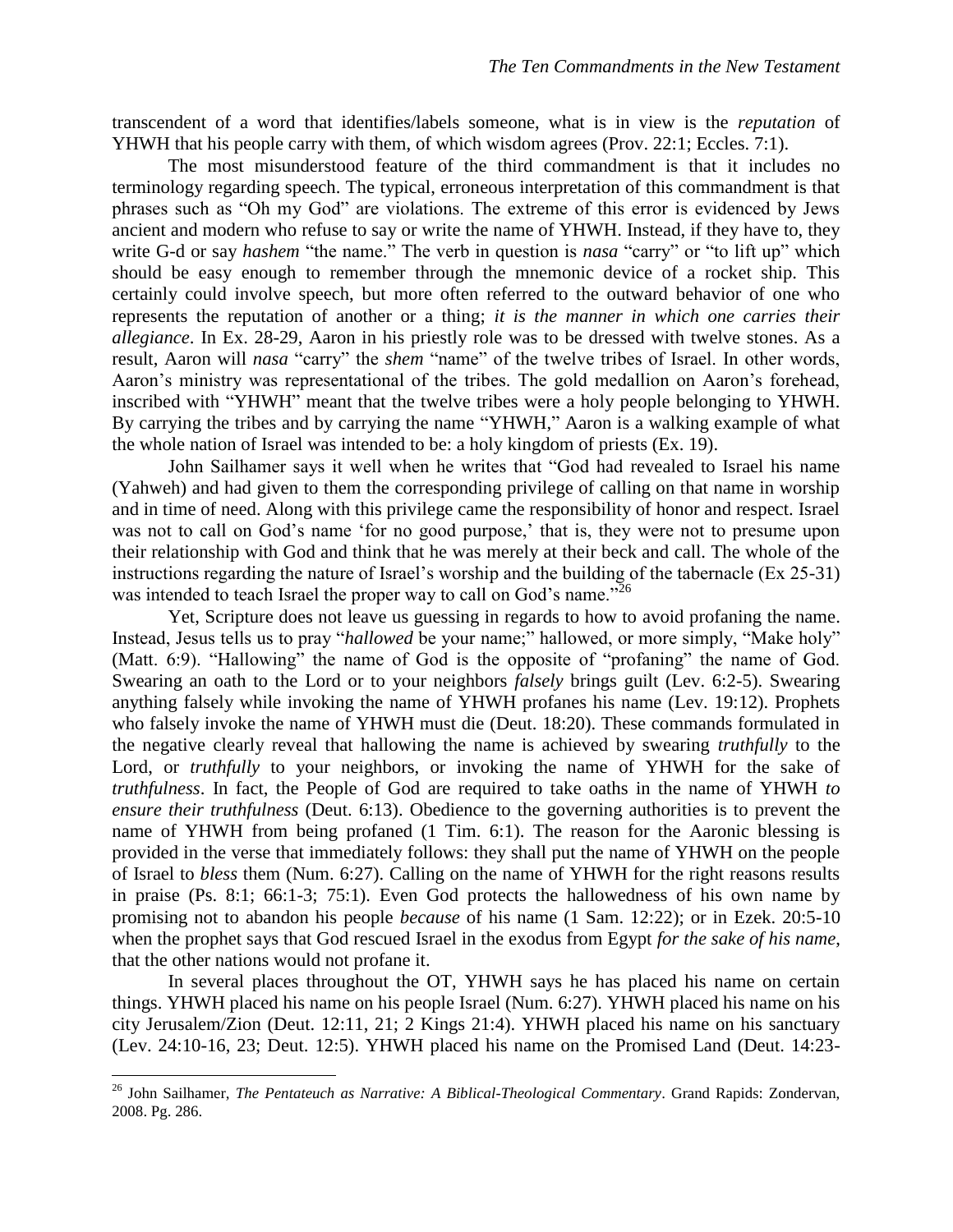24). And interestingly, in Amos 9:11-15, the final words of this minor prophet announcing the coming day when YHWH will raise up a new David who will restore all things and gather the remnant *from the nations who are called by the name of YHWH*.

There will come a day when the mark of our allegiance will be made abundantly clear when all will either carry the mark of the Lamb, which is the name of YHWH branded on their foreheads, or the mark of the beast (Rev. 14:1-12). Considering Revelation is a combination of the apocalyptic and poetic genres, we should not assume that this is a literal branding of the letters YHWH on our foreheads like a tattoo, but rather through its intricacies typically conflating a variety of OT images, refers to a clear, outward, verbal allegiance to either Christ or the Anti-Christ. Similarly, Paul writes in Gal. 6:17 that he bears the marks of Christ on his body by his being persecuted for the Gospel. Peter writes similarly that when we suffer for the sake of Christ we are blessed and ought to glorify God *for his name*. Subsequently, he continues, let nobody who claims to be a Christian suffer for doing evil (1 Pet. 4:14-19).

The most significant example, though, of the need for continued obedience to this command, and in light of Amos 9:11-15 above (as well as Joel 2:28-32), comes from Isaiah. 45:17-25, for it is quoted in several NT passages. In sharp contrast with the worthless idols, YHWH is the only God; the exclusive source for salvation. As such, peoples who call upon these worthless gods who cannot save must repent and turn to the exclusive YHWH who can, does, and *will* save. YHWH has sworn by his own name—meaning he says "I will do this…"—that this word will not return in vain: every knee will bow and every tongue will swear allegiance or confess to the God who justifies his people for his glory. First, Rom. 14:11 and Phil. 2:5-11 have the clearest quotations of this passage, with the "every knee will bow and tongue will confess…" clause, but what the tongues confess (in Phil. 2) is that Jesus Christ is Lord to the glory of God the Father. Second, Acts 2:14-39, Acts 4:7-12, and Rom. 10:1-17 are filled with references to Isaiah 45, Amos 9, and Joel 2 in their calls for salvation as a result of calling on the name of the Lord, which they all develop Christological arguments for calling on the name of *Jesus* as Lord to be saved.

Obedience to this command requires first YHWH placing his name on someone, in a sense marking them through the branding of their verbal confession of Christ in allegiance to him alone. Those given the name are marked, then, for salvation. Those marked for salvation through the placement of YHWH's name on them (the mark of the Lamb) are then expected to *carry* that name and represent it in ways that do not profane it but make it holy. Christians who engage in sinful activities represent the family in vain, but Christians who stand up for justice, protect the vulnerable, live lives distinguished by truthfulness, and suffer for the sake of the Gospel carry their cross, bearing the marks of Christ like Paul, to the glory of YHWH.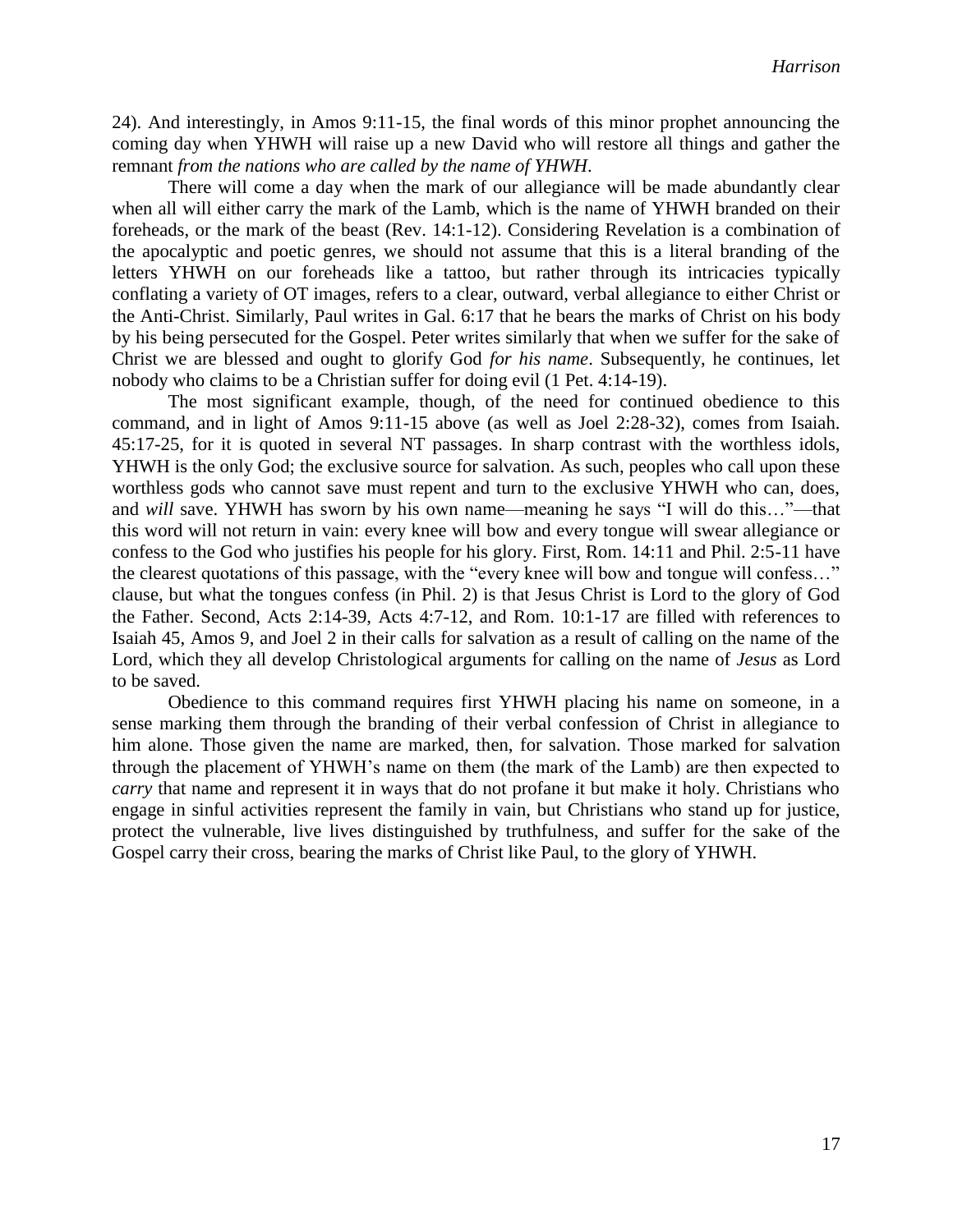# **The Fourth Word: The Sanctity of God's Worship**

#### The Command - Ex. 20:8-11

"Remember the Sabbath day, to keep it holy. You are to labor six days and do all your work, but the seventh day is a Sabbath day to YHWH your God. You must not do any work—you, your son or daughter, your male or female servant, your livestock, or the resident alien who is within your city gates. For YHWH made the heavens and the earth, the seat, and everything in them in six days; then he rested on the seventh day. Therefore, YHWH blessed the Sabbath day and declared it holy."

*There are some differences with the second version in Deut. 5:12-15. The first difference is the Exodus version begins with Zakar "remember" while the Deuteronomy version begins with Shamar "keep." The second difference is the Deuteronomy version adds a clause "as YHWH your God has commanded you." The third difference is the Exodus version prohibits work of your livestock on the seventh day, whereas the Deuteronomy version also prohibits work of ox and donkeys along with the livestock on the seventh day. The forth, and most significant difference, is the basis for the command; in Exodus the command is grounded in creation at the beginning while in Deuteronomy the command is grounded in redemption from Egypt.*

#### Heidelberg Catechism

### **Q. 103 - What is God's will for you in the fourth commandment?**

A. 103 - First, that the gospel ministry and education for it be maintained, and that, especially on the festive day of rest, I diligently attend the assembly of God's people to learn what God's Word teaches, to participate in the sacraments, to pray to God publicly, and to bring Christian offerings for the poor. Second, that every day of my life I rest from my evil ways, let the Lord work in me through his Spirit, and so begin in this life the eternal Sabbath.

#### Summary

The fourth commandment has the most differences between the two versions. While the third difference listed above is minor, the other three are significant. The Deuteronomy version distinctly recalls the first version as the authoritative command. Or in other words, the Deuteronomy version is not a replacement but a reinforcement of the Exodus version. This is furthered by the addition of the clause "as YHWH your God has commanded you," referring to the Exodus version. The most significant difference is the fourth one listed above, the reason for the command in the first place. In the premier version, the basis for Sabbath rest goes back to creation, while the reinforcement of the command goes back to their exodus from Egypt. Roy Gane helpfully points out that "the Sabbath...signifies [God's] unique activity in the history of planet Earth for the benefit of human beings: creation (Ex. 20:11) and deliverance of Israel from Egypt (Deut. 5:15). These unique acts demonstrate his unique nature and holiness."<sup>27</sup> That said, by shifting the initial verb from *zakar* to *shamar*, Moses is intricately connecting Deuteronomy's reinforcement of the Sabbath rest to creation in a different manner through life in the garden of which Adam was commanded to *abad* "work" and *shamar* "keep."

 $\overline{a}$  $2^2$  Gane, 248.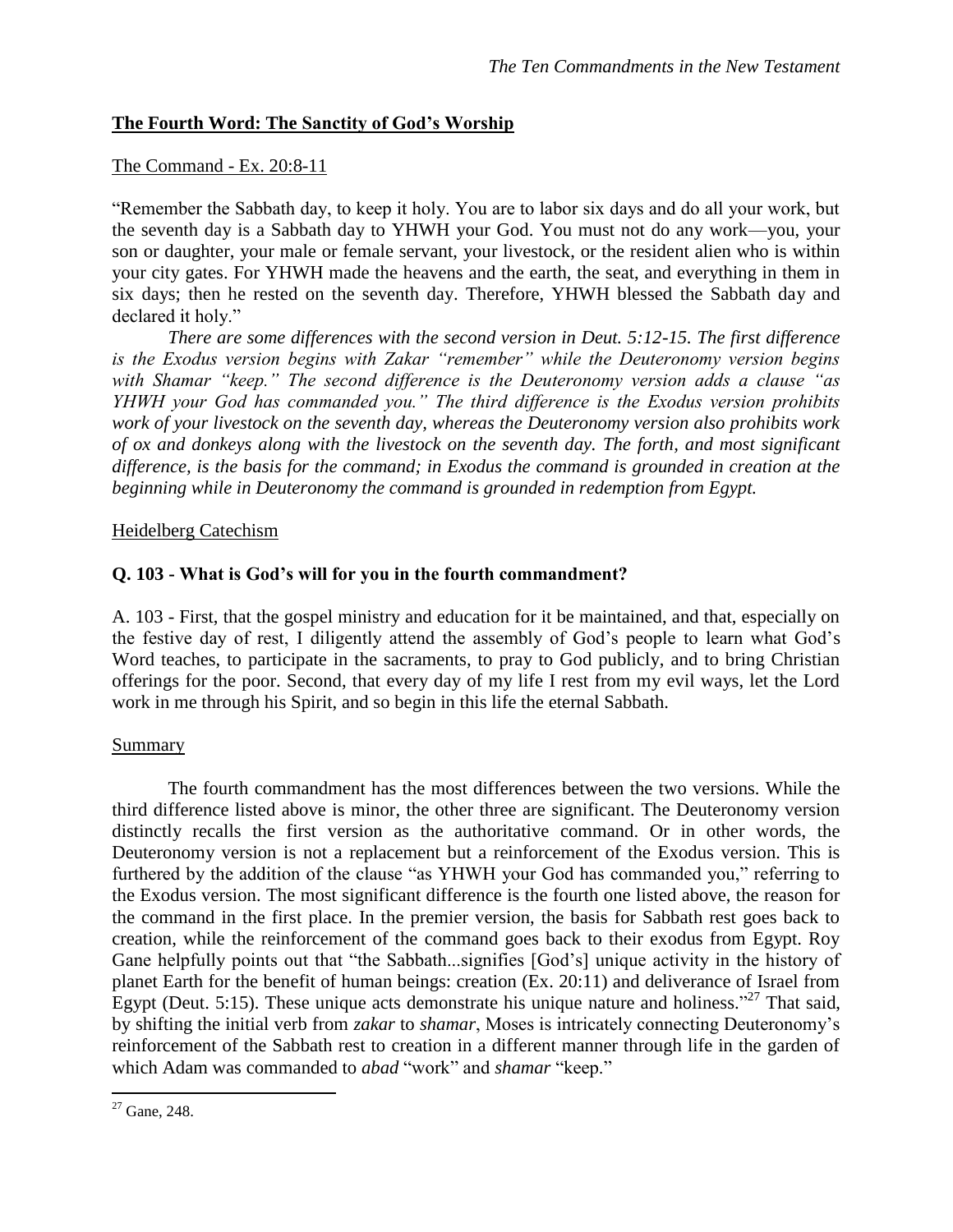The significance of the creational element is for understanding the spirit of the fourth commandment. Gen. 1-2 presents Sabbath as the consummation of creation and "demonstrates consecration in an ascending order."<sup>28</sup> That the Sabbath day is more than merely a twilight-dusk day is evident by the lack of morning and evening, which Beale suggests is a reference to an eschatological nature to the Sabbath.<sup>29</sup> Hauck goes on to say that "within the framework of the narrative in Genesis 1:1-2:2, there is an ascending order of hierarchy culminating in Sabbath which demonstrates its ultimate supremacy."<sup>30</sup> Humanity preceded the Sabbath, and so "the Sabbath came into being to serve man's needs to be like God and enjoy him."<sup>31</sup> Ex. 31:12-17 further reinforces this concept of Sabbath's purpose being *for* humanity, thus, as Jesus says in Mark 2:27-28, man was not made for the Sabbath but Sabbath for man.

What is its purpose *for* man, but for imitation of God? The People of God are to rest *just as God rested*. God's rest was not due to his own exhaustion but rather to give humanity a template to satisfy their own exhaustion and to ensure a clear time that was holy, or set apart, for the purpose of *worshipping* God and enjoying the fruits of their own work. While God certainly could have created everything in a moment, he chose to take six days to create. The seventh consummative day of creation, as well as the fourth commandment's commentary on creation, allow us to answer the question, "Why did God take six days to create?" with the answer: to establish a pattern for the way his people are to live. A second purpose is for humanity to fulfill God's creational task. This is why the Deuteronomy version's slight changes are so critical. In the garden, Adam was commanded to *abad* and *shamar* the land. The Deuteronomy version begins *shamor yom hashabat* "keep the Sabbath day" using that key word *shamar* and connecting *shamar* to the Sabbath rest. Six days you shall *abad* "work." So in the fourth commandment (according to Deuteronomy), working six days then resting for Sabbath is fulfilling the command to *abad* and *shamar*. This further reinforces that Sabbath was made for humanity: not just for the sake of reducing exhaustion from work but in order to imitate, worship, and obey YHWH.

The command also extends to those living in one's household: people and animals; in fact, not just those people and things that are living within one's household, but even the land. The Israelites were to let the land rest every seventh year, allowing all of its produce to be for the poor and animals (Ex. 23:10-11; Lev. 25:1-7). Moreover, the Sabbath value was the basis for the Jubilee, which was the total repayment of debts and the realignment of the land that the Israelites lived on back to their tribal allotments (Lev. 25:8-12). It is telling that there is not one mention of Jubilee actually occurring in the Bible until Jesus opened the Isaiah scroll and declared it fulfilled (Luke 4).

Sabbath was intended as a universal command, regardless of where they happened to live (Lev. 23:3), regardless of whether it was harvest time (Ex. 34:21), and even if they were a Gentile (Isa. 56:2-3). Not even could they light a fire in their homes on the Sabbath day because their rest was to be total (Ex. 23:3). This likely referred to candles. The modern equivalent would be to refrain from turning on your house lights on the Sabbath. When the sun rose, so did you.

<sup>28</sup> Kyle Hauck, "The Beginning and the Sabbath: Indicators for the Perpetuity of the Sabbath." *PRJ*, Vol. 9, 2017. Pg. 36.

<sup>29</sup> G.K. Beale, *New Testament Biblical Theology: The Unfolding of the Old Testament in the New*. Grand Rapids: Baker, 2011. Pg. 777.

 $30$  Hauck, 45.

<sup>31</sup> Richard Barcellos, *Better than the Beginning: Creation in Biblical Perspective*. Palmdale: RBAP, 2013. Pg. 33.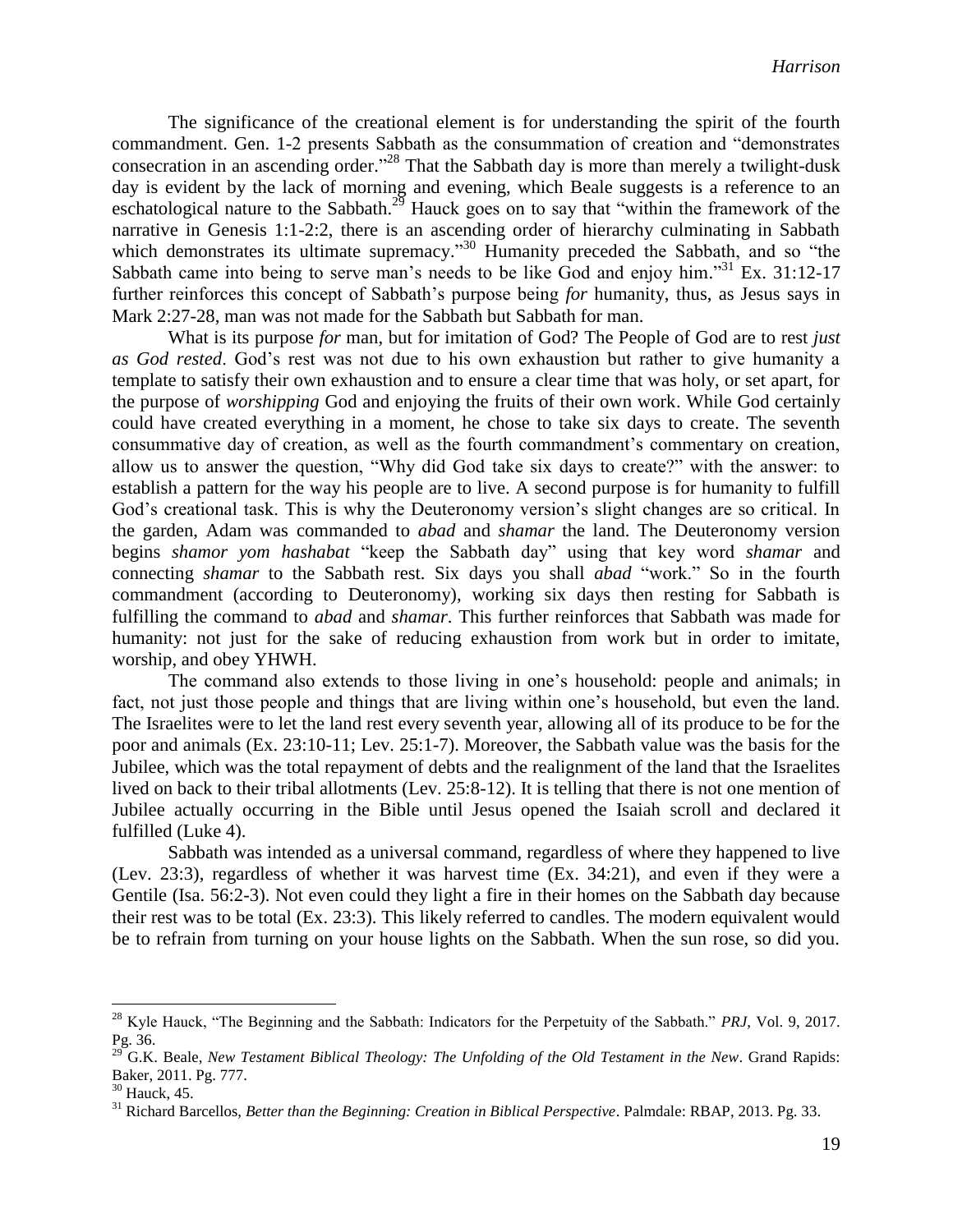When the sun set, so did you. In our modern age, this would result in much more sleep for the typical person—hardly a coincidence.

The command does not mean they did nothing on the Sabbath. For instance, setting out the offering for YHWH on the Sabbath doesn't violate the command (Lev. 24:7-8), suggesting that services to YHWH or expressions of worship did not count as "work." This would involve potentially the "work" of presenting two unblemished lambs, fine flour, oil, and a drink offering (Num. 28:9-10). This is furthered by the fact that keeping the Sabbath and revering the house of YHWH are intrinsically connected (Lev. 26:2). Profaning, therefore, the Sabbath day is evil (Neh. 13:17). Isaiah 58:13-14 further states that doing what you want on the Sabbath is how you dishonor the Sabbath; instead, spending the Sabbath day doing what pleases YHWH or doing things that enable you to delight in YHWH is how you obey this command.

While the Sabbath command is the only one of the Ten Commandments not explicitly quoted in the NT, the concept of Sabbath makes frequent appearances. For one, the Book of Acts frequently records Paul's interactions with Jews and Gentiles as happening at the synagogues on the Sabbath (Acts 13:42-44; 17:1-3; 18:4). One of the pulsating cries against Jesus was that he healed on the Sabbath day, but Jesus used such an event to critique the Pharisees' extreme form of micro-interpretation, picking apart one individual law absent the spirit of the entire Law. Thus, because Jesus *did good* on the Sabbath, what he did does not qualify as work (Matt. 12:1- 14; John 7:22-24). Moreover, Luke honors the women who anointed the tomb of Jesus by his editorial comment that they rested on the Sabbath *according to the commandment* (Luke 23:56).

There is one more noteworthy change between Exodus 20's interpretation of day seven of creation with Genesis's depiction of day seven. <sup>32</sup> In Gen. 2:2, the rest that the Elohim entered was *shabath*. "On the seventh day, *Elohim* finished that which he had done, and he *shabath'd* on the seventh day from all the work that he had done." Yet, in the fourth commandment in Ex. 20:11, Moses changes the word to describe the rest from *shabath* to *nuach*. "For YHWH made...and *nuach'd* the seventh day." This word is derived from the word *menuchah*, which is a significant type of rest in the OT, a rest that is described as royal enthronement, typically used to describe the *resting place* of YHWH's sanctuary (Num. 10:33; Deut. 12:9; Ps. 132:7-8; Isa. 66:1), a sacred place that is *permanent* rather than mobile (1 Chron. 28:2; Ps. 132:13-14). The messianic David is prophesied to be the one to bring this permanent sanctuary of YHWH to the earth (Isa. 11:10). And yet, this permanent, sacred space for YHWH is not for YHWH alone but is the consummation of life for the People of God; Psalm 95:11 describes those who are not the People of God as those will not enter YHWH's permanent, resting place. The command's interpretation of the seventh day from Genesis in order to establish the pattern by which the People of God are to now live is to prepare us for the royal enthronement of YHWH in the new cosmic holy of holies called New Jerusalem, where we will live with him for all eternity.

Ex. 31:12-17 clearly elevates the Sabbath from a commandment to an eternal covenant. It is true that Col. 2:16-17 relegates the Sabbath to those things of the OT to be seen as shadows or prefigurements of Christ; yet, Ex. 31:12-17 makes the rest which shadows Christ eternal. Just as the eternal covenant of Sabbath enables all people to participate in imitating God, worshipping God, and obeying God, since it merely shadowed Christ, the promise of entering Christ's eschatological rest for those burdened and heavy-laden still stands (Heb. 4:1ff; Matt. 11:28-30). As such, this command applies to those who are in Christ even to this day. In our age of immediacy, to practice Sabbath is counter-cultural. God did not want his people to penny-pinch, but to trust that he would provide all that they needed. If all Christians held true to this command

<sup>32</sup> Barcellos, 138-139.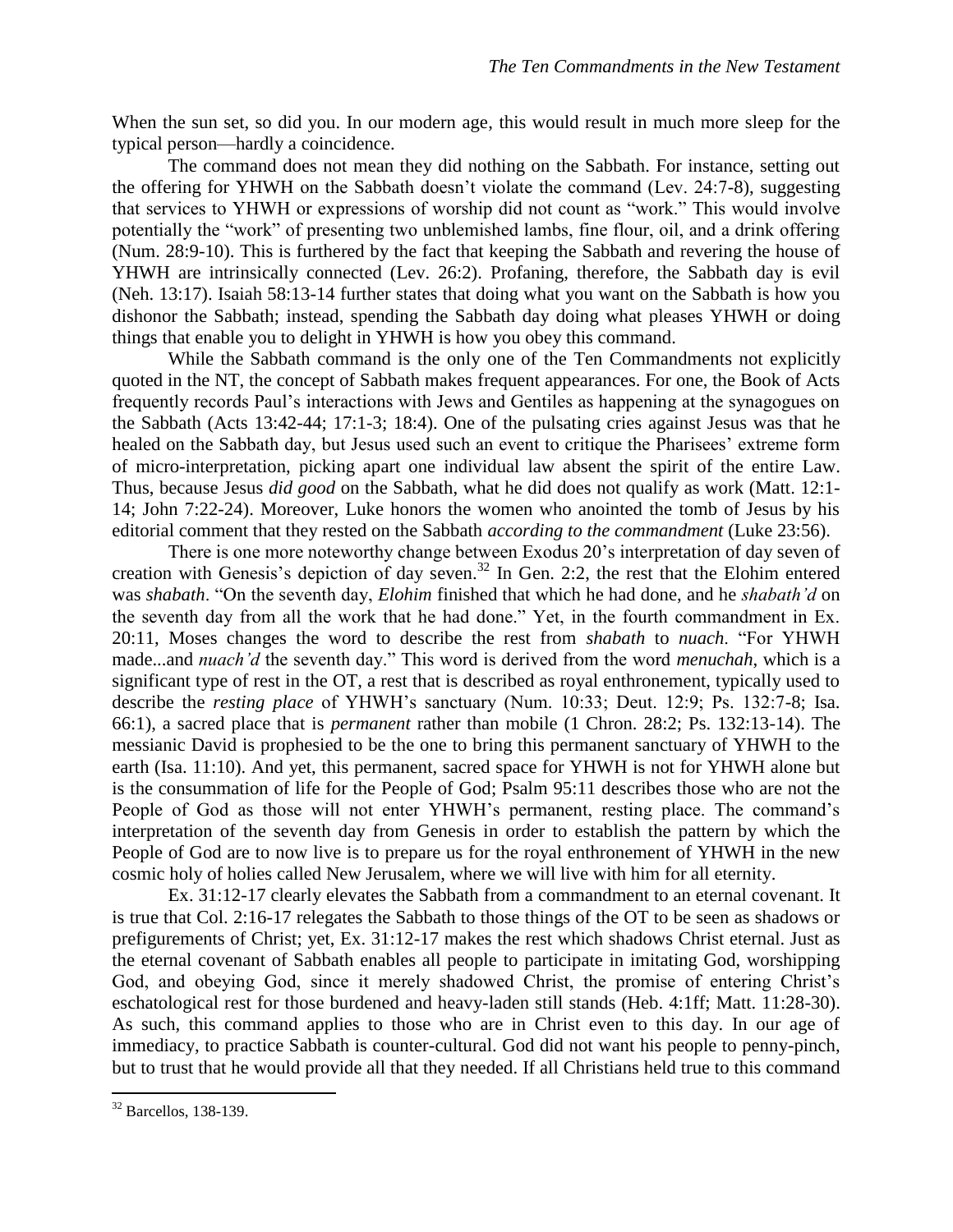to keep the Sabbath; if the millions of Christians around the world changed their lifestyle in this direction, the rest of the world would know we are Christians by how we are positively affected by the regular rhythms of rest through which we worship YHWH. This does not mean that Christians get out of work—work was designed by God and is viewed by God as something that is very good—but it does mean that we work differently than the rest of the world. The world generally works with their pockets prioritized above all else, but the Christian ought to work with glorifying God prioritized above all else, and God has set forth how we can glorify him in this way: by working well at our jobs, by resting intentionally and regularly, and by trusting him to provide what we need.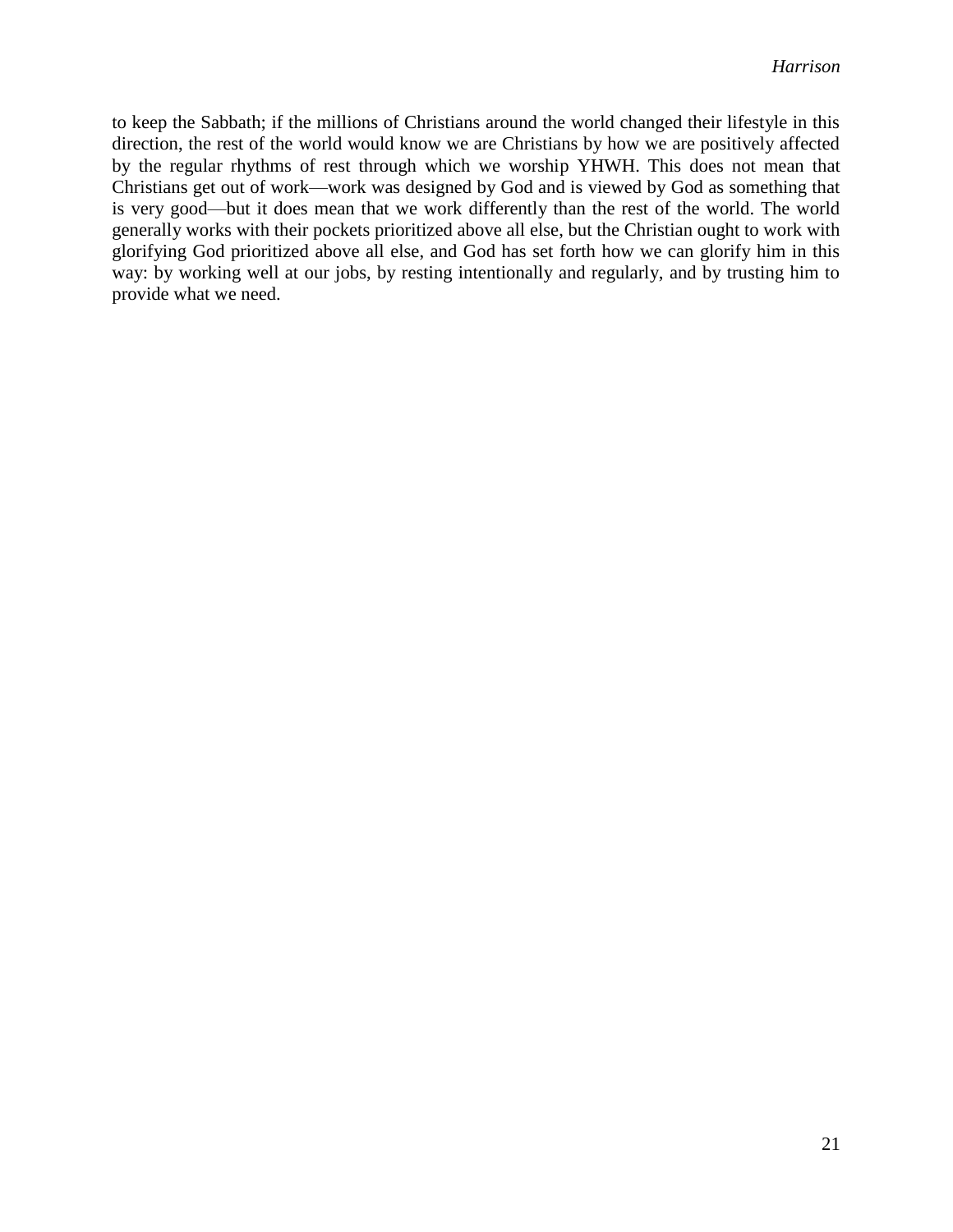# **The Fifth Word: The Sanctity of Family**

### The Command - Ex. 20:12

"Honor your father and your mother so that you may have a long life in the land that YHWH your God is giving you."

*There are only two differences in the second version in Deut. 5:16. The first difference is the addition of the clause "as YHWH your God has commanded you." The second difference is the addition of the clause "and so you may prosper" after the promise of a long life in the land YHWH is giving the nation.*

Heidelberg Catechism

# **Q. 104 - What is God's will for you in the fifth commandment?**

A. 104 - That I honor, love, and be loyal to my father and mother and all those in authority over me; that I submit myself with proper obedience to all their good teaching and discipline; and also that I be patient with their failures—for through them God chooses to rule us.

### **Summary**

With each command, we have begun with the necessary background-context to best frame our understanding. In each of the first four commands, this has taken us back to Eden. Certainly the institution of the family has foundation in Eden; yet, for this command, it is necessary to remember to whom the Ten Commandments were given. John Sailhamer helpfully points out that the command is given primarily to adult males who are independent from their father and mother, or in other words men who leave their father and mother to cleave to a wife in marriage.<sup>33</sup> Certainly, the command would be extended to all the People of God, including women and children (Lev. 19:3; Deut. 4:10; 6:2), but the initial audience were independent, adult males. Our youth program for many years has held an event called the Fifth Commandment where the students serve dessert to their parents, and this is a great tool to instill this truth. But this command is not just for children. You do not graduate or age out of the fifth commandment. Those who care for their elderly fathers and/or mothers are obeying this command. Those who mourn and remember their deceased fathers and mothers obey this command, even though they have died. Are Christian men, in particular, doing this?

The Bible has strong feelings about the strength of the family unit, because the family unit is the first layer in the authority God delegates over us (Eph. 6:1-4). Those who strike or curse their father or mother are deserving of death (Ex. 21:15, 17; Lev. 20:9). Yet, the family is only as strong as it is grounded in the Lord, for if a family member entices you to worship other gods they too are deserving of death (Deut. 13:6-11). Moreover, parents are to bring their rebellious sons to the elders to be put to death (Deut. 21:18-21). But the Bible is not doom and gloom when it comes to this command, for as Paul points out this is the first command with a promise (Eph. 6:1-4). Obedience, Moses writes, leads to offspring who are blessed and prosper (Deut. 5:29; 28:4).

 $33$  Sailhamer, 286.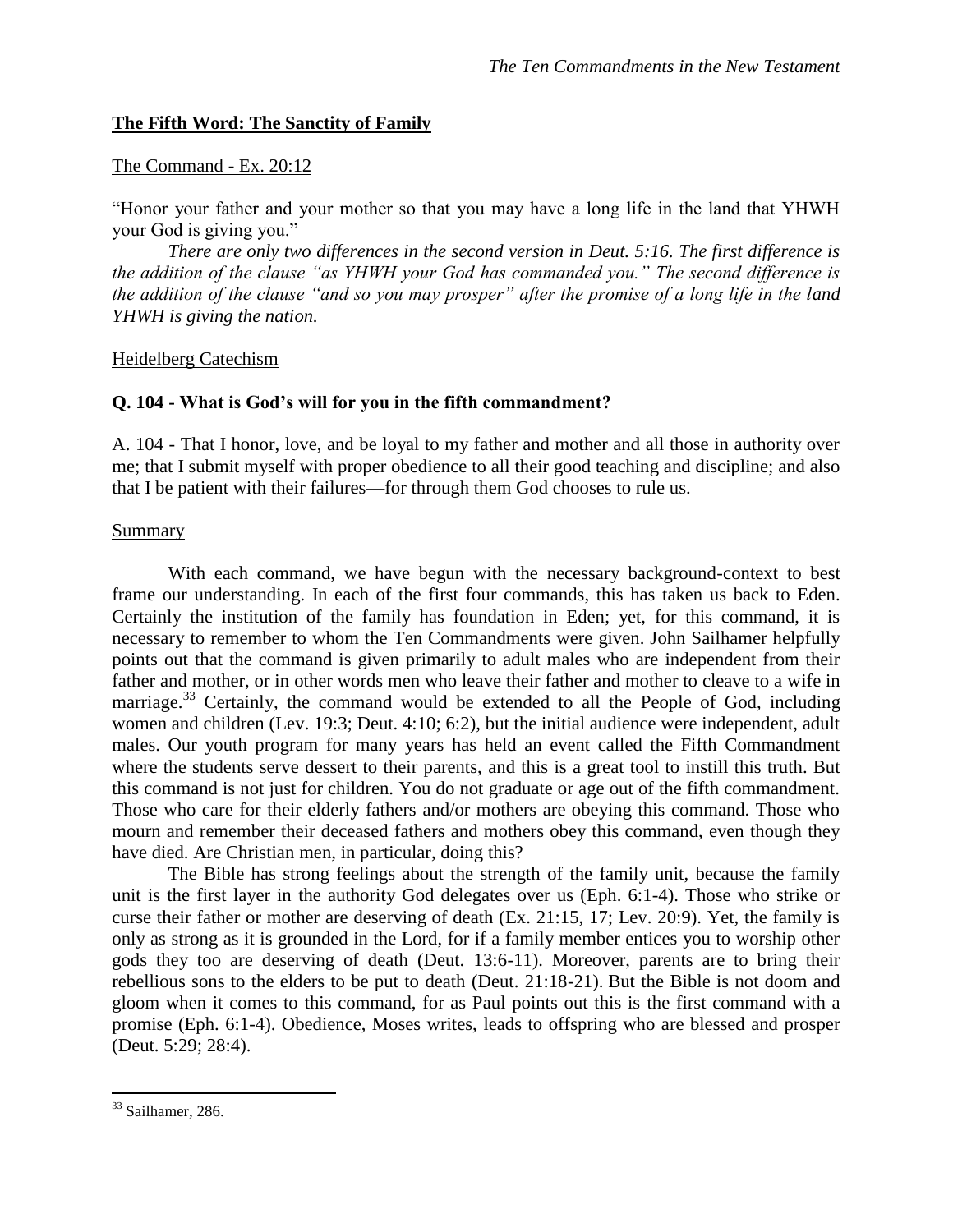The Bible stresses the protection of the vulnerable, among whom are the fatherless. James famously writes that pure religion takes care of the fatherless (Jas. 1:27), taking his cue from Isaiah 1:17 and Psalm 82:3, which both say that it is right and good to defend the fatherless. On what basis ought the People of God to take care of the fatherless? Because ultimately, God is Father. God defends the fatherless (Deut. 10:18). In God, the fatherless find compassion (Hos. 14:3). Even if father and mother abandon you, the psalmist declares that YHWH will not (Ps. 27:10). When the People of God participate in defending the fatherless, they inherently point the fatherless to their true Father, YHWH, who *will be* their compassionate Father (Ps. 68:5; cf. Hos. 14:3).

This is not new, though. Jesus confronted the Pharisees who through some hermeneutical maneuvering had devised a way for people to get out of honoring their elderly parents by giving the money that otherwise would have gone toward taking care of them to give to the synagogue instead (Matt. 15:1-9; cf. Mark 7:9-13). Notice Jesus quotes from one of the laws referenced above prescribing death for those who curse father and mother. Jesus is rebuking them for effectively accepting bribes to justify cursing father and mother through mal-care. Even in his final moments before being crucified, Jesus saw his mother and (presumably) John and joined them together in a pseudo-adoption. Jesus instructed John to take his mother in to care for her as if she were his own mother in Jesus' absence (John 19:25-27).

The outworking of the fifth commandment is a subject Solomon writes much about in the Book of Proverbs. Consider this sampling:

6:20-22 - "Keep your father's commandment, and do not forsake your mother's teaching. Bind them on your heart always; tie them around your neck. When you walk, they will lead you; when you lie down, they will watch over you; and when you awake, they will talk with you."

13:1 - "A wise son hears his father's instruction, but a scoffer does not listen to rebuke."

15:5 - "A fool despises his father's instruction, but whoever heeds a rebuke is wise."

19:26-27 - "He who does violence to his father and chases away his mother is a son who brings shame and reproach. Cease to hear instruction, my son, and you will stray from the words of knowledge."

23:22-25 - "Listen to your father who gave you life, and do not despite your mother when she is old… The father of the righteous will greatly rejoice; he who fathers a wise son will be glad in him. Let your father and mother be glad; let her who bore you rejoice."

31:26-29 - [about the excellent wife] "She opens her mouth with wisdom, and the teaching of kindness is on her tongue. She looks well to the ways of her household and does not eat the bread of idleness. Her children rise up and call her blessed; her husband also, and he praises her: Many women have done excellently, but you surpass them all."

As you can see from the above quotations, there is a theme here for how Proverbs works out what it means to honor father and mother. It is primarily by listening, obeying, and holding onto the instructions and way of life passed down from father and mother for the sake of good living among the child. The secondary concept in Proverbs is that the result of one who listens, obeys, and holds onto is a wise child who brings joy and gladness to both father and mother (10:1; 15:20; 17:21, 25, among others).

This means that parents do not just sit back and insist on being honored; they participate in raising up the children in the instruction of the Lord. A specific example of this is in the *Shema*: "...love YHWH your God with all your heart, soul, and might. And these words that I command you today shall be on your heart. You shall teach them [the words] diligently to your children, and shall talk of them when you sit in your house, and when you walk by the way, and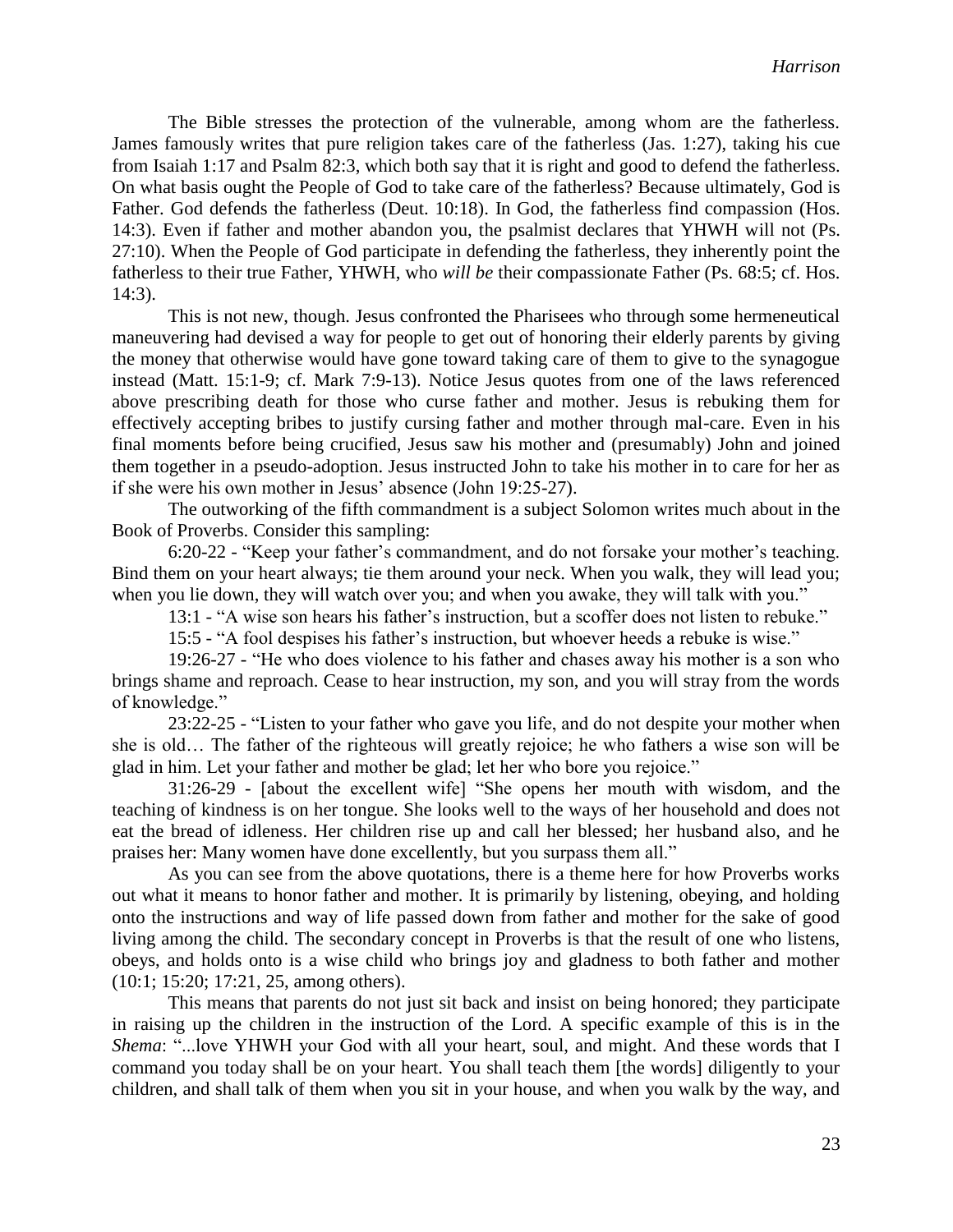when you lie down, and when you rise" (Deut. 6:5-7). In other words, raising your children in the way of YHWH is a full-time gig, not something reserved for Sunday mornings. This is why in Eph. 6:1-4, after telling children to obey their parents, Paul commands fathers "not to provoke your children to anger, but to bring them up in the discipline and instruction of the Lord." This is why in Col. 3:20-21, after telling children to obey their parents, Paul commands fathers "not to provoke your children, at the risk of them becoming discouraged." In Prov. 31 it is the excellent woman who raises up her children in the instruction of the Lord and in Eph. 6 it is the excellent man who raises up his children in the instruction of the Lord. If your wife is doing all of the Bible teaching at home, then you are not fulfilling your fatherly duty to your children. If your husband is doing all of the Bible teaching at home, then you are not fulfilling your motherly duty to your children. This is the task Scripture gives to parents over their children. If you're expecting honor from your children when you've neglected teaching the way of the Lord then there is something missing from the equation.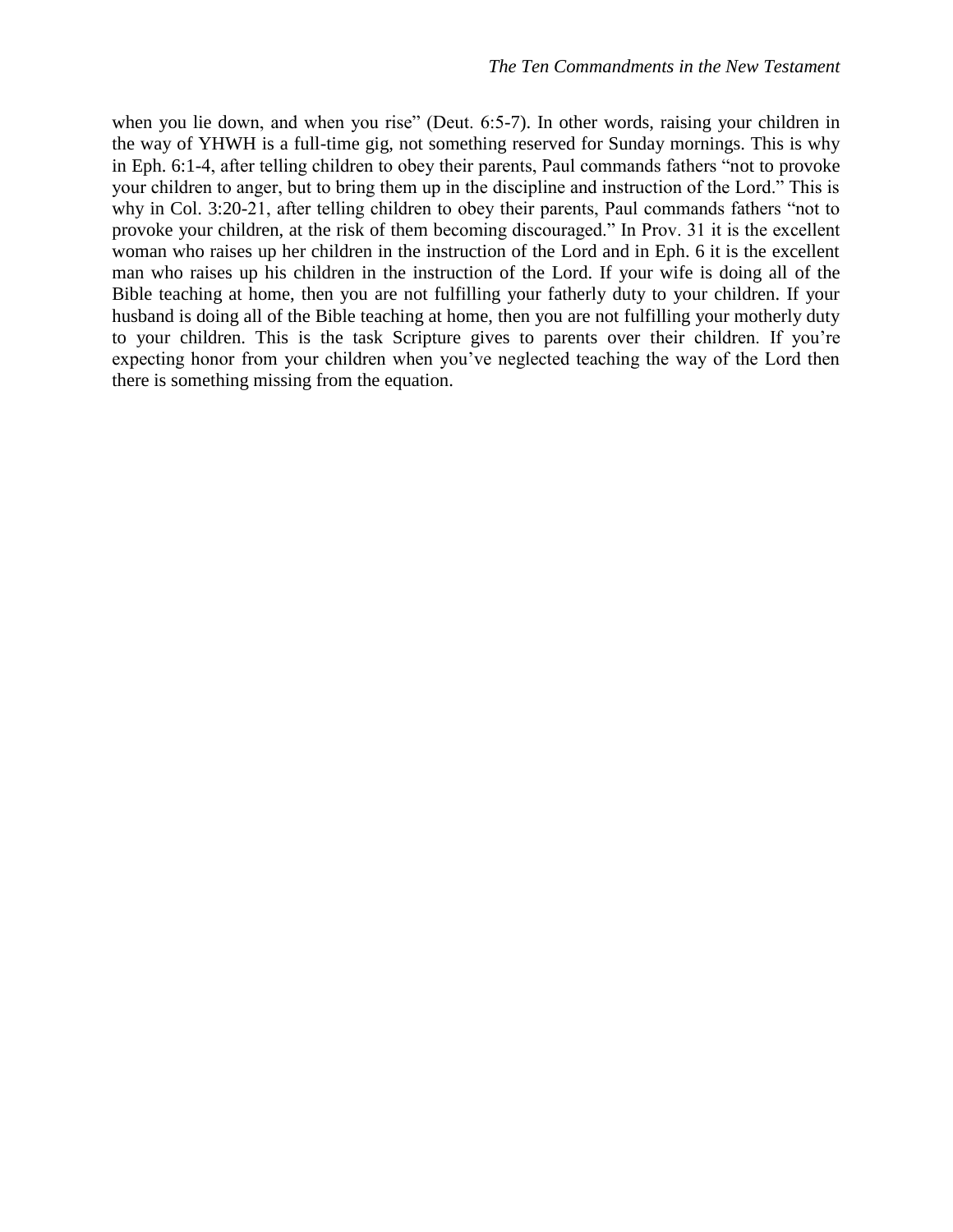# **The Sixth Word: The Sanctity of Life**

### The Command - Ex. 20:13

"Do not murder"

*There are no major or minor differences with the second version in Deut. 5:17.*

### Heidelberg Catechism

### **Q. 105 - What is God's will for you in the sixth commandment?**

A. 105 - I am not to belittle, hate, insult, or kill my neighbor—not by my thoughts, my words, my look or gesture, and certainly not by actual deeds—and I am not to be party to this in others; rather, I am to put away all desire for revenge. I am not to harm or recklessly endanger myself either. Prevention of murder is also why government is armed with the sword.

### **Q. 106 - Does this commandment refer only to murder?**

A. 106 - By forbidding murder God teaches us that he hates the root of murder: envy, hatred, anger, vindictiveness. In God's sight all such are disguised forms of murder.

### **Q. 107 - Is it enough then that we do not murder our neighbor in any such way?**

A. 107 - No. By condemning envy, hatred, and anger God wants us to love our neighbors as ourselves, to be patient, peace-loving, gentle, merciful, and friendly toward them, to protect them from harm as much as we can, and to do good even to our enemies.

### Summary

 $\overline{a}$ 

To disconnect the significance of this command from the possession of the image of God is to misunderstand the commandment not to murder. While there was no written law prohibiting murder at the time, the punishment for Cain murdering his brother was estrangement from God, so much so that Cain *desired* death. Fast forward a few chapters and after the flood has abated, upon which God gave the earth *noach* "rest," God acknowledges that the inclination of humanity's heart is still corrupt and gives *Noah* the command not to shed the blood of humanity for the blood of whoever does will itself be shed. The reason for this command is that God made humanity in his image (Gen. 9:5-7). $^{34}$ 

The KJV has muddied the waters by rendering the command: thou shalt not kill, which is much broader than the actual Hebrew word *ratsach* "murder." In fact, according to the Law there was a sharp distinction between killing and murder, divided at whether there was intent. This is evident also in the penalties for violation. Those who murder a fellow person intentionally are themselves to be put to death; however, if a person takes the life of another person unintentionally then they are to go to one of the cities of refuge (Ex. 21:12-15). This is spelled out more specifically in Num. 35 (cf. Deut. 19:1-13). The cities of refuge were for those who unintentionally took the life of another, or what we would call guilty of manslaughter (vs. 10-

<sup>34</sup> These Hebrew words *noah* and *noach* are also related to the *nuach* translated "rest" in the fourth commandment.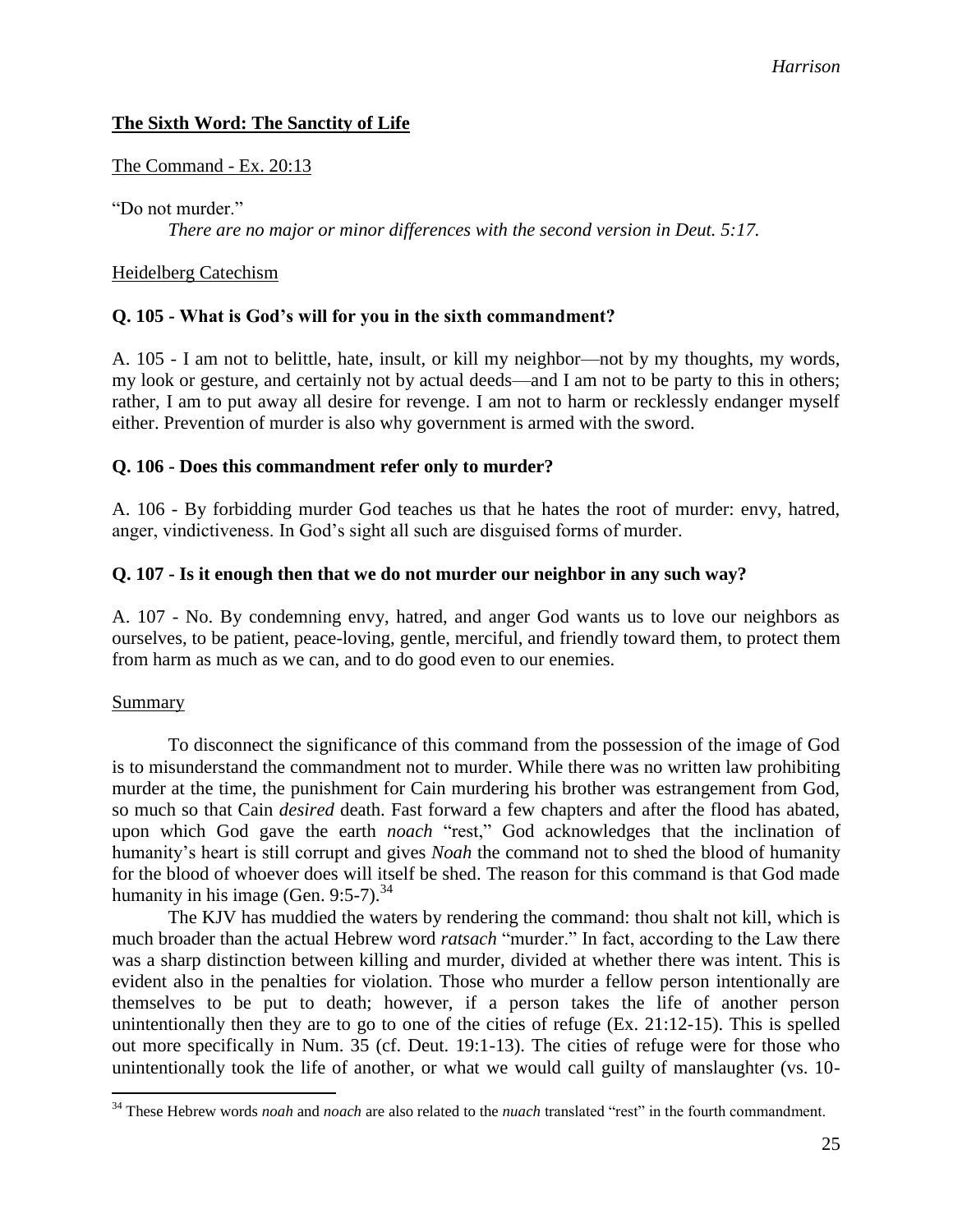15). However, taking life out of *hatred* or with the intent to take life equated to murder (vs. 16- 23; cf. Deut. 19:4). So long as the manslaughterer stayed in the city of refuge, then he was protected from any party that would seek revenge by avenging his blood; however, if the manslaughterer took even one step outside the city of refuge, then if an avenging party took his life they would be innocent of taking his life (vs. 24-31). The cities of refuge were actually for the protection of the manslaughterer who was guilty of taking life but not guilty of murder.

A great deal of the OT case-law was the working out of the various kinds of situations where the intentional-accidental line was ambiguous. For instance, if men are fighting and one is seriously injured but not killed, the other is to pay the man's lost wages as punishment. However, if men are fighting and one accidentally strikes a pregnant woman, the penalty is determined by the effect such a strike had on the baby (Ex. 21:22-25). If someone is defending their house in the middle of the night from a burglar and kills the robber, they are actually innocent—not even guilty of manslaughter. However, if they kill a burglar during the daytime then they are guilty (Ex. 22:2-3). Moreover, mere neglect or oversight was considered intentional. The people of Israel were commanded to have proper rooting on their houses so if someone happened to fall from their roof, their entire household would not be guilty or murder (Deut. 22:8). If a man's ox gores another man to death then the ox must be killed but its owner is innocent; however, if the ox has a history of goring and then gores a man to death, then the owner's *neglect* makes him guilty of *intentional* murder (Ex. 21:28-32).

The OT features what is called the *lex talionis* "law of retaliation." This is more recognizable as eye for eye, tooth for tooth, life for life. *Lex talionis* was not a literal physical retribution but spoke of a monetary/financial restitution equal to the value of the physical loss. Interestingly, in one of the *lex talionis* passages, where "life for life" is explicitly commanded, the punishment of physical death is also mentioned in the same context, but clearly differentiated from "life for life" (Lev. 24:17-21). If "life for life" meant physical retribution, then there would be no need for the differentiation. The differentiation shows that "life for life" was understood as transcending physical retribution, as restitution through equitable financial compensation.

*Lex talionis* was present in other ANE law codes as well, most notably the Codex of Hammurabi. However, the OT iterations of *lex talionis* are markedly different from other ANE versions, in that the Biblical version applies the standard of equity even to slaves. For example, if a master strikes his slave but does not take the slave's life, then the slave's compensation was their freedom (Ex. 21:26-27). However, if a master strikes his slave and in so doing takes the slave's life, then the master must be punished (Ex. 21:20-21). Now we read this and squirm because we interpret slavery in the Bible through our American lens. The Bible does not endorse slavery but rather regulates it in a redemptive trajectory. Slavery in the Bible was not due to ethnic discrimination; it was due to financial debt. In the regulated system, the Israelites were never to hold onto an indentured servant for more than six years and were intended to be treated well during those six years; they were always to be freed on the seventh year with their debts paid, in stark contrast to their ANE neighbors who oppressed slaves for life without any regard for their actual wellbeing. The sanctity of life presented in the OT Law that extended even to slaves who were only temporary and to the unborn was revolutionary in its time for the cause of civil rights. This all means we shouldn't return to this by reinstituting slavery but should instead keep on that redemptive trajectory toward establishing God's total and universal justice for all.

The sanctity of human life had a priestly function as well, reflected partly in the thrice repeated law not to boil a young goat in its mother's milk (Ex. 23:19; 34:26; Deut. 14:21). To do so would take milk (the source of life for a young goat) and mix it with a dead young goat, and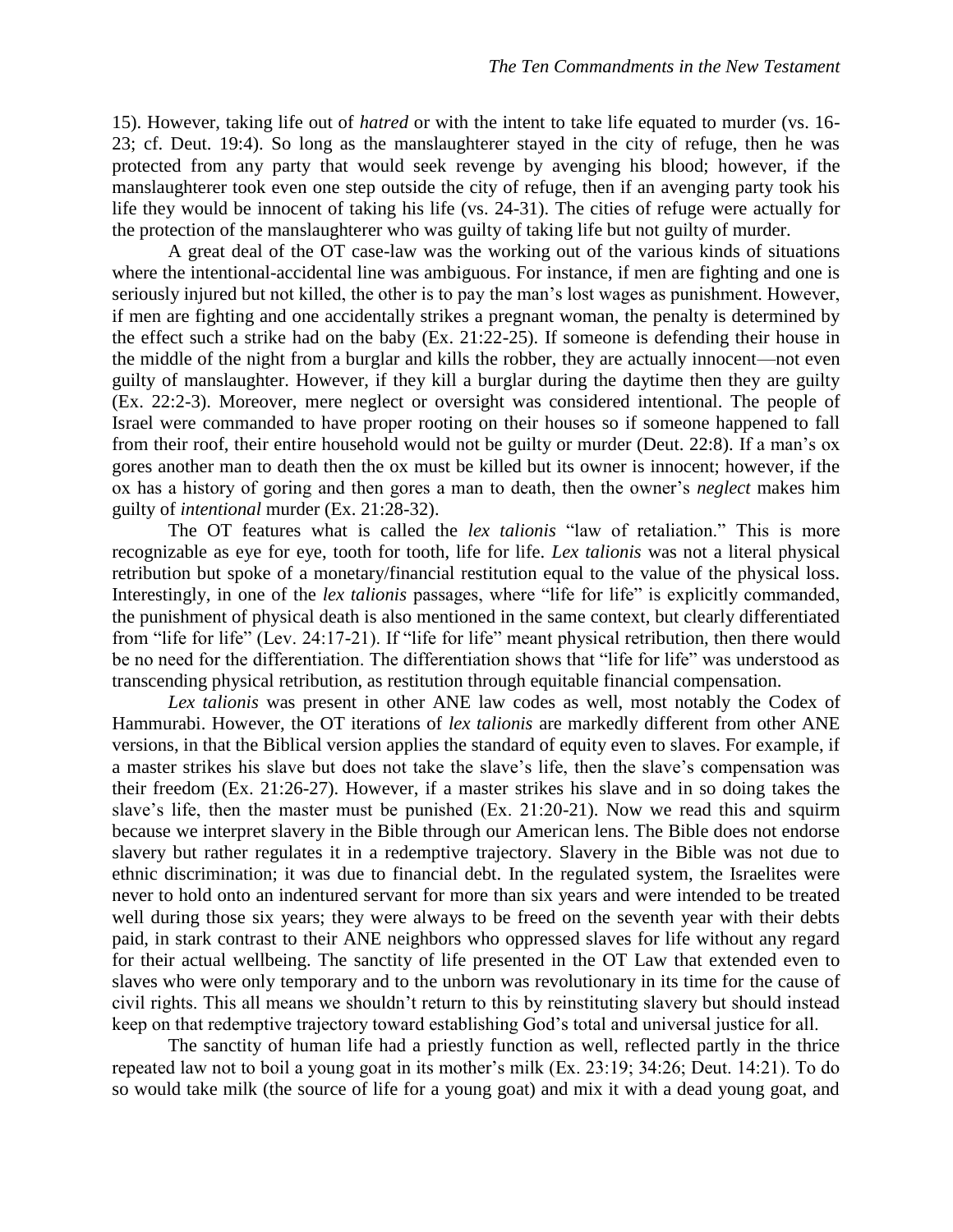so the mixing of life and death is an abomination. In the priestly dietary code, it is quite explicit that life is in the blood, and so Israelites *and their resident aliens* are not to eat any meat with blood in it (Lev. 17:10-14). And this is not just another "thou shalt not..." Deut. 12:21-25 tells us that when we abstain from eating meat with the blood still in it we are doing what is right in the eyes of YHWH.

Yet despite all these things, we return again to God's words to Noah, that the heart of man is still inherently corrupt, out of which come evil words and deeds. Solomon says as much when he writes that the mouth of the foolish destroys but the mouth of the righteous is a fountain of life (Prov. 10:10-11); that those who speak rashly kill but the tongue of the wise heals (Prov. 12:18). There are famous words from Lev. 19: "love your neighbor as yourself" (vs. 18b). However, this clause is in direct contrast with the preceding verse and the first half. "Do not harbor hatred against your brother. Rebuke your neighbor directly [instead of spreading slander, cf. vs. 16], and you will not incur guilt because of him. Do not take revenge or bear a grudge against members of your community, but love your neighbor as yourself; I am YHWH." These are monumental words showing that the sinful inclination of the heart toward your neighbor is in contrast with loving your neighbor.

In the Sermon on the Mount, Jesus does not reinterpret the command not to murder; he is simply connecting the law against murder with the totality of the Law and the purpose of the second half of the Ten Commandments, to love your neighbor as yourself (Matt. 5:21-24; cf. 22:34-40). It is the heart that defiles a person, resulting in (among other things) murder (Matt. 15:18-20; Mark 7:21-23). Whoever is angry with his brother has violated the command not to murder because his evil heart has preventing him from loving his neighbor. This is ultimately why it is the heart that needs to be changed by being born again (John 3:3-8). John says as much when he writes that everyone who hates his brother is a murderer and has no eternal life residing in him (1 John 3:15). Paul, too, suggests that our anger with others will leave room for God's wrath to rage against us (Rom. 12:17-21). Lastly, James says that our passions within us cause is to murder in order to satisfy our pleasures; that when our inner motives cause us to do this our prayers are left unheard (Jas. 4:1-3). Therefore, since the murder that first takes place in our hearts leads to the murder that takes place from our words and our deeds, then it is the evil inclinations of our heart that must be changed so we can truly love our neighbor as ourselves. Valuing the sanctity of all life means protecting the vulnerable wherever, whenever, and however they are oppressed; protecting in ways that exceed the corrupt culture in which we live by continuing to move along God's redemptive trajectory until we reach his perfect justice.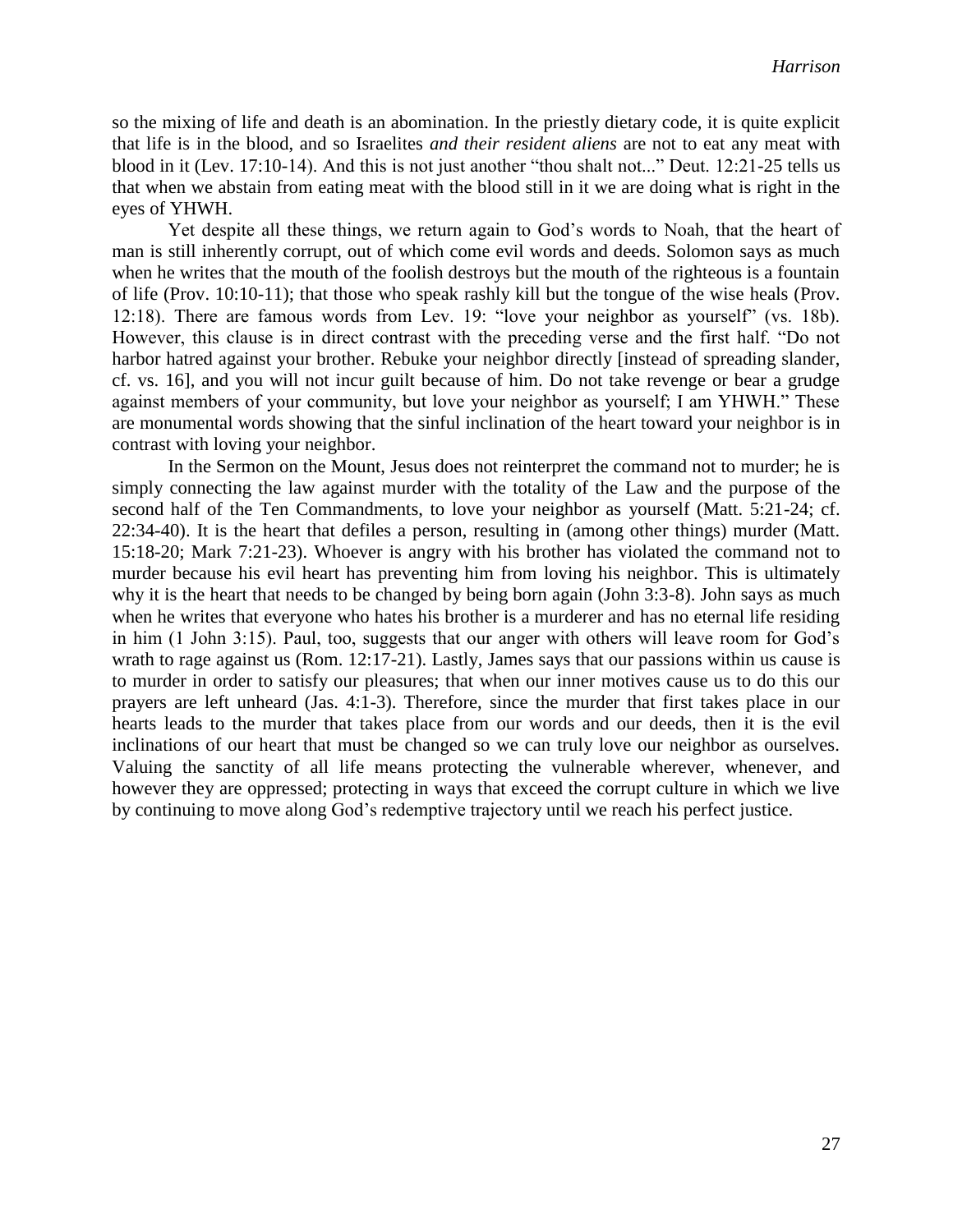### **The Seventh Word: The Sanctity of Sex**

#### The Command - Ex. 20:14

"Do not commit adultery." *There are not major or minor differences with the second version in Deut. 5:18*

#### Heidelberg Catechism

#### **Q. 108 - What does the seventh commandment teach us?**

A. 108 - That God condemns all unchastity, and that therefore we should thoroughly detest it and live decent and chaste lives, within or outside of the holy state of marriage.

### **Q. 109 - Does God, in this commandment, forbid only such scandalous sins as adultery?**

A. 109 - We are temples of the Holy Spirit, body and soul, and God wants both to be clean and holy. That is why God forbids all unchaste actions, looks, talk, thoughts, or desires, and whatever may incite someone to them.

#### Summary

 $\overline{a}$ 

Of all the commandments, the heading "The Sanctity of Sex" may be the largest leap, for it would appear the commandment is more so reflecting the value of the sanctity of *marriage*. Certainly marriage is included; however, I believe the underlying value for the command is broader. The command is not about broad marital practices, but about a specific sexual practice. The command is formulated in the negative "Do not have sex in a specific way," with the positive inverse being "do have sex in a specific way." And so the focus of the command is not on marriage ethics per se but on sexual ethics. The command does not speak about how to be married or what the value of marriage is; it instead speaks of sex. Moreover, if the command is specific to marriage, then there is no fundamental command-value on which the non-marital sexual prohibitions stand, such as fornication, homosexuality, incest, bestiality, etc. For this reason, the underlying value to the seventh commandment is the Sanctity of Sex.

The Bible is clear that sex is a physical exchange reserved exclusively for marriage, in which a husband and his own wife explore and experience each other's bodies without shame. The OT makes a fair number of references to virgins. In the OT, there are two words used to describe virgins, both of which more accurately meant maiden or young woman rather than sexually untouched as in our own culture. *Almah* (7 times) refers to a highly restricted period in a female's life: post-puberty but pre-marriage. Thus, sexual virginity is implied in such a woman, such as in Isa. 7:14 with the mother of Emmanuel, but not explicit. *Bethulah* (50 times), on the other hand, has no sexual connotation whatsoever, and simply means a woman of marriageable age.<sup>35</sup> The distinction between these two words and their collective distinction with our own culture's definition of virgin is key to know before diving into OT laws on sexuality as reserved for marriage, which begin with Ex. 22:16. Sex is so clearly reserved for marriage that if a man

<sup>35</sup> Alfred Sauer, "The Almah Translation in Is. 7:14." *Concordia Theological Monthly*, VOl. 24, 1953. Pg. 558.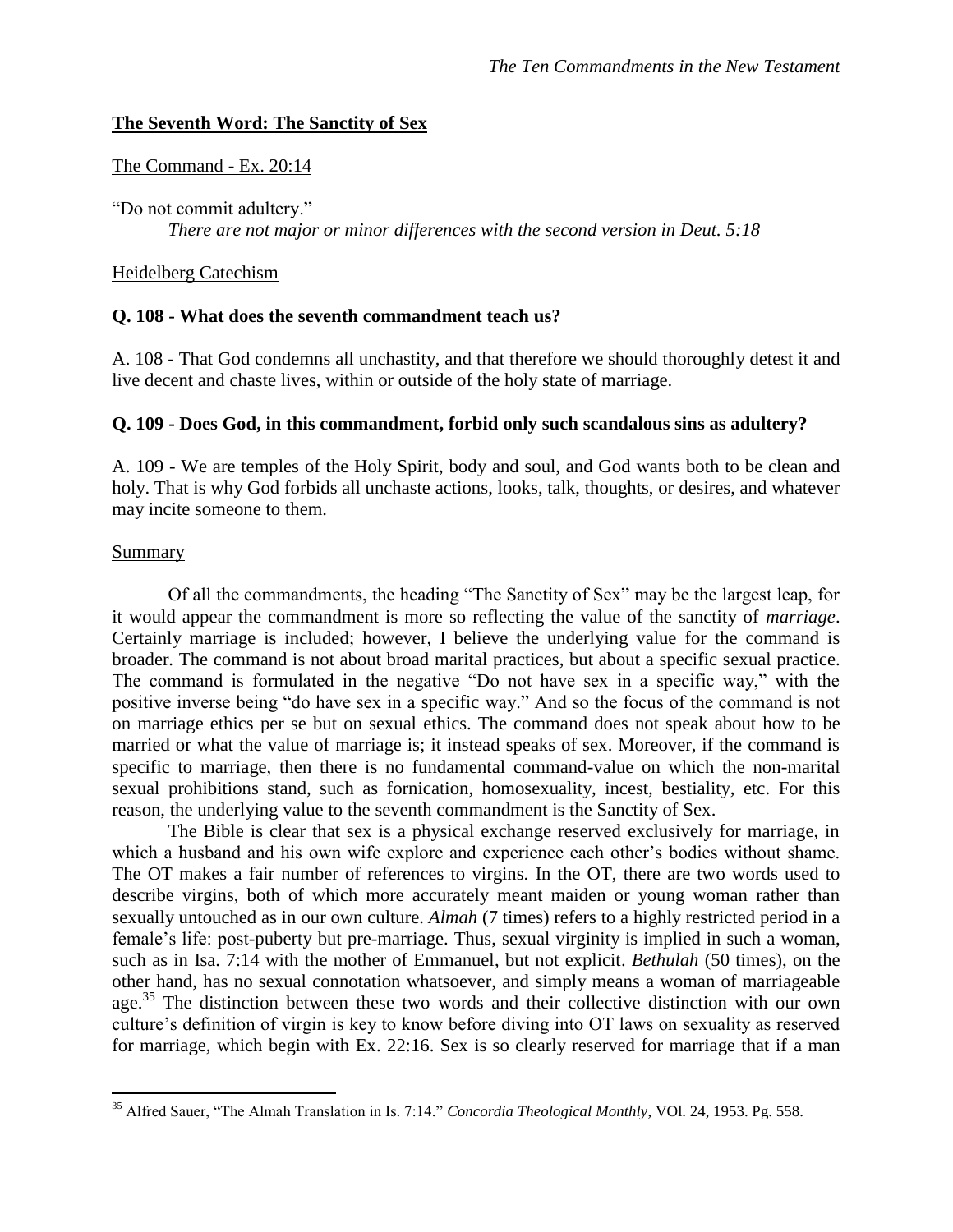seduces/has sex with a virgin (marriageable woman), then he must pay the bride price to make her his wife, and if her father will not allow it then the seducer must pay the bride price anyway.

The horror that sexual immorality does to the body is clearly shown in two OT narratives: Bathsheba and Tamar. In 2 Sam. 11-12, we read the infamous tale of David lusting after a woman while she was bathing, having sex with her and getting her pregnant, then sending her husband to die in war to cover it up. This leads to David's famous prayer of repentance in Psalm 51; however, the baby that Bathsheba birthed then became ill by the hand of YHWH and died after which David had sex with her again now as his wife and she gave birth to a son named Solomon. Immediately following this passage, in 2 Sam. 13, there is a horrifying account given where David's son Amnon rapes his sister Tamar. Their brother Absolom found out and gave her terrible advice: do not tell anyone, and as a result she kept this secret to herself and died a desolate woman. Meanwhile, Absolom murdered Amnon to get revenge. A whole family torn apart because of sexual immorality that ultimately never came to light until it was too late to get true justice.

Most of the NT discussions about sexuality involve prohibitions against sexual immorality as among the behaviors of those who will not inherit the kingdom of God (1 Cor. 6:9- 10; Rev. 21:8). There is a fair amount of discussion on the topic of divorce and remarriage as well (Matt. 19:3-9; Mark 10:6-12; Luke 16:18; Rom. 7:2-3). When the early church was figuring out how to incorporate Gentile believers alongside the Jewish believers, the Council decided not to overburden the Gentile converts and instead to place, initially, just three expectations on them: avoid idols, avoid sexual immorality, and do not eat bloody food, which in some practices was a combination of the first two (Acts 15:20). These three items constitute the gravest threat to Gentile Christians (Acts 15:20-29; cf. comments on the second commandment above).

One final point can be made and comes from what I have argued elsewhere in a discussion on 1 Cor. 7. What is clear across the Canon is that there are two expressions of sinful sexuality: celibacy within marriage or genital passion without marriage. In contrast, there are two expressions of holy sexuality: celibacy without marriage or genital passion within marriage. I differentiate between "genital passion" and "physical affection," for the latter is healthy in all types of relationships, but does not necessarily constitute an expression of sinful sexuality. Physical affections are expressions of sexuality because they are passions of embodied persons in relation to other embodied persons. Stanley Grenz similarly distinguishes between genital sexuality and "affective sexuality" signaling that celibates are able to express their inherent sexuality in a concrete way through physical affection.<sup>36</sup> Along these lines, Steinmann laments the church has often treated celibates as asexual, denying the very catalyst of their gift to the church.<sup>37</sup> The celibate who withholds from or transcends expressions of sinful sexuality through abstention from genital passion has done so only by self-control. Therefore, for the celibate, selfcontrol is the vehicle through which holy sexuality is expressed.

Leviticus 18 is an infamous passage for dealing with sexual ethics because it is where one of the homosexuality verses is located. But in fact, the whole chapter and part of the next chapter deal with a wide variety of sexual ethics for the People of God. Before Moses gets into these ethics, the passage begins with an exhortation to be distinct from the Egyptians and the Canaanites. "You shall not do as they do… you shall not walk in their statutes. You shall follow my just decrees… I am YHWH your God. You shall therefore keep my statutes… if a person

<sup>36</sup> Stanley Grenz, *Sexual Ethics: An Evangelical Perspective*. Louisville: Westminster John Knox Press, 1990. Pg. 188.

<sup>37</sup> Pauline Steinmann, "Singleness and Sexuality." *Vision*, 2008. Pg. 68.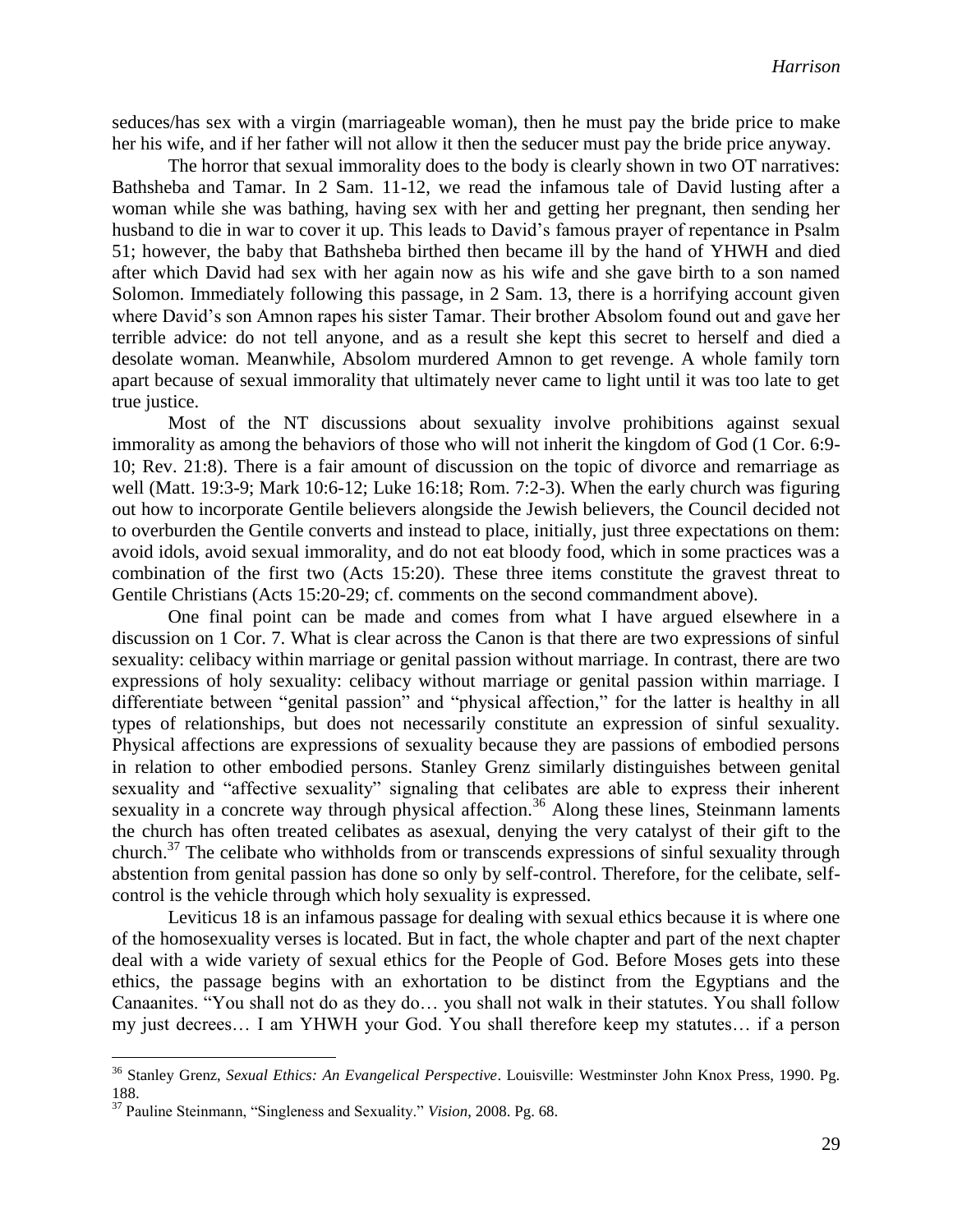does them, he shall live by them: I am YHWH" (vs. 3-5). And so, prior to this long list of sexual ethics, reasons for Israel's need to follow YHWH statutes and just ordinances are given, one broad and one specific. The specific reason that Israel needs to follow YHWH's statutes and just ordinances is because he is YHWH their God, thrice repeated (vs. 2, 4, and 5). This is the foundation of YHWH's expectations for them that follow.<sup>38</sup> The broad reason is for Israel to distinguish themselves from their geographic and cultural neighbors. Interestingly, the name of God, YHWH, is used in every verse in this introductory paragraph with the exception to the third verse, which describes whom Israel must avoid. This broad reason is then repeated later in the chapter, when Moses commands the people not to engage in these various sexual activities like and of "the nations YHWH is driving out...therefore keep my charge never to practice any of these...that were practiced before you...I am YHWH your God (Lev. 18:24, 30). As their God, YHWH has the authority to set the bodily behavioral standards for his people, and that standard is specific and exhaustive in the realm of sexuality to distinguish them from the other nations.<sup>39</sup>

It can be easy to pinpoint certain laws that we do not like or that are offensive to our culture, particularly homosexuality, and therefore write off this chapter or skim through it. However, there is a subtle basis provided in this long list of laws that needs to be highlighted. Here are a few examples.

"You shall not uncover the nakedness of your father, *which is the nakedness of your mother*" (vs. 7).

"You shall not uncover the nakedness of your father's wife; *it is your father's nakedness*" (vs. 8).

"You shall not uncover the nakedness of your father's brother, that is, *you shall not approach his wife; she is your aunt* (vs. 14).

"You shall not uncover the nakedness of your brother's wife; *it is your brother's nakedness* (vs. 16).

"If a man has sex with a woman who is a slave, *and assigned to another man*…" (19:20).

<sup>&</sup>lt;sup>38</sup> Etienne Jodar, "Leviticus 18:5 and the Law's Call to Faith: A Positive Reassessment of Paul's View of the Law." *Themelios*, Vol. 45, 2020, especially pgs. 52-56.

<sup>&</sup>lt;sup>39</sup> "If a person does them, he shall live by them" is the way of life given by YHWH for Israel to separate or make themselves holy in contrast with the nations' way of life. This phrase is quoted in Ezek. 20:11-13, Luke 10:28, Rom. 10:5, and Gal. 3:12, which deal with justification by faith. I have briefly commented elsewhere that contrary to much of the scholarly literature there is continuity between these various quotations because Paul pushes back against the pervading error of his day by stating there is only one way to life; the continuity is with justification by faith without discontinuity between the old and new covenant eras. Paul's exposition of faith in the context of Gal. 3:10-12 shows that Abraham believed God's promise (cf. Gen. 12:4) and God credited that faith to him as righteousness (cf. Gen. 15:6). While these Genesis references occur in opposite order, the basis of Abraham's faith explained in Gal. 3:6 was the prior promise explained in Gal. 3:9. In other words, receiving a promise from God and believing that promise is justifying faith (cf. the introduction to the third commandment above). This was true for Abraham before the Law was given, and this was true for the Israelites when the Law was given. In Lev. 18, God told the Israelites if they followed his statutes and just decrees then they will live—this is a promise because the statutes and ordinances were not given until after this statement. Paul's use of Lev. 18:5 in Gal. 3:12 reminds his readers of this promise. If a person does them, he shall live by them. Justification is by faith in the promise of life. Paul is thus rebuking those who rely on the works of the Law (Gal. 3:10) *rather than relying on the promise that preceded the Law* (Gal. 3:11-12). In Lev. 18:5, the doing of "them" flows *from* trusting the promise, and the doing of "them" is for their holiness or sanctification, which itself cannot take place until they are clearly identified as belonging to YHWH. So Paul is not setting aside the Law as obsolete but rather correcting the mistaken order by which the foolish Galatians were living. Faith in the promise (justification) leads to obedient-holiness (sanctification). The one way to get *into* the family of Abraham (Gal. 3:7) is by faith in the promise. The way to *endure* in the family of Abraham is by obedient-holiness.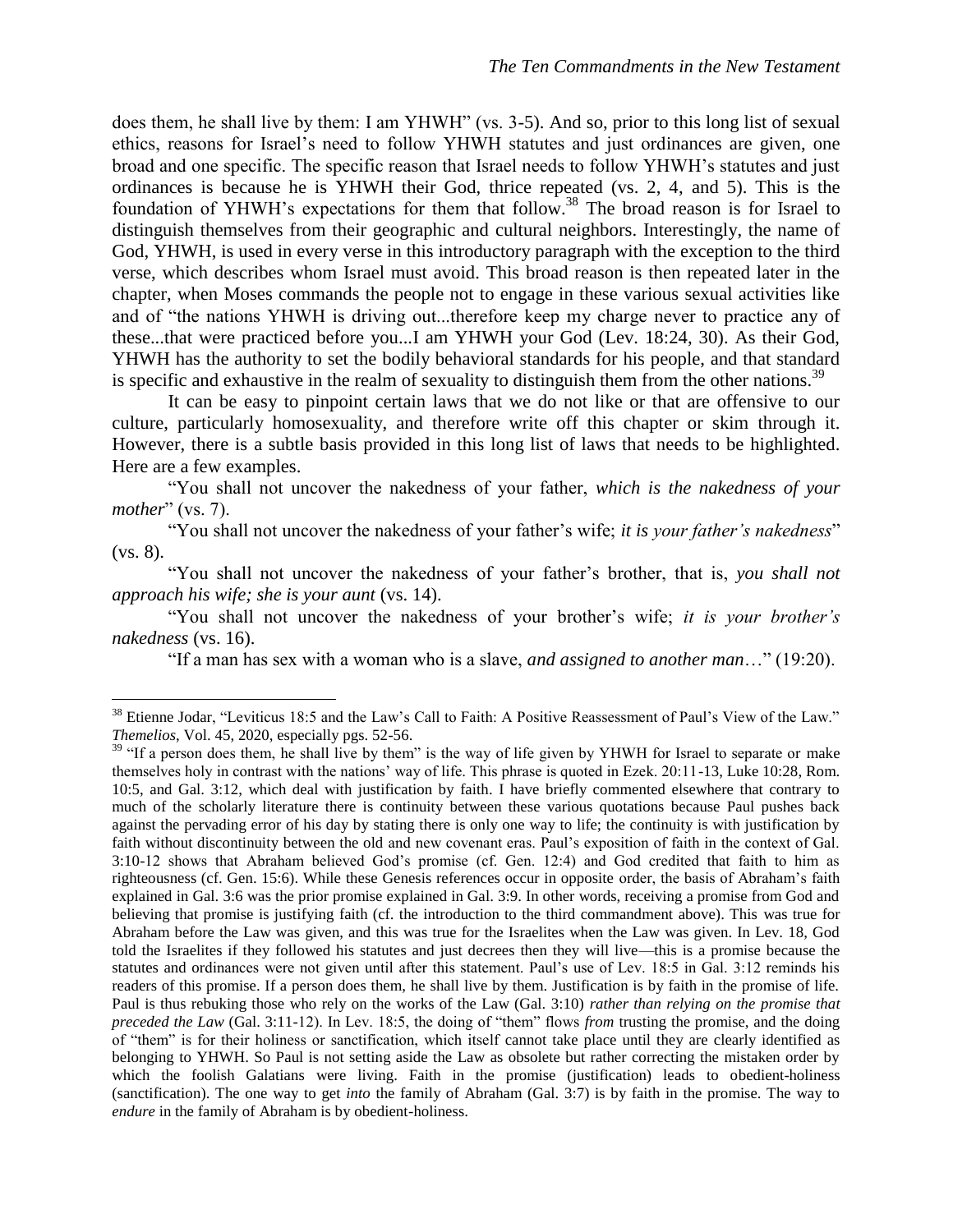There is a theme here. All of these sexual practices are perverted because they involve sexuality that *belongs to someone else*. Leviticus 18:24 records that to do any of these things makes a person unclean (distinct from sinful), and that those who do any of these things must be cut off from among the people (18:29; cf. musings above). That said, these would all fall under the category of sexual immorality, which carried the death penalty (cf. Lev. 20; Deut. 21-23). This is important because Paul uses the specific prohibition in Lev. 18:8 (repeated in Lev. 20:11; Deut. 22:30; 27:20), and applies the NT version of cutting off/exile-death, which is disfellowship from the congregation (1 Cor. 5:1-8). Paul rebukes a special form of sexual perversion, for which OT Law prescribes a penalty of death; yet, Paul "changes" the penalty to *disfellowship* from the church community. Disfellowship is the NT form of covenant exile; and so Paul's "change" in penalty is not actually a change. The guilty deserve death, which is best understood as spiritual estrangement as a result of sin, which in the OT was exile from the community of Israel in this life, and in the NT is disfellowship from the community of believers. This exile-disfellowship dynamic is the earthly experience of being cut off from one's eschatological inheritance.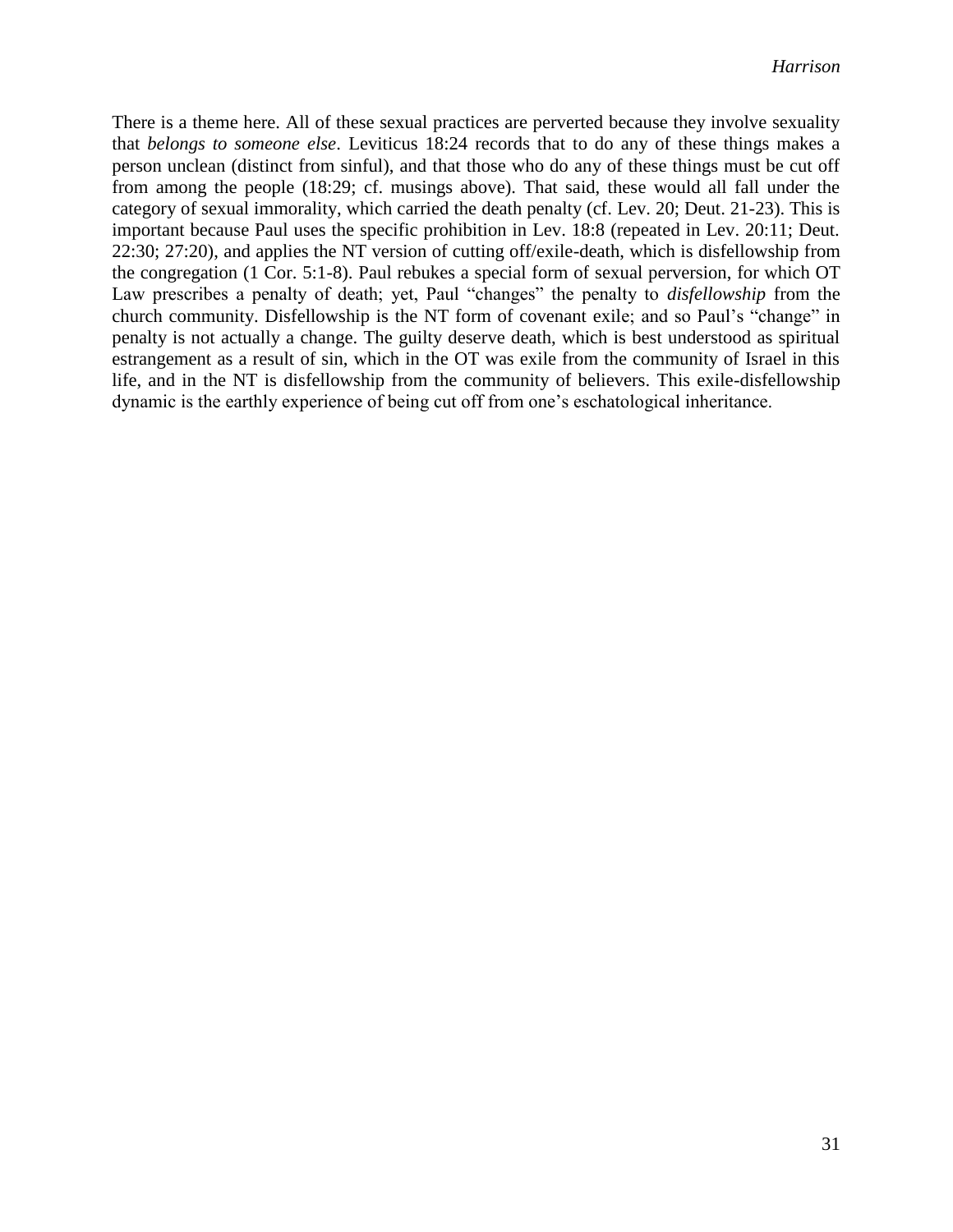# **The Eighth Word: The Sanctity of Property**

### The Command - Ex. 20:15

"Do not steal"

*There are no major or minor differences with the second version in Deut. 5:19.*

### Heidelberg Catechism

# **Q. 110 - What does God forbid in the eighth commandment?**

A. 110 - God forbids not only outright theft and robbery, punishable by law. But in God's sight theft also includes all scheming and swindling in order to get our neighbor's goods for ourselves, whether by force or means that appear legitimate, such as inaccurate measurements of weight, size, or volume; fraudulent merchandising; counterfeit money; excessive interest; or any other means forbidden by God. In addition God forbids all greed and pointless squandering of his gifts.

### **Q. 111 - But what does God require of you in this commandment?**

A. 111 - That I do whatever I can for my neighbor's good, that I treat others as I would like them to treat me, and that I work faithfully so that I may share with those in need.

### Summary

While it is true that this command is formulated in a rather straightforward manner, as it is worked out in the case-law, we can see that it is not as simple as it first appears. First of all, this Hebrew word *ganab* "steal" is used in obviously negative ways but also obviously positive ways. David Baker helpfully writes that "The Hebrew verb translated 'steal' is generally concerned with material things or animals, but it can also refer [negative] to stealing a person in the sense of kidnapping (Ex 21:16; Deut 24:17; cf. Gen 40:15) or [positively] taking someone away for their own safety (2 Sam 19:41; 2 Kings 11:2; 2 Chron 22:11). There are also various figurative senses, such as to steal someone's heart (2 Sam 15:6; cf. 2 Sam 19:3; Job 4:12; 21:18;  $27:20$ ; Jer. 23:20)."<sup>40</sup> Kidnapping, for example, carried with it the death penalty (Deut. 24:7). And so there is a distinction between taking something that does not belong to you for *good* reasons, and taking something that does not belong to you for *bad* reasons. Sailhamer is helpful to point out that the working out of this law in the case-law shows the dividing factor between *good* and *bad* "stealing" is whether *deception* is involved. 41

This is particularly true because a great majority of the case-law that flows from this command deals with deceptive thievery in the *financial* realm. Whether individual or systemic, fraud of any kind, because of its inherently deceptive nature, is a violation of this command (Lev. 6:1-5); economic injustice is a violation of this command (Lev. 19:35-36). Proverbs as well sets the tone: dishonest scales are detestable to YHWH and those who take advantage of the poor will face YHWH as a victorious adversary on behalf of the poor (Prov. 11:1; 22:22-23; 30:9). This was a guiding principle for those who grew crops. While the poor had free access to their

 $40$  Baker, 133.

<sup>41</sup> Sailhamer, 287.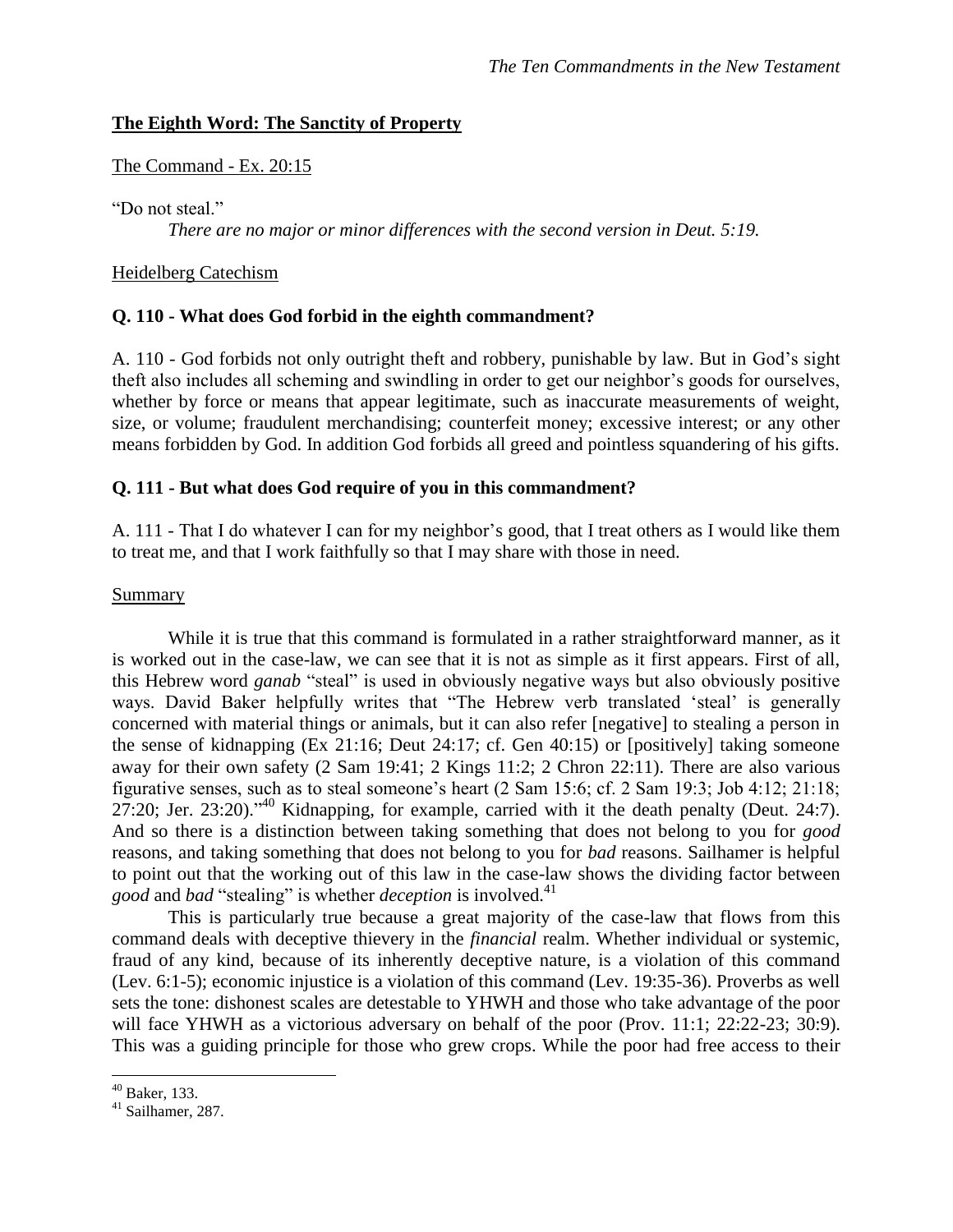fields every seventh year, in the other six, the edge of your crop *belongs* to the poor (Ex. 23:10- 11; Lev. 19:9-13; 25:1-12). It is a violation to exploit your brother's poverty for your own financial gain; at the very least no interest should be charged to such a person (Lev. 25:35-37). It was also a violation to move the boundary markers for the land because it is stealing what belongs to your brother (Deut. 19:14; cf. Job 24:2). This was also a guiding principle for those impoverished who needed to take a loan; to protect them from being exploited. Typically, a loan was agreed upon with the exchange of someone's clothing; yet for the poor, this was likely the only piece of clothing they had with the ability to keep them warm at night. It was a violation of this command to hold the cloak as collateral from such an individual after agreeing to a loan; instead, you should accept the cloak as a symbol of the agreement, and then give it right back (Ex. 22:26-27; Deut. 24:12-17).

This command even extends to livestock. If you see the livestock of your neighbor straying away and they don't see it but you do, you have a duty to go after it and retrieve it, otherwise you are guilty (Ex. 23:4-5; Deut. 22:1-4). Due to your neglect, you enabled the property that belonged to your neighbor to fall into other hands. Moreover, even the livestock who work your fields are owed something that belongs to them in exchange for their work: their food/livelihood. Paul typologically applies this to the work of preachers and elders. Many scholars have concluded that Paul allegorizes Deut. 25:4 in 1 Cor. 9:9 and 1 Tim. 5:18.<sup>42</sup> They reach this conclusion because they find discontinuity between Deut. 25:4 and its immediate context. Contrary to this, I suggest with Kaiser that there is continuity between Deut. 25:4 and its surrounding context in Deut. 24-25 and Paul utilizes the uniting principle in his application.<sup>43</sup>

There is no financial incentive for someone to muzzle their own ox because the animal is inherently more valuable than the grain it works. Disallowing the ox to eat while it threshes may maximize your harvest but will weaken your even more valuable animal. Muzzling one's own ox is likely not what the command is getting at, for such a command would be unnecessary. This command must instead be for a person other than the owner of the ox. This command is directed at a field owner who is *borrowing/using another's ox* for his own land. Only then would an incentive to muzzle the ox exist, for it would maximize the harvest for the field owner without any responsibility of caring for the weakened animal.<sup>44</sup> With this understanding the command does have continuity with Deut. 24-25, which contains a series of commands that emphasize one person or thing. While the commands sometimes paint the emphasized one negatively, the commands share a common theme of *protecting the emphasized one, even though the commands are directed at someone else* (cf. Deut. 24:1-4; 5; 7; 10-15; 25:1-3; 5-10). In Deut. 25:4, the emphasized one—the ox—is who the command is meant to protect *for the sake of the owner of the ox*, even though it is directed at the *land-owner borrowing/using the ox*. The shared continuity revolves around protecting those who are vulnerable to exploitation in the realms of home, work, judicial, financial, etc. In this case, the one vulnerable to exploitation is the owner

<sup>42</sup> James Moffat, *The First Epistle of Paul to the Corinthians*. London: Hodder and Stoughton, 1938. Charles Barrett, *A Commentary on the First Epistle to the Corinthians*. New York: Harper and Row, 1968. William Arndt, "The Meaning of 1 or. 9:9, 10." *CTM*, Vol. 3, 1932. Richard Longenecker, *Biblical Exegesis in the Apostolic Period*. Grand Rapids: Eerdmans, 1975. J. Gordon McConville, *Deuteronomy*. Downers Grove: IV Press, 2002. Pg. 369.

<sup>&</sup>lt;sup>43</sup> Walter Kaiser, "The Current Crisis in Exegesis and the Apostolic Use of Deuteronomy 25:4 in 1 Corinthians 9:8-10." *JETS*, Vol. 21, 1978. Pg. 16.

<sup>44</sup> Jan Verbruggen, "Of Muzzles and Oxen: Deuteronomy 25:4 and 1 Corinthians 9:9." *JETS*, Vol. 49, 2006. Especially pgs. 705-706.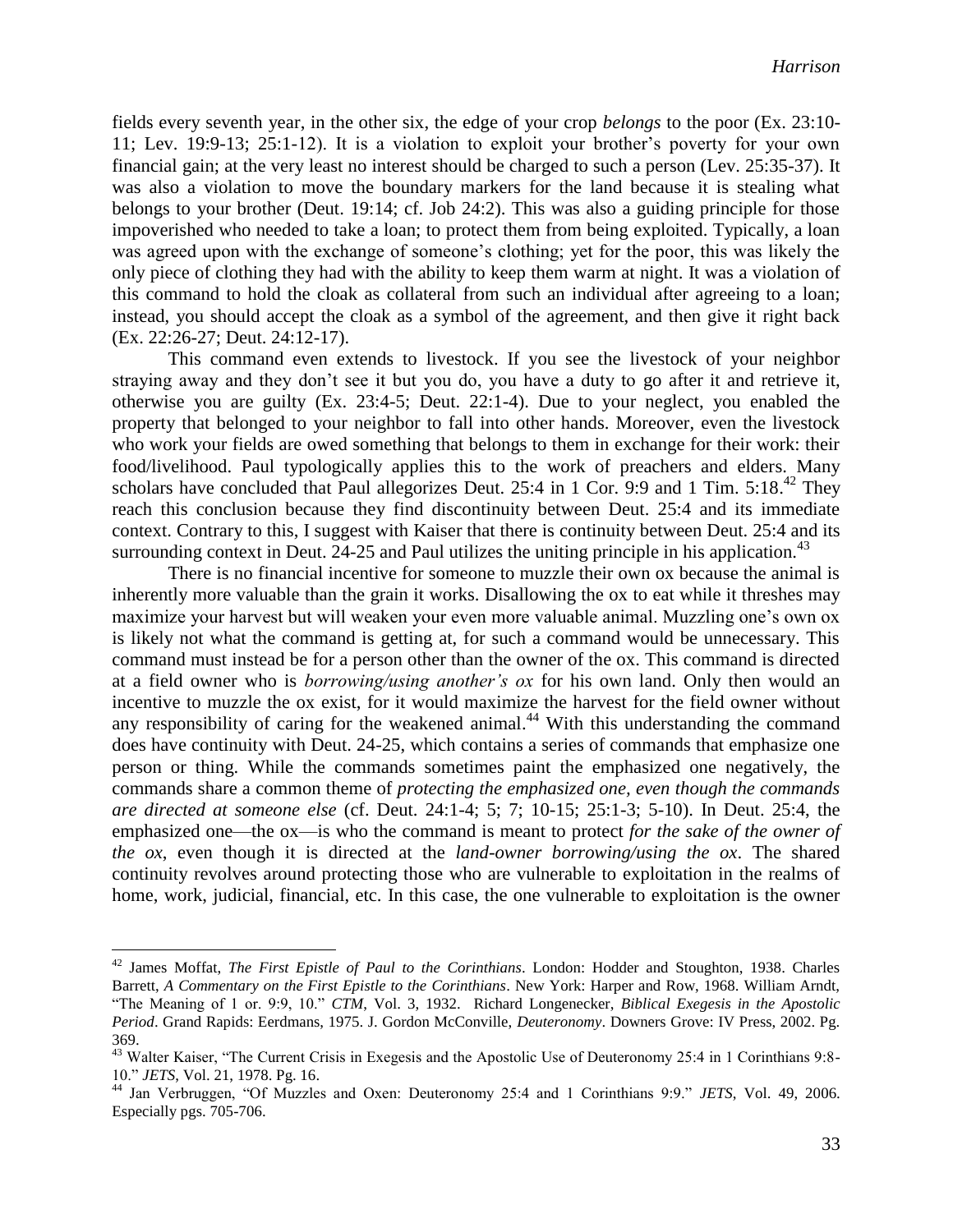of the ox. This further coincides with the civil and social laws presented in Deut. 19-26 that emphasize the protection of the vulnerable.<sup>45</sup>

In addition to Deut. 25:4, Paul also quotes the words of Jesus as they appear verbatim in Luke 10:7. This account is also recorded in Matt. 10:10 with a slight variation of the worker being worthy of *food* rather than *wages*. Nevertheless, the context to both Deut. 25:4 and Luke 10:7 are agricultural. "The workman is worthy of his wages" is that they not go from house to house but rather accept the "food and drink" they receive. Paul writes in 1 Tim. 5:18 that elders who are good leaders—an umbrella term for those who work hard in teaching and preaching are worthy of double honor or an ample honorarium/remuneration. Commentators debate whether the honor is financial or status, but it appears to be a little of both.<sup>46</sup> The dual quote of Moses and Jesus suggests it is financial; however, the elder is afforded an extra layer of protection against accusations due to his status, which lends itself to the argument for status.

It is difficult to consider Paul's use of Deut. 25:4 in 1 Tim. 5:18 without also considering 1 Cor. 9:9. It is clear from how Deut. 25:4 fits into its context that Paul is not allegorizing an otherwise random command. It is also clear from the context of both 1 Cor. 9:9 and 1 Tim. 5:18 that Paul is not seeking to provide a *meaning* for Deut. 25:4; rather, Paul is using the *principle* of Deut. 25:4 and applying it to his own circumstance. If utilizing Beale's categories for NT use of OT, this would be a combination of the analogical/illustrative use with the use of abiding authority. <sup>47</sup> Paul does not *interpret*, but *applies* Deut. 25:4. <sup>48</sup> Paul does not allegorize due to a lack of context but rather identifies the underlying principle *in* the context.<sup>49</sup>

Just as the ox is protected from being exploited by those with an incentive to maximize their own benefit, so also are ministers. Ox and ministers alike are exploited when their material needs are deprived. What is it that the ox and the minister need? What wage is the workman worthy of receiving? Food and drink. Moreover, just as the landowner is borrowing the ox from another, so also are congregations borrowing their under-shepherds from Another. A landowner who muzzles a borrowed ox uses the ox to exhaustion without taking the responsibility to restore the weakened ox. Likewise, congregations who muzzle their minister(s) use(s) their minister(s) to exhaustion without taking responsibility for restoring their weakened minister. The owner (God) from whom the congregation borrowed the minister suffers because of their exploitation.

And so we have seen that this command primarily deals with the sanctity of property belonging to whom it belongs, and that the accumulation of property is righteously deserved through honest work without deception, fraud, or exploitation of other people or creatures. This is particularly the case with Ananias and Sapphira in Acts 5 when they withhold their offering in a deceptive way, and as a result also violate the ninth commandment by lying to the Holy Spirit. They attempted to procure financial gain through deceptive measures, a case and point of what this command was expressly prohibiting. Specific to the case of thievery, Paul makes this point clear again when he says the thief should stop stealing and instead do honest work in order to participate in the generosity of the Church Body (Eph. 4:28). Again, financial gain through deceptive measures is what makes someone a thief/stealer.

<sup>45</sup> D. Instone Brewer, "1 Corinthians 9:9-11: A Literal Interpretation of 'Do Not Muzzle the Ox.'" *NST*, Vol. 38, 1992. Pg. 563.

<sup>46</sup> Gordon Fee, *1 & 2 Timothy, Titus*. Grand Rapids: Baker, 1989. Pg. 128-129. George Knight, *The Pastoral Epistles: A Commentary on the Greek Text*. Grand Rapids: Eerdmans, 1990. Pg. 232. William Hendricksen, *Exposition of the Pastoral Epistles*. Grand Rapids: Baker, 1974. Pg. 180.

<sup>47</sup> G.K. Beale, *Handbook on the New Testament Use of the Old Testament*. Grand Rapids: Baker, 2012.

<sup>48</sup> Gordon Fee, *The First Epistle to the Corinthians*. Grand Rapids: Eerdmans, 1987. Pg. 16-17.

 $49$  Verbruggen (2006).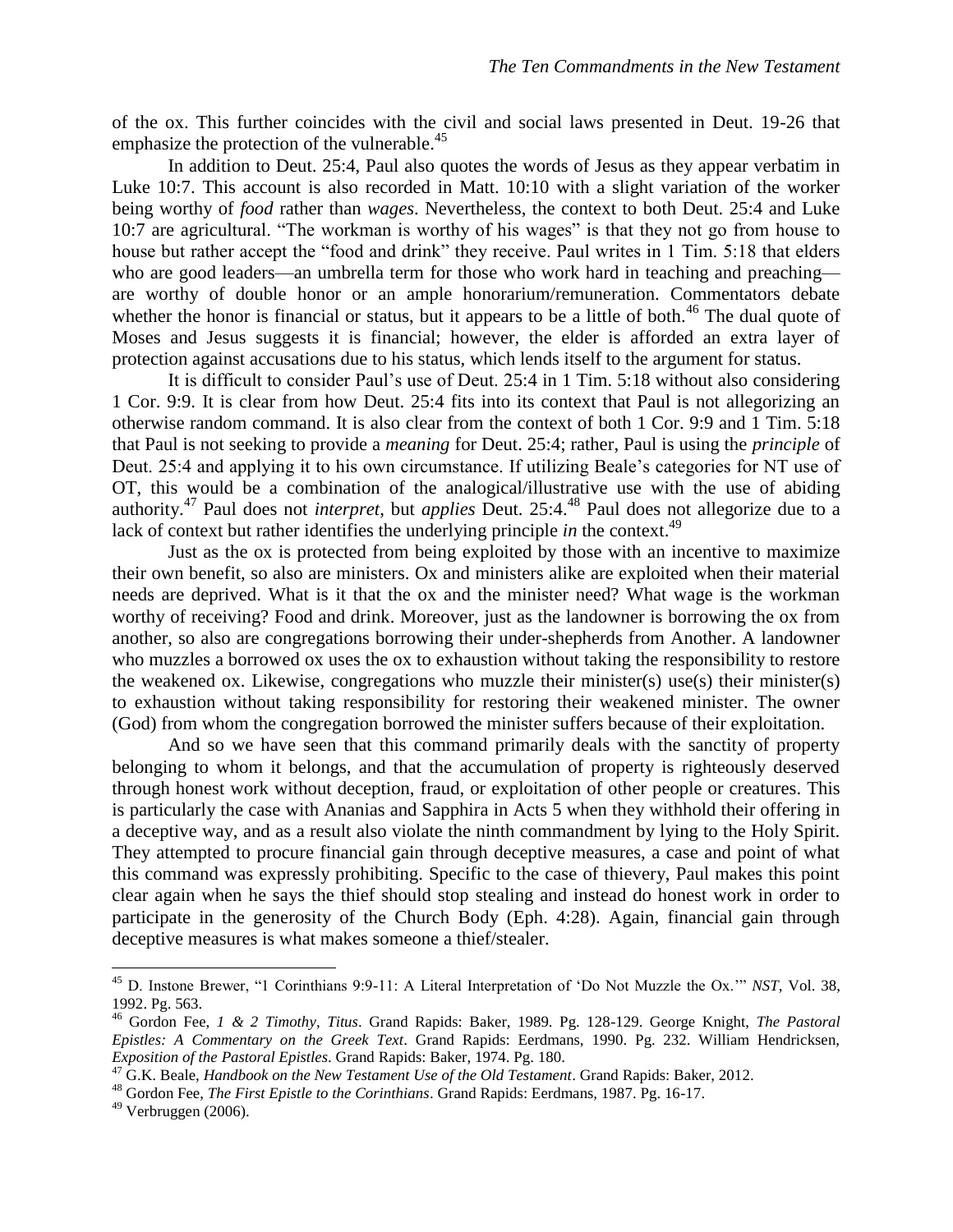Paul also uses thievery as a case study for defining hypocrisy: those who obtain financial gain through deceptive or fraudulent means and then teach others not to do what they do (Rom. 2:17-24). Interestingly, Paul also draws on a central debt-property case-law in his first letter to Timothy. In Ex. 21:1-4, when a debt-slave is freed, he is to leave in the exact state he arrived in. If he arrived with a wife then he is to leave with a wife; if he gained a wife while in service, then he is to leave without his wife. The same is true of children. The only exception to this is the debt-slave is to leave without the debt he arrived with. This is because his work for those six years (if his master was an obedient Israelite) *was only to pay off his debt*. As it pertains to possessions, Paul calls Timothy to godliness through contentment with what he has "for we have brought nothing into the world, and so we cannot take anything out of it either" (1 Tim. 6:6-7). Like the Israelite, we too are slaves in debt because of our sin. When we physically die, we leave this world with nothing more or less than we had when we entered the world, with one exception for the Christian: our debt due to our sin has been paid/forgiven.

And so in Luke 12:13-34, greed, thievery, and misplaced priority of property is on full display through the parable of the rich fool. The parable is in response to a man hoping Jesus would pressure his brother to split his inheritance. The theme of the parable that follows is captured in verse 15: Watch out and be on guard against all greed, because one's life is not in the abundance of his possessions. The parable details the inner dialogue of a rich man who is trying to maximize his accumulation of wealth, not knowing that he would die that night. The man dies and leaves the world *just as he entered: with nothing*. His wealth is then certainly distributed among the living family members. The immediate use of this parable is to respond to the *greedy brother* who wanted part of his brother's inheritance. Essentially, when the brother dies, you will get it anyway; but if you die then your brother will get it back, so why are you worrying about this now? This then leads directly into the following verses that revolve around not worrying, for the Lord will provide what we need. All of this, to reinforce in verse 21 (cf. vs. 15) that it is useless to store up treasures from the earth but rather treasures in heaven *because one's life is not in the abundance of his possessions*.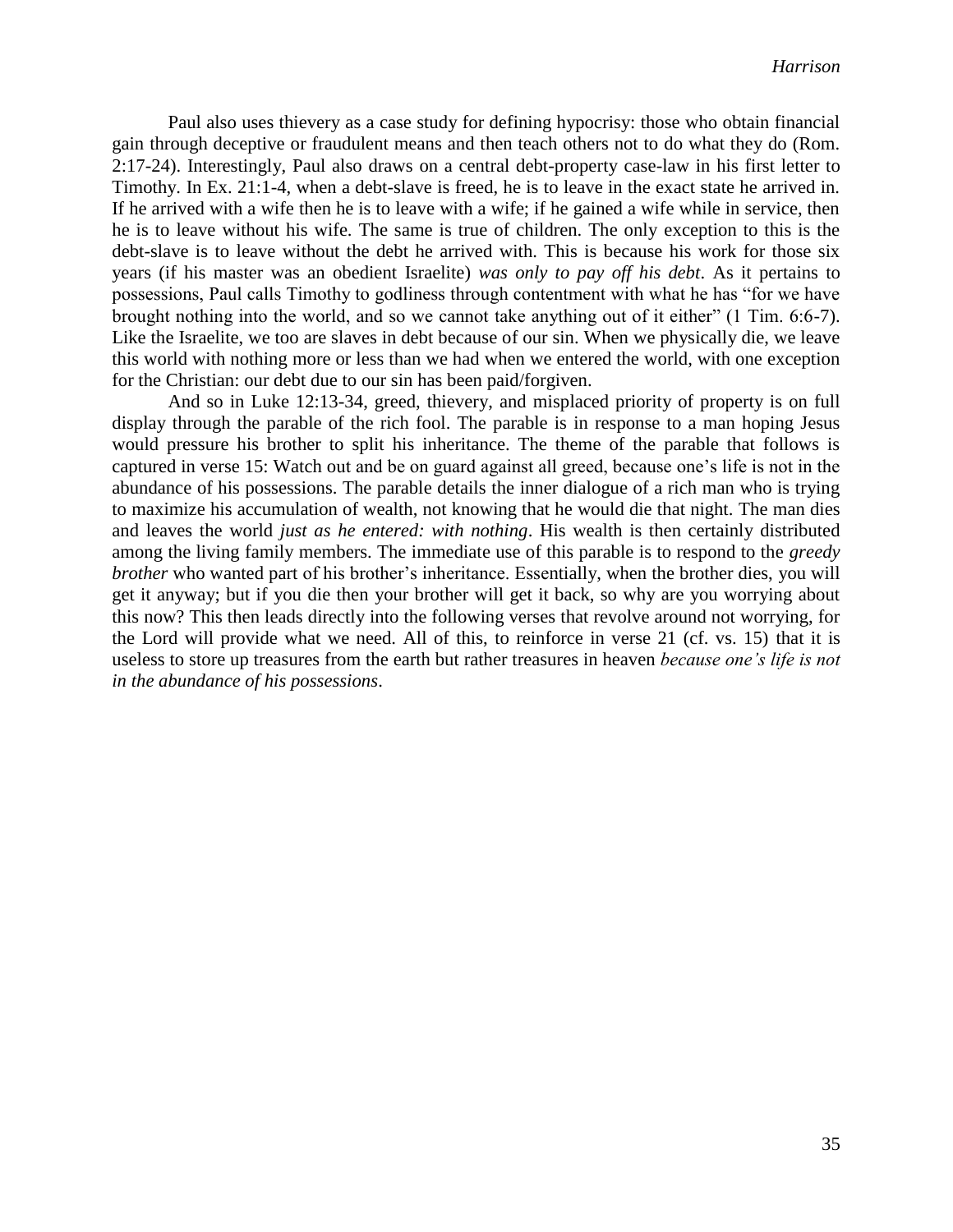### **The Ninth Word: The Sanctity of Truth**

#### The Command - Ex. 20:16

"Do not give false testimony against your neighbor."

*The only difference is the second version in Deut. 5:20 uses the word Shav "in vain" instead of false. This word is the same word as is used twice in the third commandment, as well as in the prophets to describe the worthlessness of idols.*

Heidelberg Catechism

#### **Q. 112 - What is the aim of the ninth commandment?**

A. 112 - That I never give false testimony against anyone, twist no one's words, not gossip or slander, nor join in condemning anyone rashly or without a hearing. Rather, in course and everywhere else, I should avoid lying and deceit of every kind; these are the very devices the devil uses, and they would call down on me God's intense wrath. I should love the truth, speak it candidly, and openly acknowledge it. And I should do what I can to guard and advance my neighbor's good name.

#### Summary

David Baker has a great comment as we kick off discussion about the sanctity of truth. "The Old Testament affirms the importance of truth in public life, with particular condemnation of religious leaders who use their positions to propagate lies...and pander to their audiences with smooth talk… Another kind of untruth that is pervasive today is the use of moral euphemisms designed to make what is wrong appear right or at least unobjectionable. Instead of committing adultery, people have an affair. Instead of having an abortion, they terminate a pregnancy. Instead of killing innocent citizens, there is collateral damage. Instead of unemployment, there is downsizing. Instead of lying, there are 'terminological inexactitudes.'"<sup>50</sup> In the Bible, truth is of utmost importance because we worship the God of truth (Isa. 65:16; John 14:6; 16:13). The core of the deception in the garden from the serpent who is the father of lies (John 8:44) was that God was lying when he told Adam and Eve that they would die if they ate of the forbidden tree. Biblical truth is unconcerned with who the recipient is, and is opposed to withholding truth at risk of offending others or because the recipient is of wealth or renown. Granted, the Bible tells us how to speak the truth, namely in love (Eph. 4:15-16); but the truth nonetheless.

Now there are a fair number of OT laws and examples of this command working itself out with truth in a broad sense. Israelites are not to swear by YHWH's name *falsely* or spread slander, which is by definition a twisting of the truth under deceptive guises (Lev. 19:11-18). Those who slander with their tongue will not be among those who dwell in Zion (Ps. 15:1-5; cf. Eph. 4:25; Col. 3:9-10). A lying tongue and a lying witness are both things that God hates (Prov. 6:16-23). Slander and gossip are among the characteristics that Paul hopes he doesn't discover among the Corinthian Christians upon his imminent third visit, with these three visits framed as fulfilling the requirement for two or three witnesses to establish guilt (see below; 2 Cor. 12:20). Moreover, the gossip's words are like eating choice food (Prov. 18:8; cf. 1 Tim. 5:13). Such a

<sup>50</sup> Baker, 141.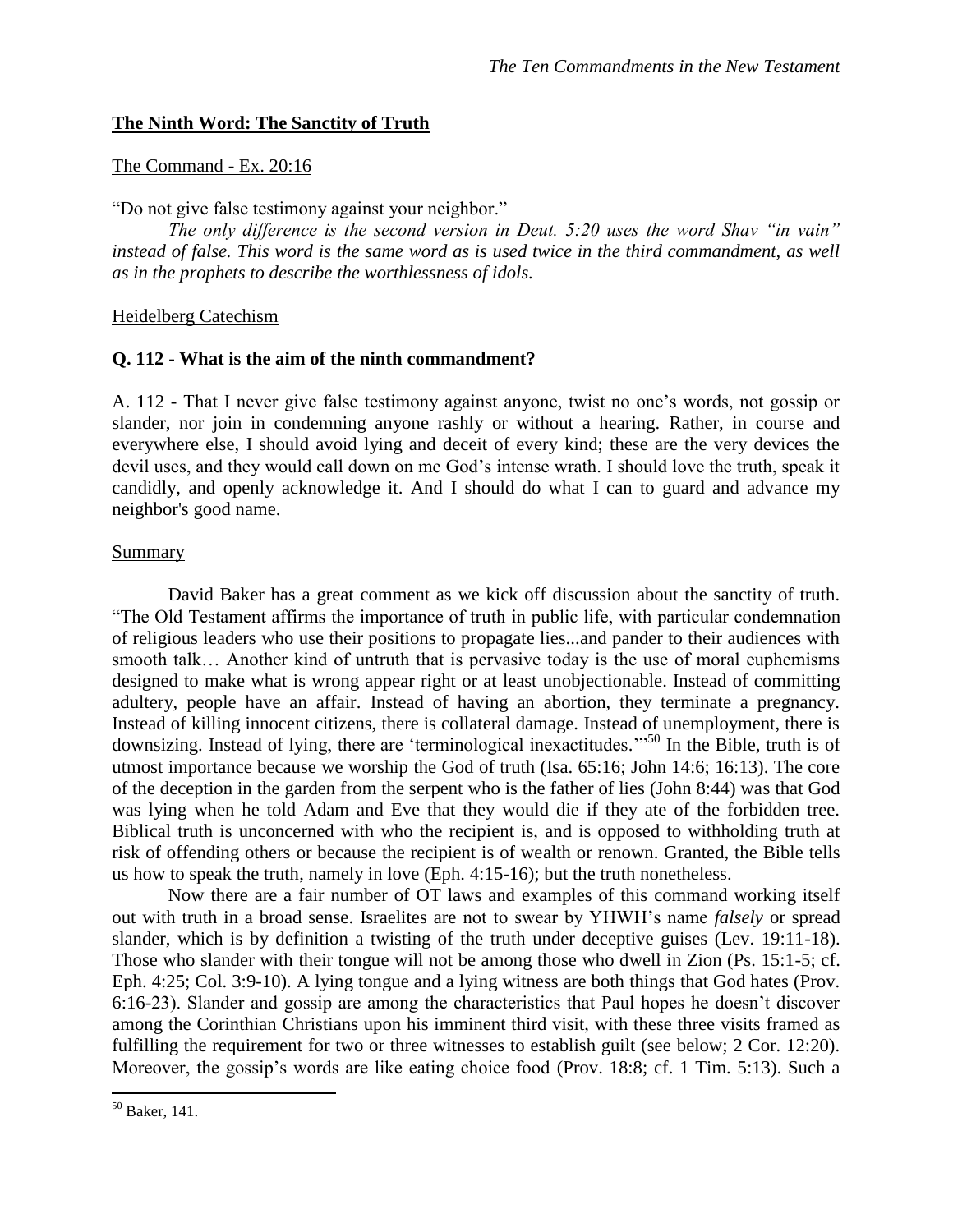flattering tongue is in rebellion against God (Ps. 5:8-10). This is ultimately what lying is: *a flattering tongue mixed with a deceptive heart* (Ps. 12:2).

However, more often than just false words, the Bible is far more concerned with false *testimony* or false *witnesses* as the command explicitly highlights. This was of great importance in their day, not just because our God is a God of truth, but because they had no videos, pictures, DNA, or any other type of forensic evidence. *The only evidence they had was eyewitness testimony*. This is why if you are called upon to give testimony to something you witnessed, it is a sin to remain silent (Lev. 5:1). False testimony had damning effects, literally, on the individuals involved and the community by perverting justice on the same level as bribes and favoritism (Ex. 23:1-8). The most premier passage reflecting this is Deut. 19. I have written elsewhere on this passage that the context demonstrates that Deut. 19:15-21 is primarily concerned with determining the guilt of those who flee to cities of refuge. Two important principles guide this determination. The first is there must be a plurality of witnesses to establish the truthfulness of a claim. The second is that the punishment for a false witness should be proportionally assessed by a judicial determination, in accordance with *lex talionis*. The establishment of proportional judicial assessment is specific in this passage to those guilty of perjury. The intended purpose of the penalty is to dissuade false testimony. Deut. 19:15-21 is also limited to accusations against someone for something they have *not* done. This reinforces the dynamic of someone fleeing to a city of refuge after taking the life of another. If they are not proven guilty of murder then they stay in the city of refuge, protected from being avenged. This suggests that someone who has fled to a city of refuge for manslaughter may face accusations of murder. The absence of litigating false testimony of *innocent* behavior reflects the specific situational context of our passage to cities of refuge where a crime has in fact been committed, but determining whether the crime was intentional (murder) or unintentional (manslaughter) and therefore the severity of the punishment—remains in question.

Beyond Deut. 19:15-21, the OT contains two other laws requiring a plurality of witnesses to establish guilt. Similar to Deut. 19:15-21, Num. 35:26-32 also speaks of the need for a plurality of witnesses in the context of the cities of refuge. A person who has killed a person and has not been determined guilty by judicial assessment must stay in the city of refuge until the high priest dies, at which point the one who committed manslaughter may return to his land and possession. Num. 35:30 seems to interrupt the passage's primary topic of the cities of refuge; however, it functions as a necessary introduction to the subject of ransom payments relative to the cities of refuge. If someone is guilty of murder, *lex talionis* compensation *cannot* be paid; they must be put to physical death (vs. 31). How is guilt to be determined in such a case? By the mouth of two or three witnesses is someone determined guilty, and thus condemned to be killed and forbidden from compensatory redemption. Moreover, if someone has killed someone but is not guilty of murder and therefore contained in a city of refuge, *lex talionis* compensation also cannot be paid for them to return to their land/possession *prior* to the death of the high priest (vs. 32). In Num. 35, as in Deut. 19, guilt is determined by a plurality of witnesses, and the death penalty may not be carried out in any case lacking a plurality of witnesses.

Contrary to Num. 35 and Deut. 19, Deut. 17:2-7 is more open-ended about which guilt is to be established; the requirement for a plurality of witnesses extends beyond differentiating between manslaughter and murder. It is open-ended in that it refers to *any evil YHWH has forbidden*, but specifically mentions violation of the first and second commandments by worshipping other gods or bowing down to created things (i.e. sun, moon, stars). Similar to Num. 35 and Deut. 19, this passage describes death for those guilty of violation, with guilt determined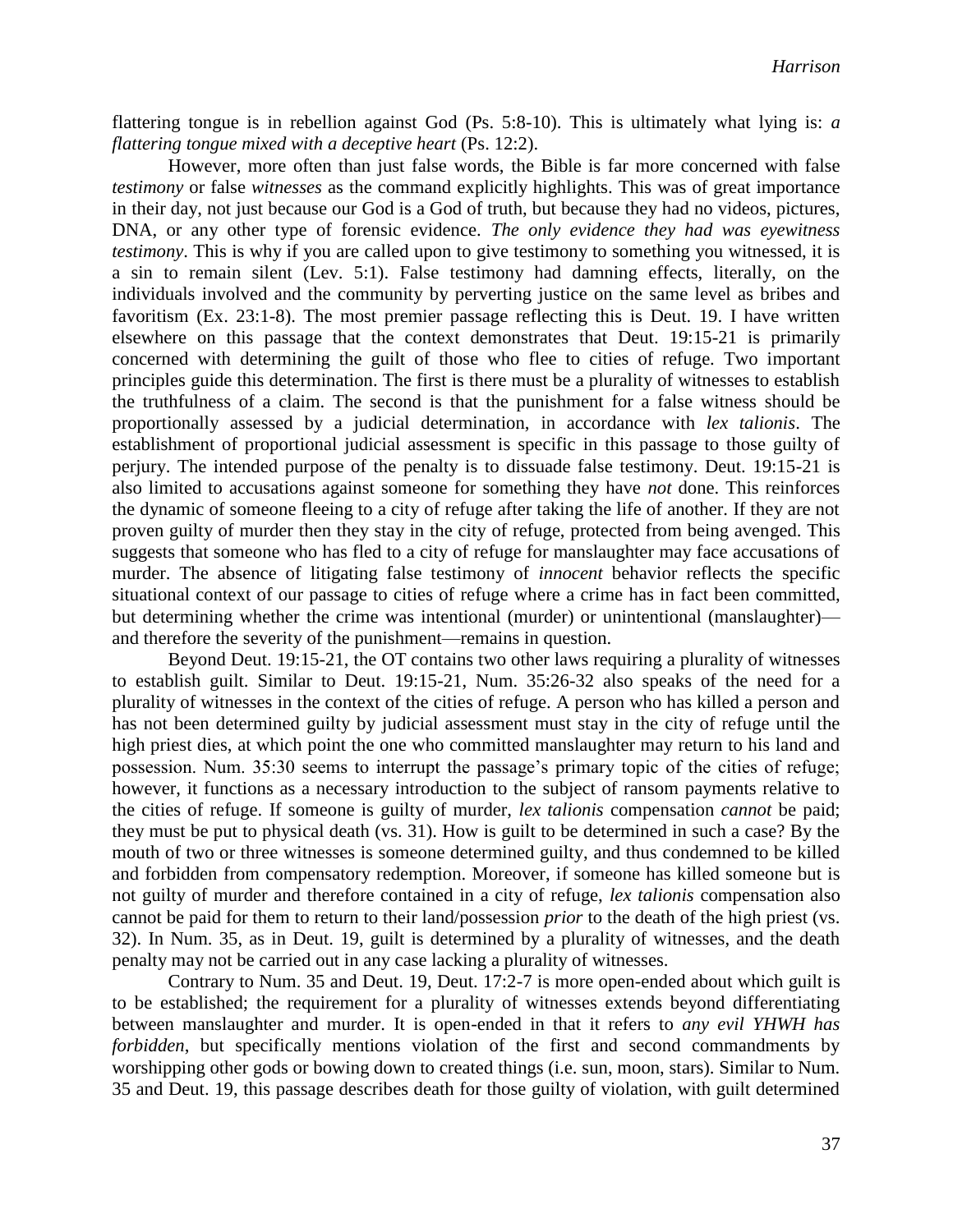by the testimony of a plurality of witnesses. While the course of action taken against those guilty of perjury is spelled out primarily in Deut. 19, Deut. 17:7 provides an interesting caveat *with the purpose of deterring violation of the ninth commandment*. An individual determined to be guilty and deserving of death was to be stoned *first* by those who gave testimony against the individual and then by the rest of the people. This would place an extra weight on those testifying, knowing that their words could lead to *them* stoning the culprit. The need for a plurality of witnesses to establish guilt and truth is a critical piece of background to understand a great number of passages in the NT. I have written elsewhere on the use of the plurality of witnesses as essential background for twelve passages in the NT. There are others as well, but my paper keyed in on twelve. For the sake of space, I will not rehash all twelve here but will comment on a few.

One such example is Jesus' instructions about correcting a brother who is in the wrong (Matt. 18:15-20). The multiple layers of confrontation establish the two or three levels of witness against an individual before they are sentenced to death through exile/disfellowship. A second, more obscure example often forgotten among the scholarly literature is in 2 Cor. 12:20-13:3 where I argued that Paul's multiple visits themselves established adequate testimony against the Corinthian Christians, even though the two or three testimonies came from the same individual. The passage of time demonstrates a sufficient testimony of a rebukable trend. Contrary to Rosner, Paul's reference of his *second* visit and the threat of an imminent *third* visit in relation to his quote of the law about *two or three* witnesses is unmistakably an application of the law, not merely rhetoric.<sup>51</sup> The plurality of witnesses can be satisfied by a lone individual who can provide testimony about two or three separate occasions of similar behavior separated by time long enough to reasonably expect an outward show of repentance.

Another example is 1 John 5:6-9, which further establishes that witnesses are not required to be three separate humans, or in this case humans at all. The testimony discussed in the context is about the mission of Jesus. The water by which Jesus came is a witness to Jesus' mission. In the literature the witness of water is debated as to whether it is Jesus' baptism or his birth. I agree with Witherington that it is his birth.<sup>52</sup> The blood by which Jesus departed is a witness to Jesus' mission, referring to the death of Christ. The Spirit is a witness to Jesus' mission, referring to his ascension, at which point the Spirit was given to the followers of Jesus. These three witnesses, abstract concepts representing certain aspects of Jesus' life, provide satisfactory testimony about the mission of Jesus, revealed in vs. 11: that God has given eternal life to us. The collective witness of Jesus' birth, death, and ascension sufficiently establish the testimony of Jesus' mission: to bring eternal life to the People of God.

The Bible also records the downside to needing a plurality of witnesses, particularly through the conspiracy to provide false testimony in order to have others killed. One example is 1 Kings 21:10-12, in which Naboth, an innocent man, was accused of cursing God and the king by two wicked men at the direction of Jezebel. Upon their corroborating testimony, Naboth was declared guilty and *they* stoned him to death. The "they" refers to the two wicked men who made the testimony, thus fulfilling what Deut. 17:7 prescribed. This example highlights how the law meant to protect the innocent could be intentionally manipulated to condemn the innocent. This all leads to our two potential passages: John 8:2-11 and Matt. 26:59-67, in which there are also attempts to violate the ninth commandment by manipulating the requirement for a plurality of witnesses through putting an innocent person to death.

<sup>51</sup> Brian Rosner, "Deuteronomy in 1 and 2 Corinthians" in *Deuteronomy in the New Testament*, ed. Maarten Menken and Steve Moyise. New York: T&T Clark, 2008.

<sup>52</sup> Ben Witherington III, "The Waters of Birth: John 3, 5 and 1 John 5, 6-8." *NTS*, Vol. 35, 1989.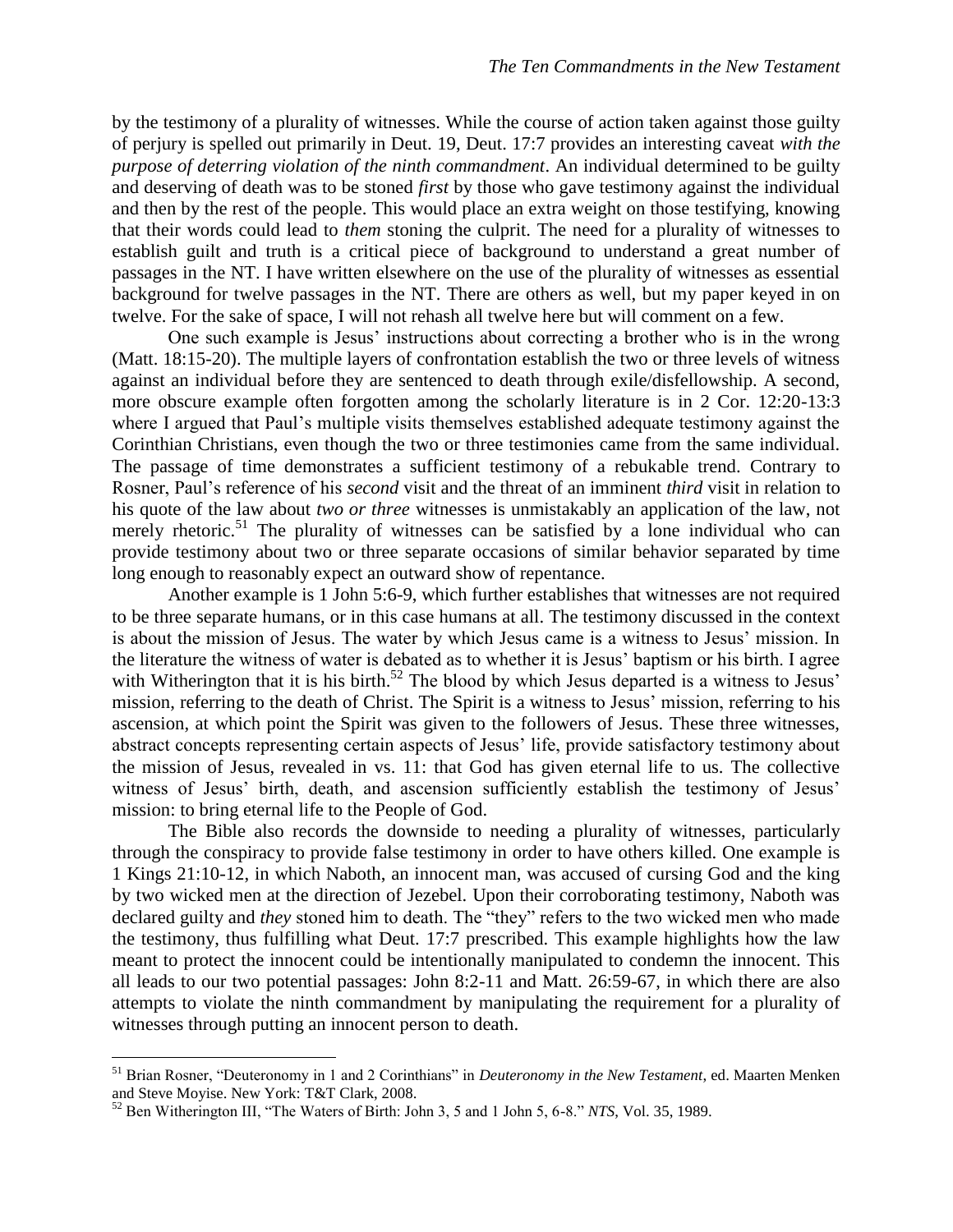While the placement of John 8:2-11 in the canon is legitimately questioned, it's authenticity as canonical is not. In other words, the manuscript evidence does not agree on *where* in the canon to place this text, with it appearing also occasionally in Luke. Nevertheless, what has been popularly deemed the story of the woman caught in adultery is a favorite among Christians because it highlights the mercy of Christ in a powerful way. Unfortunately, this popular view misses the mark on several points. There are several intensely Jewish allusions in the pericope that are lost without a careful eye. First, Jesus is teaching in his rabbinical role at the temple when scribes and Pharisees bring a woman they have caught in adultery and force him into the role as judge, yet they do not bring the man despite the law stating that *both* must be killed (Lev. 20:10). Nevertheless, they question Jesus what to do about her in light of the Law of Moses that prescribed death by stoning. It is important to note, though, that in 30 AD the courts that had official jurisdiction in accordance with Jewish Law were abolished. <sup>53</sup> And so, these scribes and Pharisees have pinned Jesus between the Law of Moses, which required execution for her crime, and the Law of Rome, which abolished Jewish executions. This was their intent: for they said this to test him. Jesus' response was to write with his finger on the ground. The popular, yet erroneous view speculates what Jesus wrote, which is a nonstarter because the text gives no hints. However, in Jewish culture, God is the only one who writes with his finger. In Ex. 8:16-20, when they were first unable to replicate them, we are told the magicians recognized the power manifested in the plagues against Egypt as none other than the finger of God. In Ex. 31:18 and Deut. 9:10, we are told that the Ten Commandments were specifically written by the finger of God. Jesus writing in the dust of the earth with his finger communicates without words in as Jewish a way as possible that he is God.

Showing his superior knowledge of the OT by which they were intending to trap him, Jesus cited an obscure law never outright stated but is reached by combining several other laws that precluded anyone who is currently engaged in a crime or law violation from being a witness against Person-A for the same crime or violation, even if such a person really did see Person-A commit that offense. Through the required due diligence of the judicial official, such a person would be deemed a non-credible witness and be asked to walk away from the judicial hearing. This obscure law thus requiring two or three *credible* witnesses, coupled with the OT law mentioned above that required the witnesses to be the first to stone a convicted person, makes for the scenario in John 8 where Jesus tells her accusers that those who are without sin may cast the first stone. The first stone would have been by the witnesses, so he is directing this to her witnesses who caught her in the act, but caveats it with those who are without sin, specifically the sin under accusation—adultery; and they all walk away! They forced Jesus into the role as judge in their quasi-court and he deemed her witnesses not-credible due to their current adulterous behavior. Not one remained. Jesus deemed the woman not-guilty on account of no longer having two or three credible witnesses. What is commonly called the story of the woman caught in adultery is actually about men caught in adultery; a story of false witnesses caught holding stones. Jesus' verdict of "not guilty / neither do I condemn you" does not mean she was innocent. The passage begins by establishing the woman was caught (vs. 3), so Jesus finished off his "not guilty" verdict with "now go and sin no more." The lawyers tried to trap him between two conflicting law codes, not realizing it was by his very finger that the Law was written.

Matt. 26:59-67 is among the most significant uses of the law for the plurality of witnesses without a direct quote of the law itself. First, Matthew records that the Council was *seeking* false testimony in order to put Jesus to death. This is an important allusion to what was clearly shown

<sup>53</sup> J. Duncan Derritt, "Law in the New Testament: The Story of the Woman Taken in Adultery," *NTS*, Vol. 10, pg. 9.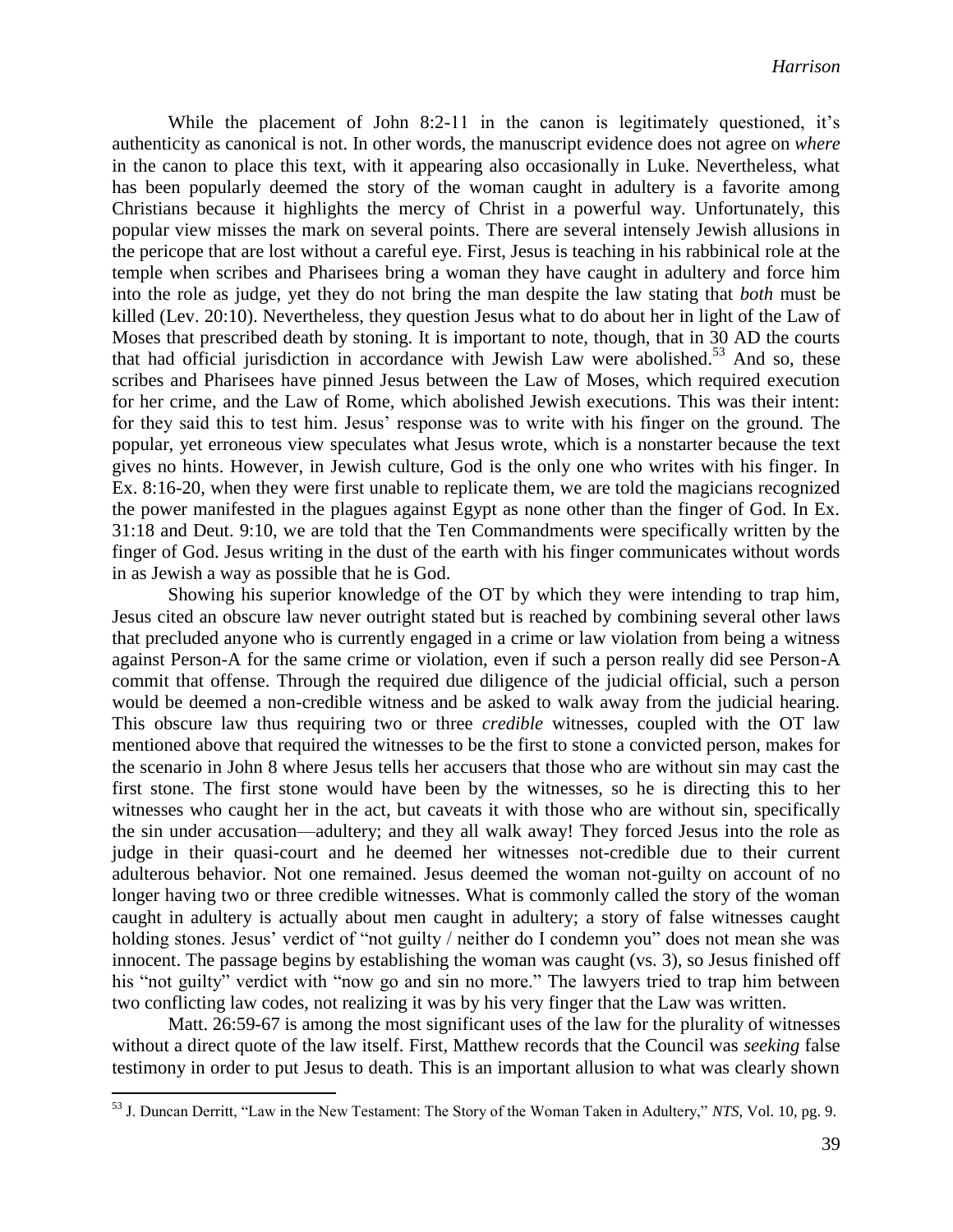in a previous section: no one should be put to death on the testimony of a single witness. Second, Matthew records that they found *no* false testimony despite many false witnesses coming forward. This appears at face value to be a contradiction; however, this is an important allusion to the law for it demonstrates that the word of individual witnesses does not establish truthful testimony unless there is agreement among two or three. Third, only after Matthew records that two of the many false witnesses finally agreed that the trial proceeded beyond the accusation stage. The high priest provided Jesus an opportunity to answer to what "these," presumably the two who were in agreement, had testified against him. Fourth, following Jesus' initial silence and then his answer, the high priest gave an opportunity to Jesus that was typically used in situations of "he said-she said," where witnesses did not agree: making an oath before YHWH (Deut. 19:16-17). At this, Jesus did answer, agreeing with their assessment of his identity as the messianic Son of God. This was perhaps an extra layer afforded to the accused to protect the innocent, but could also perhaps speak to the fact that so many false witnesses in disagreement with one another came forward. Fifth, after this exchange the high priest asked the question: Why have we any further need for witnesses? This question is an important allusion to the law for it demonstrates that they had achieved the two or three witnesses required to establish truth or guilt: the two false witnesses who ironically and inadvertently told the truth, but out of context, and Jesus who affirmed his identity as the Son of God. These "three" witnesses satisfied the requirement, and provide another example of the law's potential for manipulation by the wicked, as with Jezebel against Naboth (1 Kings 21).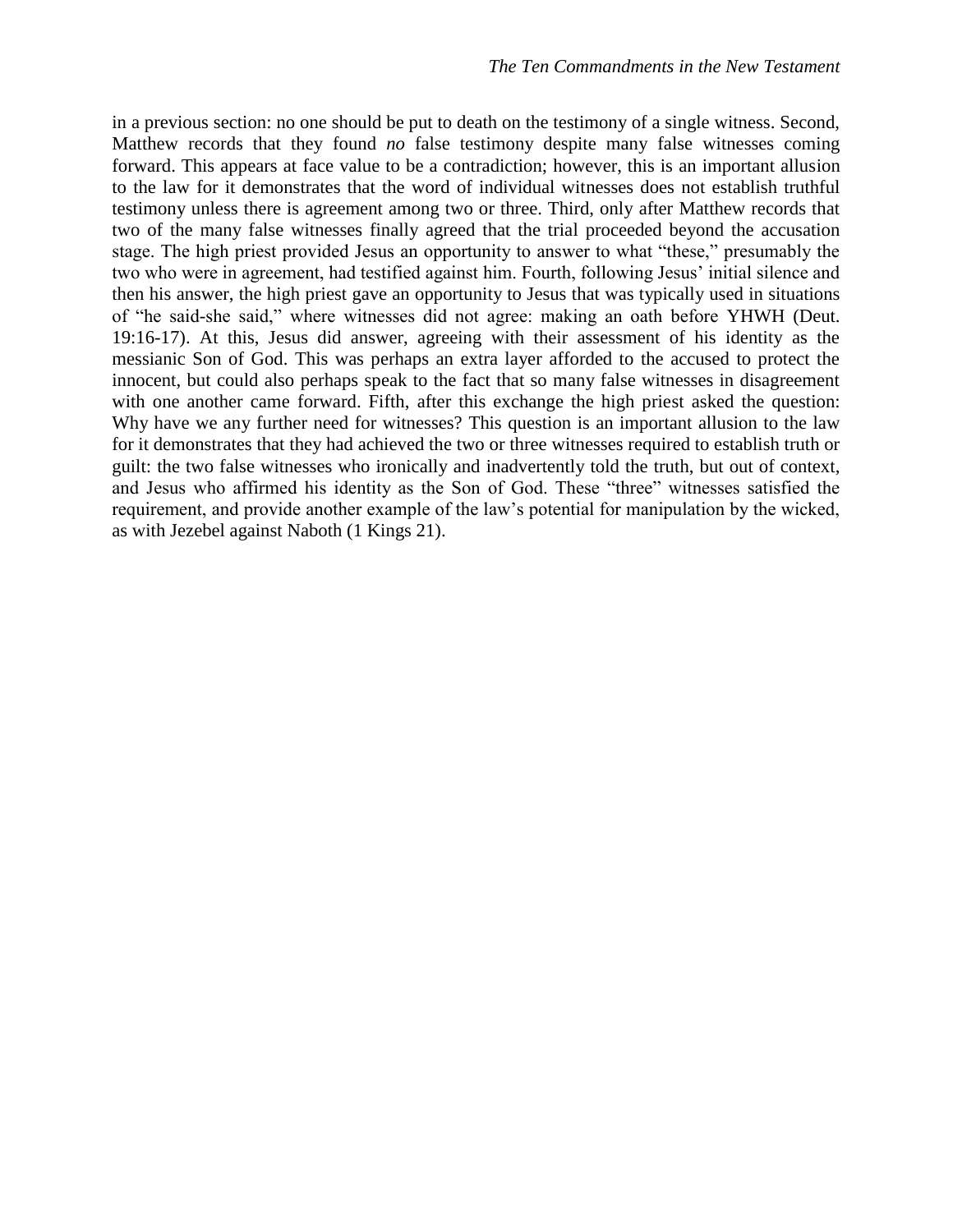#### **The Tenth Word: The Sanctity of Attraction**

#### The Command - Ex. 20:17

"Do not covet your neighbor's house. Do not covet your neighbor's wife, his male or female servant, his ox or donkey, or anything that belongs to your neighbor."

*There are three differences with the second version in Deut. 5:21. The first difference is the flipping of the order of the first two items: house then wife in Exodus; wife then house in Deuteronomy. The second difference is the Exodus version uses the Hebrew word Chamad "covet" twice, whereas the Deuteronomy version uses Chamad then uses Avah "desire." The third difference is the Deuteronomy version also adds your neighbor's field in the list of things you are prohibited from coveting.*

#### Heidelberg Catechism

#### **Q. 113 - What is the aim of the tenth commandment?**

A. 113 - That not even the slightest desire or thought contrary to any one of God's commandments should ever arise in our heart. Rather, with all our hearts we should always hate sin and take pleasure in whatever is right.

#### Summary

In the process of simplifying the command in order to teach it to others, the tenth commandment has been relegated to "do not covet" however, this is an oversimplification because coveting can be good. The word *chamad* for covet is also the word for desire or attraction. This word appears first in the Garden of Eden *prior* to the Fall, and again with a different connotation *after* the Fall. In Gen. 2:9, YHWH describes the trees that he caused to grow from the ground as *chamad* "pleasing" in appearance and *tov* "good" for food. Yet, after being tempted by the serpent, in Gen. 3:6, Eve sees that the tree was *tov* "good" for food, *taavah* "delightful" in appearance, and *chamad* "pleasing" or "desirable" for obtaining wisdom, so she *laqach* "took" what did not belong to her, namely the forbidden fruit. There is a distinction, then, between good desire and sinful desire, and at least in Genesis the sinful manifestation of desire involves a redirection inward with the result of taking something. Eve shifted her admiration. Instead of the tree being *chamad* in appearance, it had shifted to *taavah* in appearance; her response to what YHWH gave her shifted to her response to what she could get from YHWH.

I put forth that this distinction is not an obscure, single occurrence but represents an overarching theme of desire in the Bible. Desire is not sinful in and of itself, *but what or how we desire can be*. Elsewhere on the topic of theological sexuality I have defined this distinction as such: Attraction is the recognition of the God-created-good in another person or thing; Lust is the covetousness of that good. Perhaps for our present discussion on the covet command, the terminology of those definitions may not be helpful because the Bible is essentially using my terms of attraction and covetousness synonymously, but they ultimately get at the distinction in the two types of desires that pop up throughout the Bible: good desire and sinful desire.

Several times in the OT, desire/covetousness is referred to positively. In 2 Chron. 20:25, the plunder from war is described as *chamad* "precious." Ps. 19:10 describes the statutes/rules of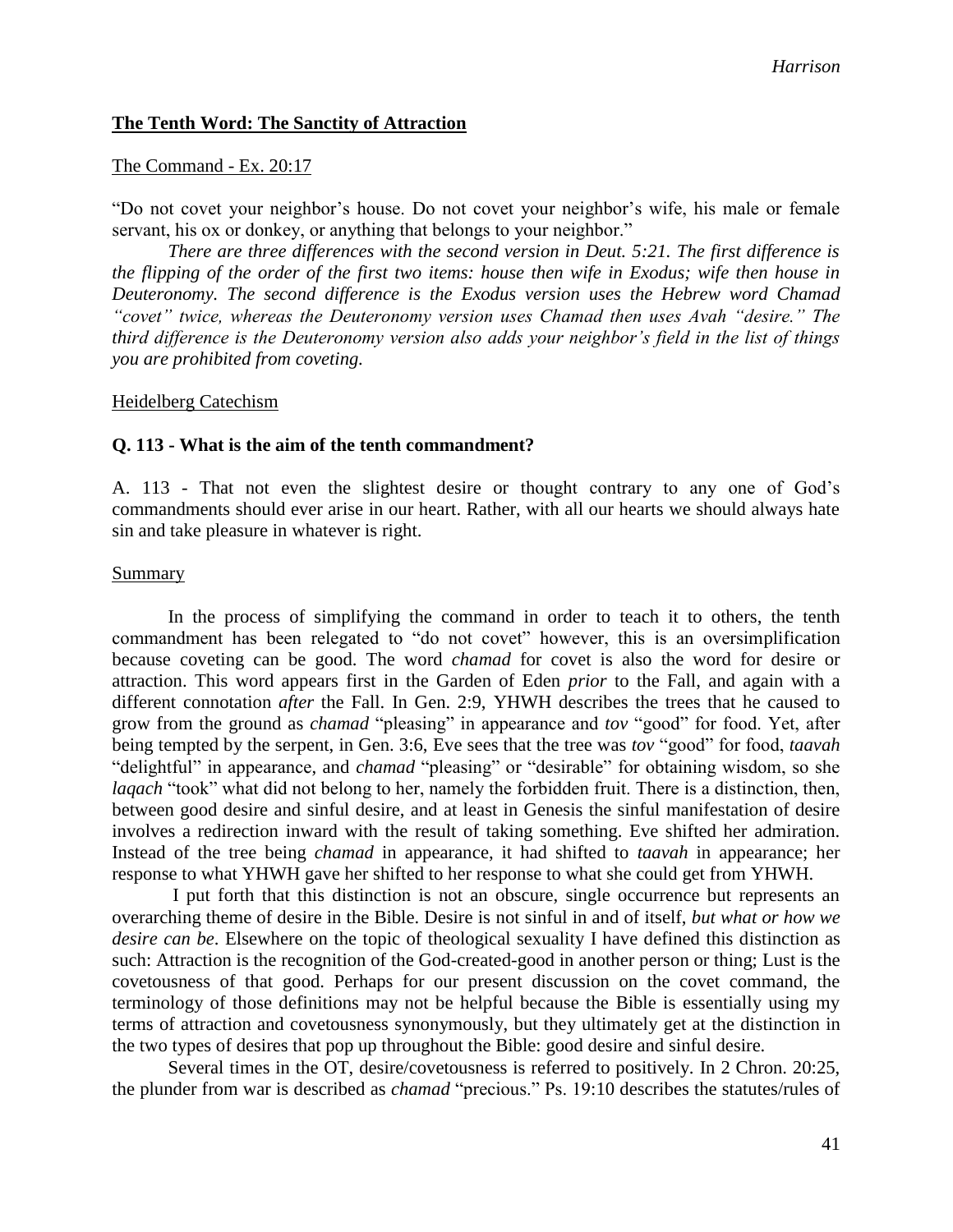YHWH as more *chamad* "desirable" than gold. Ps. 68:15-16 rebukes the other mountains for their jealousy over the one mountain that YHWH *chamad* "desired" more than them. Prov. 21:20 advises that those who are wise have *chamad* "precious" treasurers *in their own home*. In Song 2:3, the Eve-figure takes great *chamad* "delight" in sitting in the shade of her husband's protection. Isa. 53:2 describes the suffering servant whose appearance has been marred so much to prevent us from being *chamad* "attracted" to him. Daniel is thrice called a man *chamad* "treasured" by God (9:23; 10:11; 10:19). And so we see that *a person who desires what belongs to them desires in a Godly way*.

Coveting is also spoken of in negative ways throughout the Bible, but always attached to interesting caveats. Take the following as some examples. In Deut. 7:25, Moses commands the people to burn the idols of the other nations, and not to *chamad* "covet" the silver and gold the idols are made with or they may *take* the silver and gold into their house at risk of sharing in their idolatry. In Josh. 7:20-21, the spy Achan admitted to Joshua that he sinned against YHWH by *chamad* "coveting" the silver and gold from the spoils of Shinar and *taking* it; he was subsequently stoned. Prov. 6:24-25 advises not to *chamad* "desire" the beauty of an evil woman in your heart. Prov. 12:12 advises that whoever is wicked *chamad* "covets" the spoil of evildoers. Isaiah twice condemns those who *chamad* "desire" "precious" idols instead of YHWH (1:29; 44:9). Lastly, Micah 2:1-2 calls those who *chamad* "covet" fields in order to *seize* or *take* them wicked. And so we can see that the second half of the tenth commandment is almost more important than the first half. It is not *that* we desire but *what* we desire. See above for the slight differences between the Exodus and Deuteronomy versions, but they both end with the same catch-all conclusion: "Do not covet...*anything that belongs to your neighbor*."

By definition, desire is internal. This is emphasized in Prov. 6:25 above that desire is *in your heart*. Before presenting the law about opening up your crops to the poor in the seventh year, Moses begins with a warning against having wicked thoughts in order to deprive the poor of what belongs to them (Deut. 15:9-10). Yet, YHWH himself is sovereign enough to even search our innermost thoughts (Ps. 139:1-4, 23-24). YHWH, therefore, longs for us to desire the gifts he has given us rather than the gifts he has given our neighbor. Likewise, attraction, or the recognition of the God-created-good in a thing is not sinful, as long as it is in the realm of what belongs to us. When it comes to doing this with people, one should always be mindful of who that person is to you. A man desiring his wife, especially sexually, is a good desire.

There is a similar dynamic in play with *epithumeo*, the Greek word corresponding to the Hebrew *chamad*. Jesus tells us that the prophets *coveted* to see what they see with their own eyes (Matt. 13:17), and that there will come a day when we will *covet* to see the Son of Man as they did at that time (Luke 17:22). Twice in Luke 22:15, we are told that Jesus *coveted* to eat the Passover before he suffered. Paul tells us in his discussion on spiritual gifts that we are to *covet* the greater gifts (1 Cor. 12:31), and that those who aspire to the office of elder *covet* a good thing (1 Tim. 3:1). Moreover, the writer of Hebrews *covets* that his readers would endure with the assurance of hope until the end (Heb. 6:11) and Peter tells us that angels *covet* to look into the things about Christ as we do (1 Pet. 1:12).

In all of these usages, coveting is used positively. And yet, depending on *what* we covet, coveting can be sinful. For instance, the prodigal son *coveted* the food of the pigs (Luke 15:16) and the poor man *coveted* the food of the rich man (Luke 16:21); the food both of them coveted belonged to someone or something else. James tells us that sin comes after temptation, and temptation comes after we are enticed by an evil *covetousness* (Jas. 1:14-17). This suggests that there is a distinction between the two desires (cf. see above). Moreover, he writes that instead of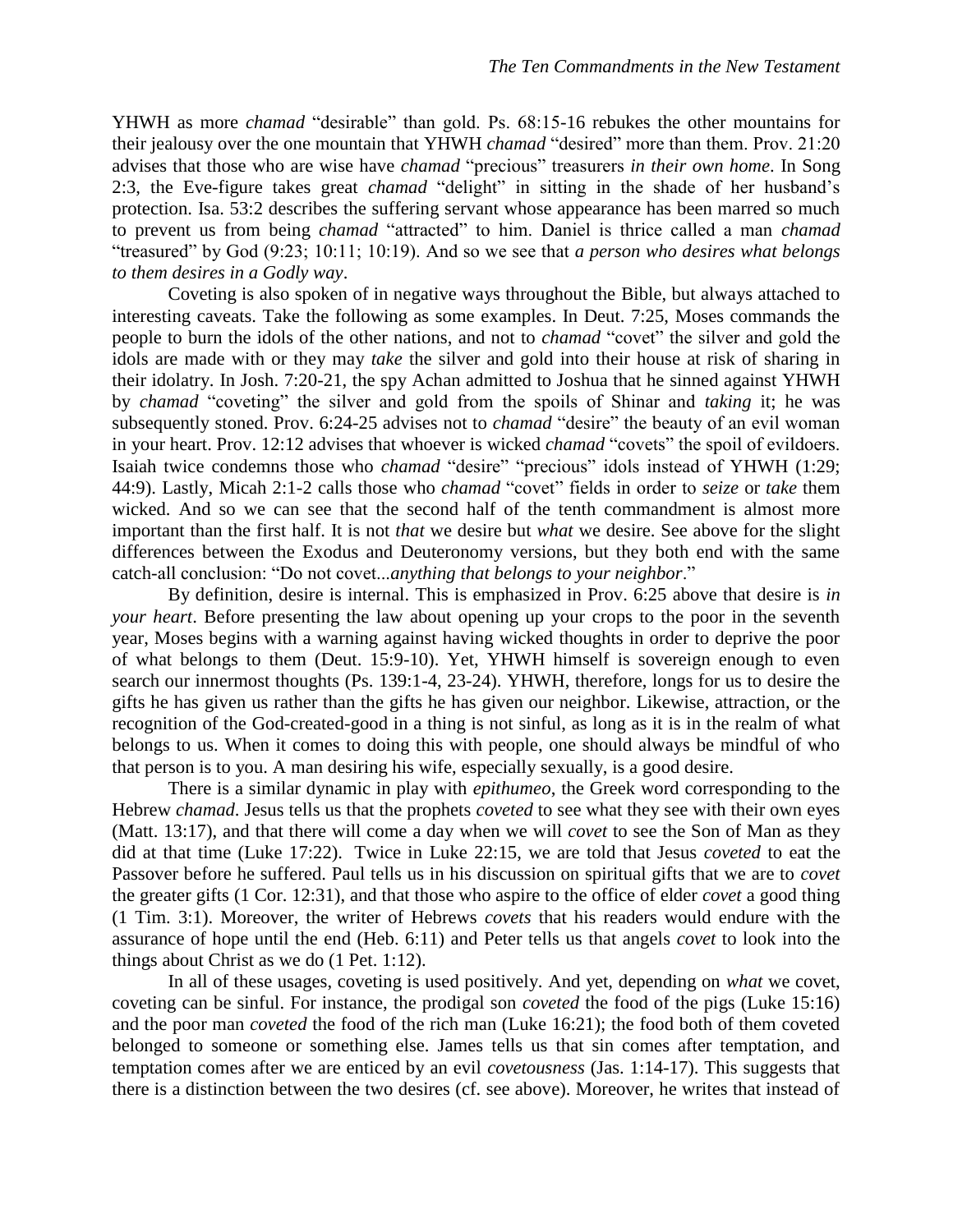asking God for what we want, we allow *covetousness* to control us that we may *seize* or *take* what we want ourselves (Jas. 4:1-3). In the NT, just as in the OT, sinful coveting involves a taking of what belongs to another, and this is precisely what Jesus keys in on in Matt. 5:21-30 when he pinpoints the inner thoughts that bring guilt before an action, using adultery as an example. Coveting a woman who is not your wife is *already* adultery, because in your mind you have already taken what belongs to another; by mindfully uncovering someone whose nakedness belongs to another (cf. see discussion in seventh commandment above).

All this leads to Gal. 5:16-24, in which we are told the Spirit and the Flesh both covet (vs. 17 specifically). A similar word, *epithumia*, also appears in the passage multiple times. The two desires, good and sinful, are most clearly shown in the cosmic battle between the way of the flesh and the way of the Spirit that are in staunch opposition through and through, *to prevent you from doing what you want to do*. This is true in both cases. When we want to do good, the flesh sticks its head in the way to redirect our desire inward. When we want to sin, the Spirit sticks his head in the way to redirect our desire Godward. To covet, desire, long, or be attracted to the gifts God has given to us is a Godly covetousness; to covet, desire, long, or be attracted to the gifts God has given to others instead of us is a sinful covetousness. Paul tells us that Israel's history is an example to Gentile Christians so that we will not *covet* evil things (1 Cor. 10:6). Instead the People of God are to put to death *evil* desire (Col. 3:5) and be content with the gifts God has given us (1 Tim. 6:6-10), in sharp contrast to the wicked who in the final days will *covet* death in order to flee judgment, yet will be prevented by God from finding it (Rev. 9:6).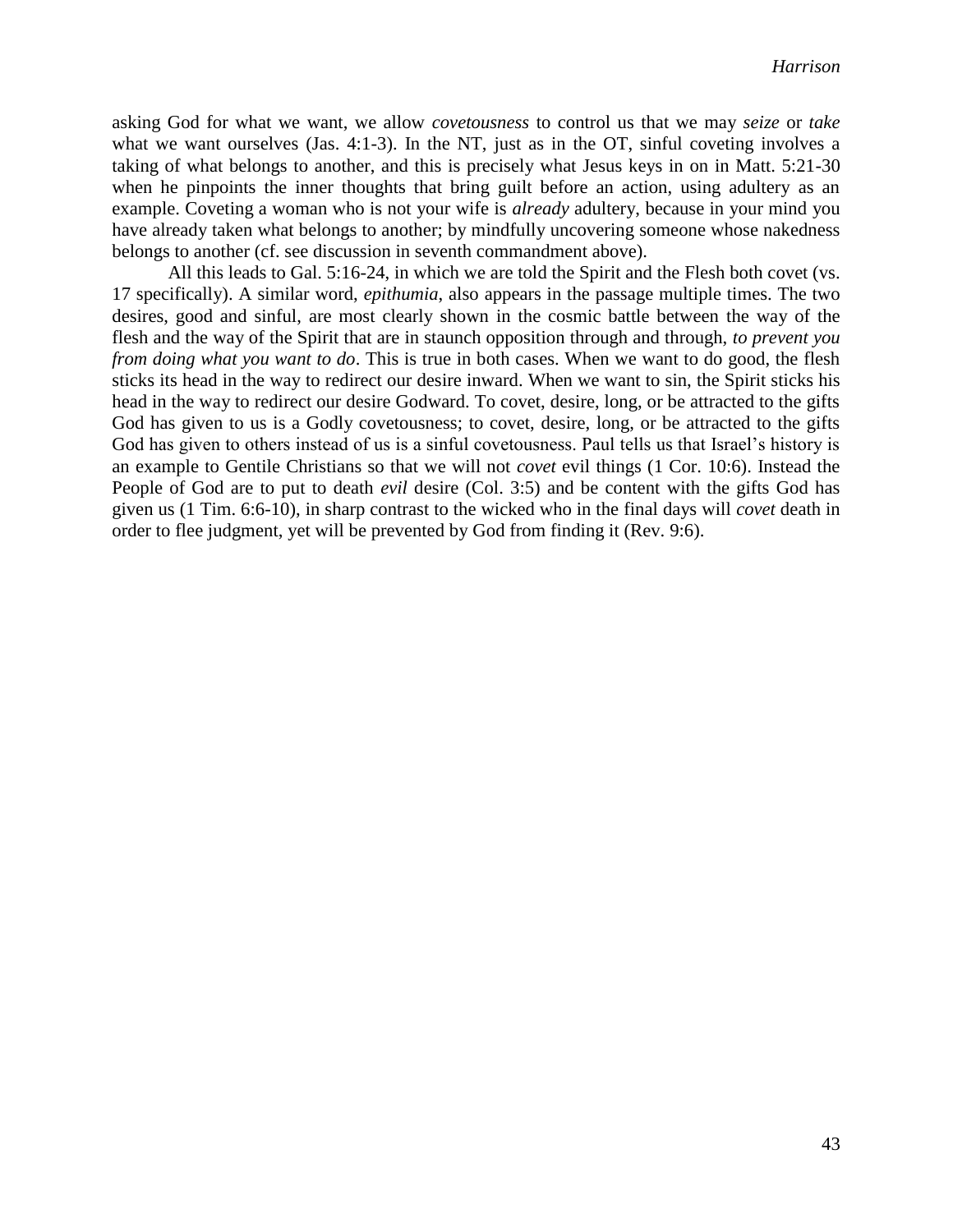#### **Is the Garden of Eden a Precedent for the Ten Commandments?**

Romans 2:12-15 tells us, among other things, that the Law of God is revealed implicitly through nature. What is meant by this? Philosophers have spilled much ink pontificating on such a phenomenon. I put forth that nature/creation, specifically the text of the Garden of Eden, is what implicitly teaches the values expressed in the Ten Commandments.

The Sanctity of God's Exclusivity is revealed in Eden in that in the beginning it was the God of the Bible who created everything. God's existence is assumed in Gen. 1:1. Who God is, is directed connected to his role as Creator, and therefore portrays God as the sovereign ruler who can make the rules for his creation.

The Sanctity of God's Form is revealed in Eden in that when the sovereign ruler created this space as his first earthly temple, he established idols through his creation of men and women. Much like the pagan, ANE religions/myths that followed, an idol was a physical item, or in this case person, who served as the representational presence of the corresponding deity. For idols to make other idols (and certainly for idols to worship other idols instead of the idol maker) is an affront to the idol maker. Moreover, men and women are more than merely the physical, representational presence of God because we also possess the breath of God.

The Sanctity of God's Name is revealed in Eden in that the name of God is first used in Gen. 2:4 in conjunction with his personal relationship with his first people. In the temptation to Eve (and Adam), the serpent removed their personal connection with God by referring to the deity as just God rather than YHWH-God, a designation Eve continued in her conversation. Immediately following their transgression, though, they heard the sound of YHWH-God. Throughout Gen. 2-3, God is always referred to with his personal name-except in the temptation pericope of Gen. 3:1b-5.

The Sanctity of God's Worship is revealed in Eden through the clear quotation and interpretation of the seventh day directly in the command to keep the Sabbath Day. Additionally, the creation by God of the sun, moon, and stars were for the purpose of establishing the seasons and festivals, alluding to the regularity of what would eventually become the Sabbath. Much like God worked then rested, so is humanity to work then rest in order to regularly enjoy the work they have done as well as the work God has done.

The Sanctity of Family is revealed in Eden in that marriage is instituted by the coming together of Adam and Eve into one, although she was unnamed at that point. Moreover, Adam named his wife "Eve," which means the mother of all the living, despite her still being childless at that point. The increase in painful labor for the man with his work and the woman with her childbearing connected to the punishments is also attached to the promise of a seed of the woman. Upon birth to their firstborn, Eve cried out that she delivered Cain with YHWH's help, and after Cain murdered Abel and was subsequently exiled, Adam comforted his wife who then conceived and birthed Seth to ultimately replace both of her first two sons.

The Sanctity of Life is revealed in Eden in that God threatens spiritual estrangement as a result of disobedience (the day you will eat of it you will die), and when disobedience happens, the threat was fulfilled and additionally the punishment of physical death was added (to the dust you will return). This shows that spiritual death and physical death are in opposition to the value of life as idealized by God. Additionally, as a result of murdering his brother, Cain is exiled (spiritual estrangement), which Cain acknowledges is *worse* than physical death. Separation from God is therefore worse than separation from physical life, neither of which God wants for his people.